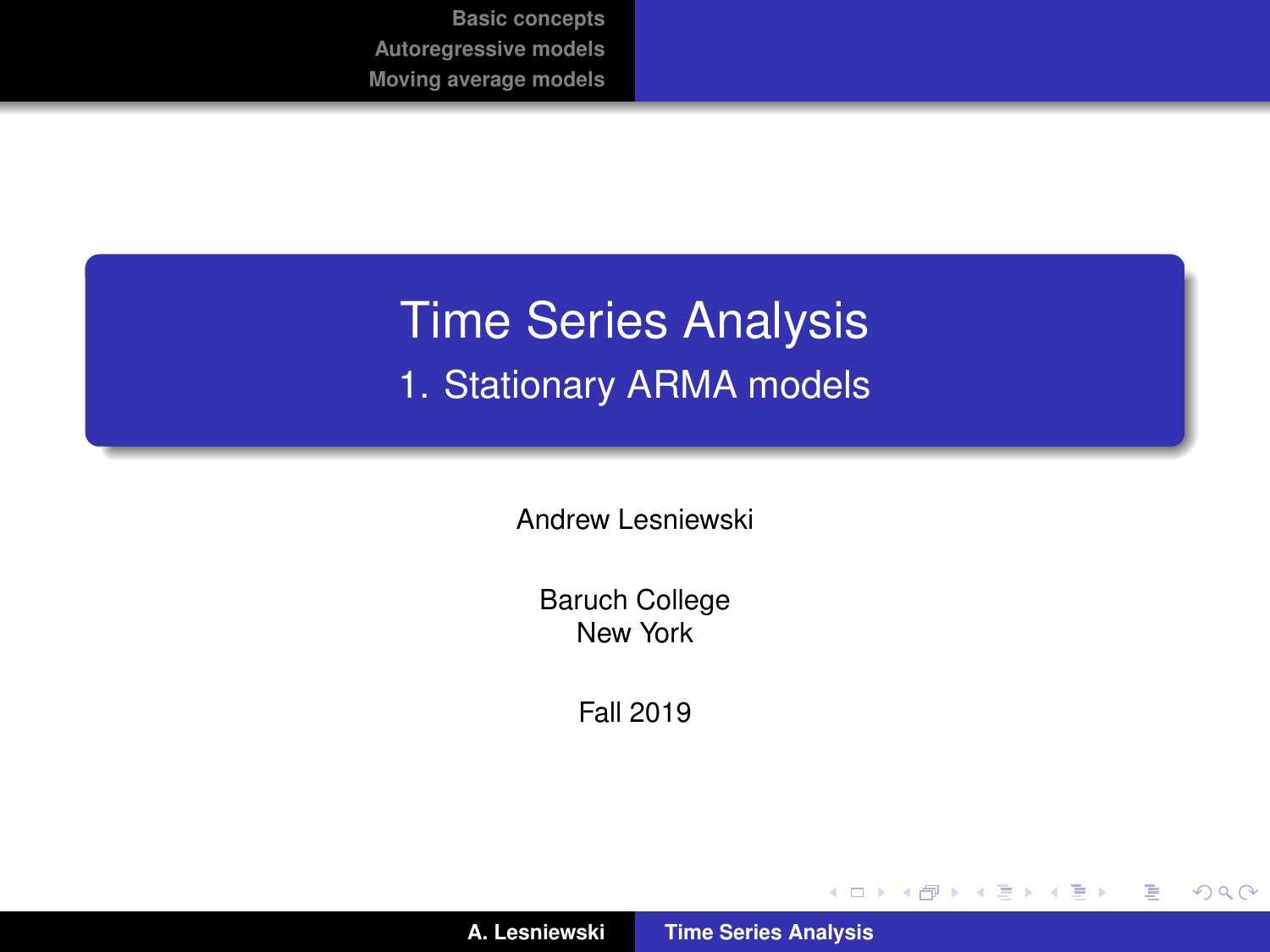# **Outline**







**A. Lesniewski [Time Series Analysis](#page-0-0)**

(ロトス個) (運) (運)

重

 $2Q$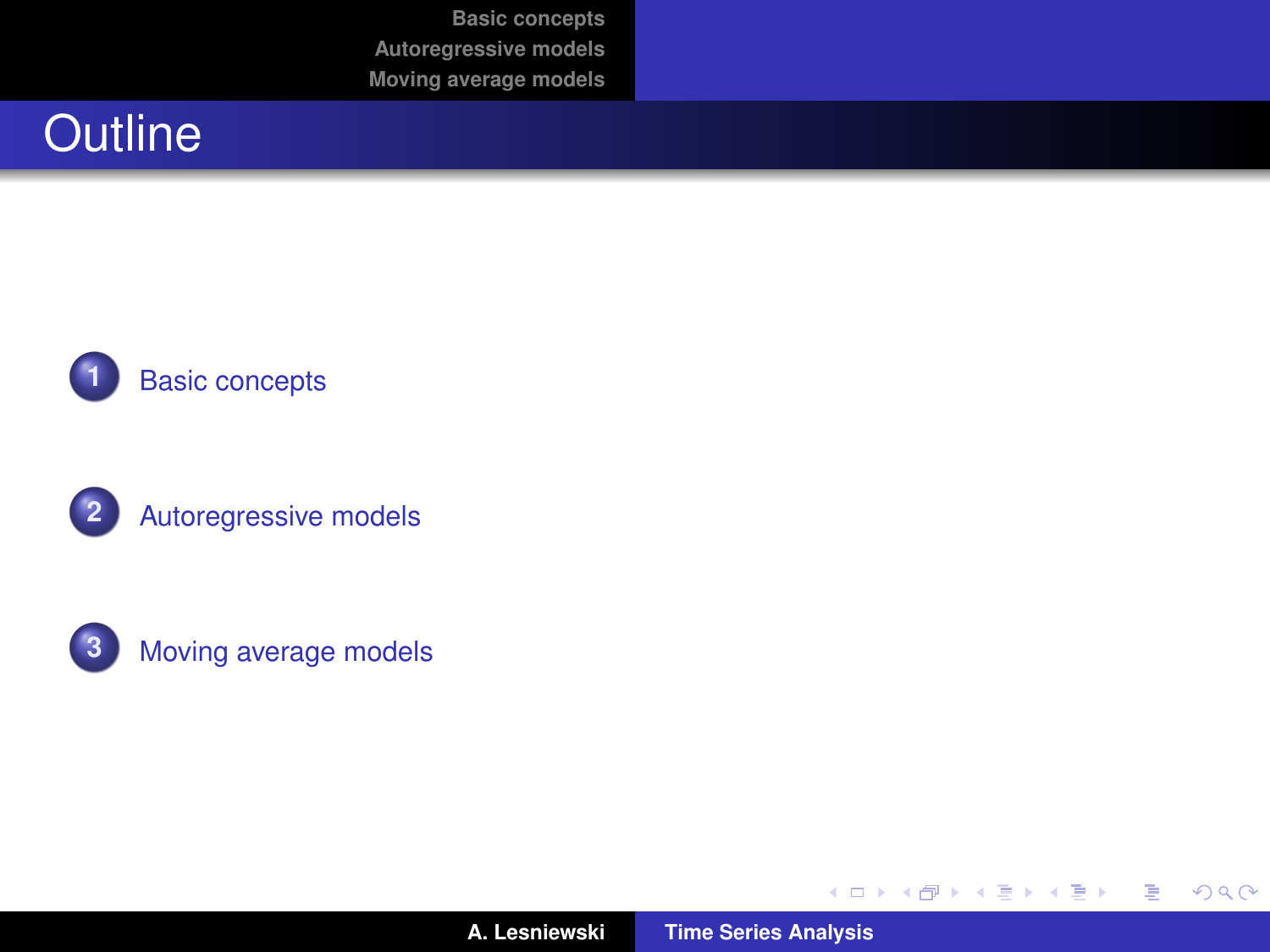#### <span id="page-2-0"></span>Time series

- A *time series* is a sequence of data points *X<sup>t</sup>* indexed a discrete set of (ordered) dates *t*, where  $-\infty < t < \infty$ .
- Each *X<sup>t</sup>* can be a simple number or a complex multi-dimensional object (vector, matrix, higher dimensional array, or more general structure).
- We will be assuming that the times *t* are equally spaced throughout, and denote the time increment by *h* (e.g. second, day, month). Unless specified otherwise, we will be choosing the units of time so that  $h = 1$ .
- Typically, time series exhibit significant irregularities, which may have their origin either in the nature of the underlying quantity or imprecision in observation (or both).
- Examples of time series commonly encountered in finance include:
	- (i) prices,<br>(ii) returns
	- returns.
	- (iii) index levels,
	- (iv) trading volums,
	- (v) open interests,
	- (vi) macroeconomic data (inflation, new payrolls, unemployment, GDP, housing prices, ...)

イロメ イ団メ イヨメ イヨメー

重

 $298$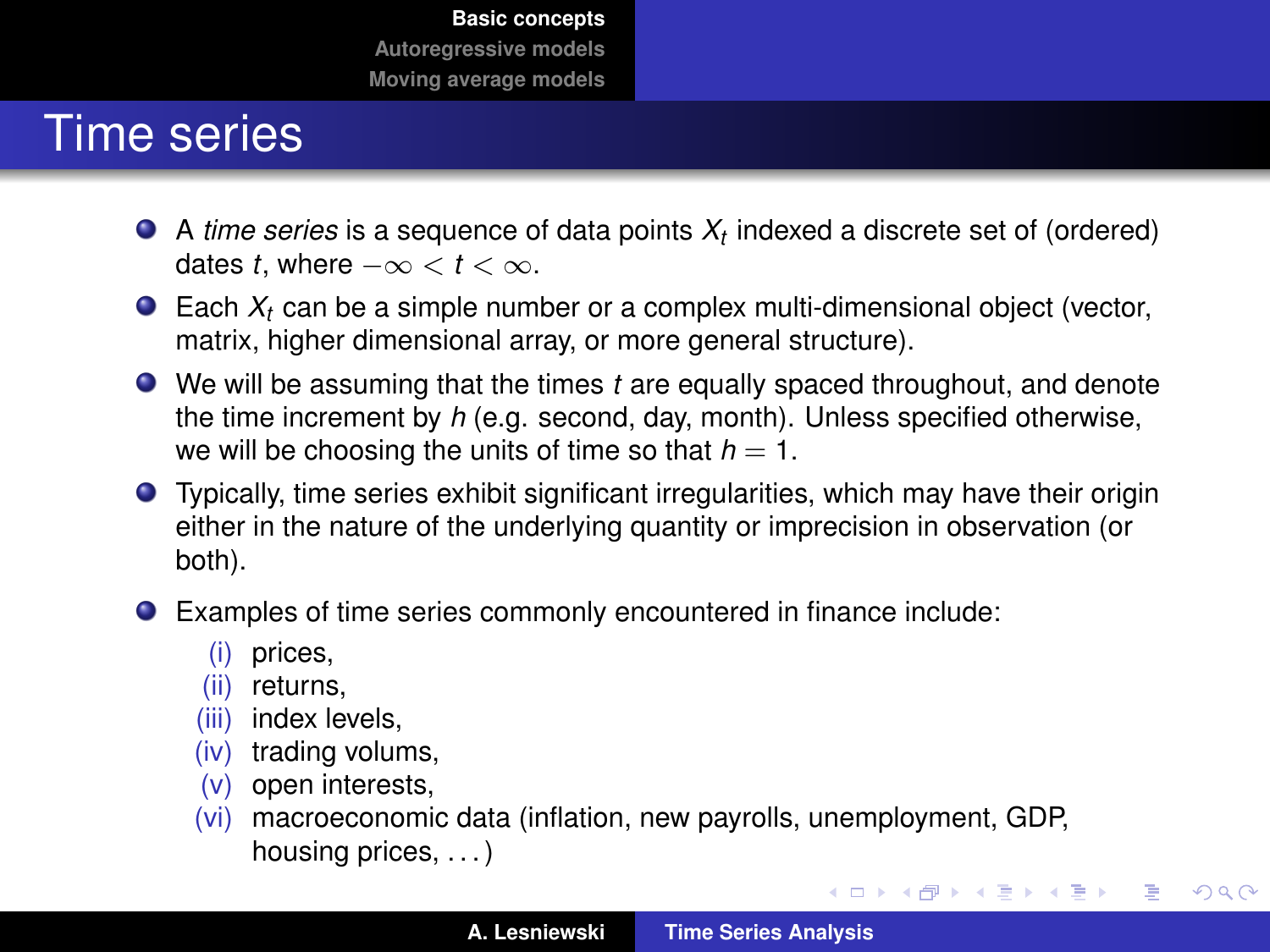#### Time series

- For modeling purposes, we assume that the elements of a time series are random variables on some underlying probability space.
- *Time series analysis* is a set of mathematical methodologies for analyzing observed time series, whose purpose is to extract useful characteristics of the data.
- These methodologies fall into two broad categories:
	- (i) *non-parametric*, where the stochastic law of the time series is not explicitly specified;
	- (ii) *parametric*, where the stochastic law of the time series is assumed to be given by a model with a finite (and preferably tractable) number of parameters.
- The results of time series analysis are used for various purposes such as
	- (i) data interpretation,
	- (ii) forecasting,
	- (iii) smoothing,
	- (iv) back filling, ...
- We begin with stationary time series.

イロメ イ部メ イ君メ イ君メー

重

 $2Q$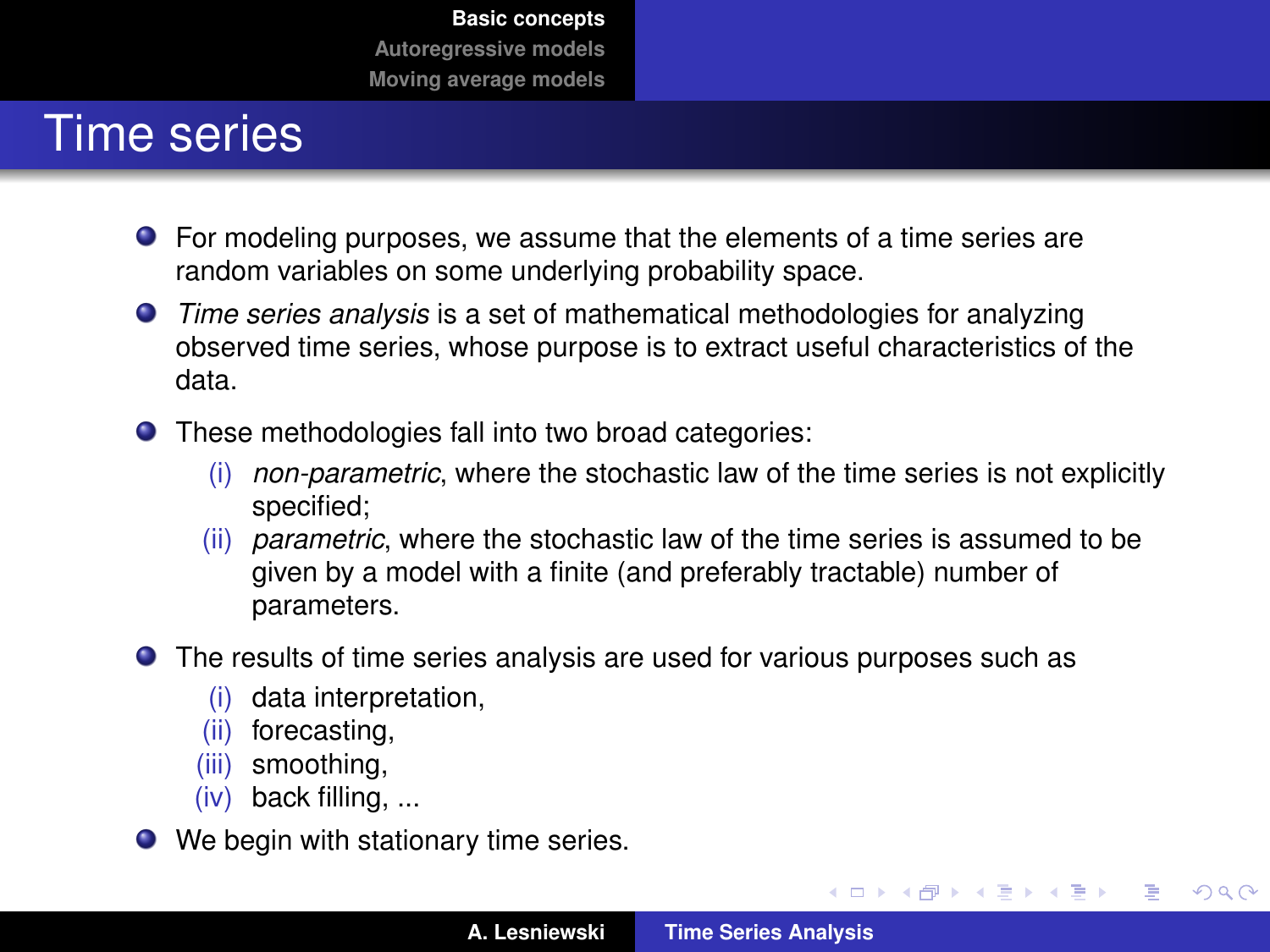# Stationarity and ergodicity

- A time series (model) is *stationary*, if for any times  $t_1 < \ldots < t_k$  and any  $\tau$  the joint probability distribution of  $(X_{t_1+\tau}, \ldots, X_{t_k+\tau})$  is identical with the joint probability distribution of  $(X_{t_1}, \ldots, X_{t_k})$ .
- In other words, the joint probability distribution of  $(X_{t_1},\ldots,X_{t_k})$  remains the same if each observation time *t<sup>i</sup>* is shifted by the same amount (time translation invariance).
- $\bullet$  For a stationary time series, the expected value  $E(X_t)$  is independent of *t* and is called the (ensemble) *mean* of  $X_t$ . We will denote its value by  $\mu$ .
- A stationary time series model is *ergodic* if

<span id="page-4-0"></span>
$$
\lim_{T \to \infty} \frac{1}{T} \sum_{1 \le k \le T} X_{t+k} = \mu,\tag{1}
$$

メロメメ 御 メメ 重 メメ 悪 メー

重

 $298$ 

i.e. if the time average of *X<sup>t</sup>* is equal to its mean.

The limit in [\(1\)](#page-4-0) is usually understood in the sense of squared mean convergence.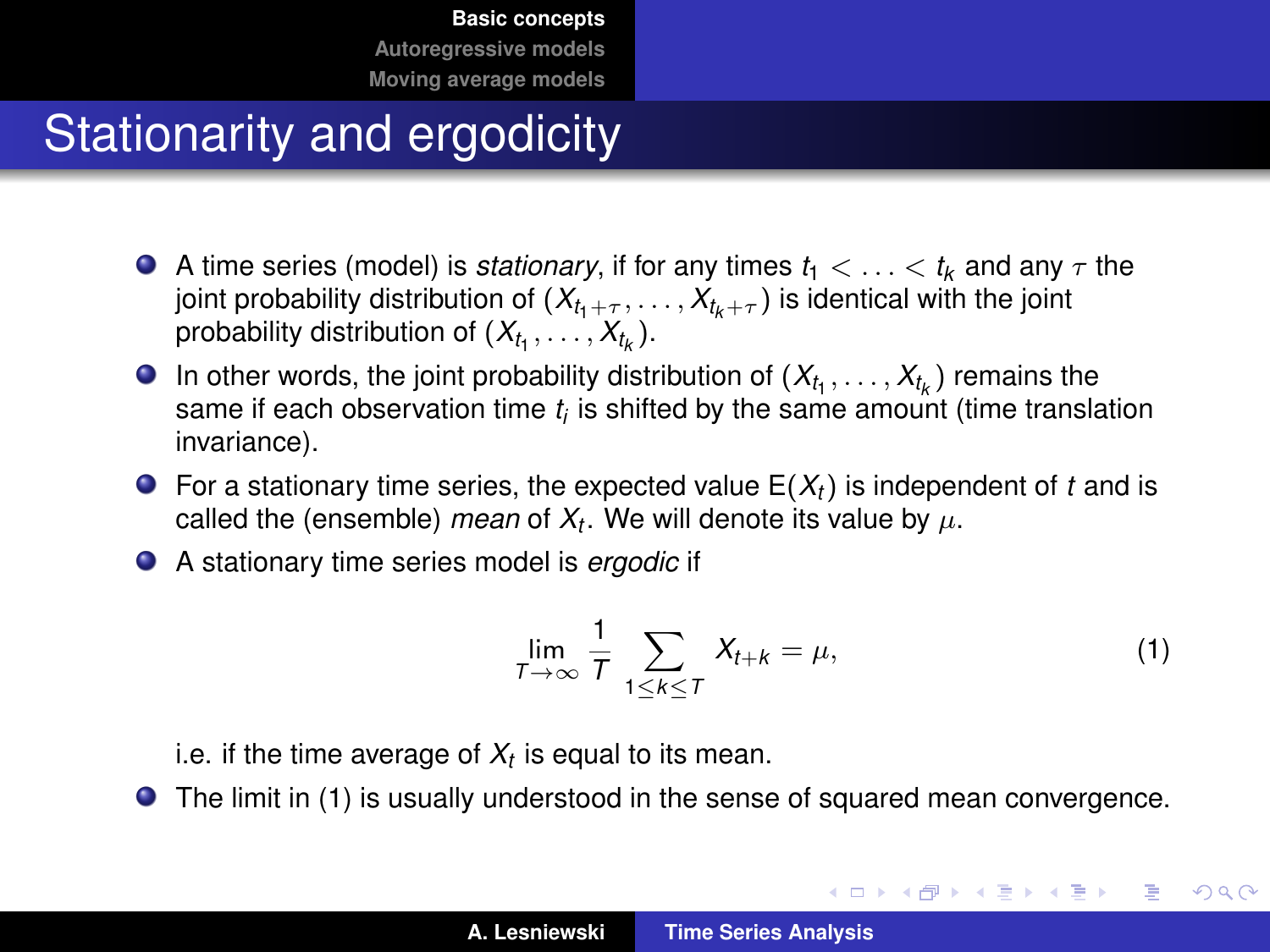# Stationarity and ergodicity

- Ergodicity is a desired property of a financial time series, as we are always faced with a single realization of a process rather than an ensemble of alternative outcomes.
- The notions of stationarity and ergodicity are hard to verify in practice. In particular, there is practical statistical test for ergodicity.
- For this reason, a weaker but more practical concept of stationarity has been introduced.

(ロトス個) (運) (運)

 $QQ$ 

Þ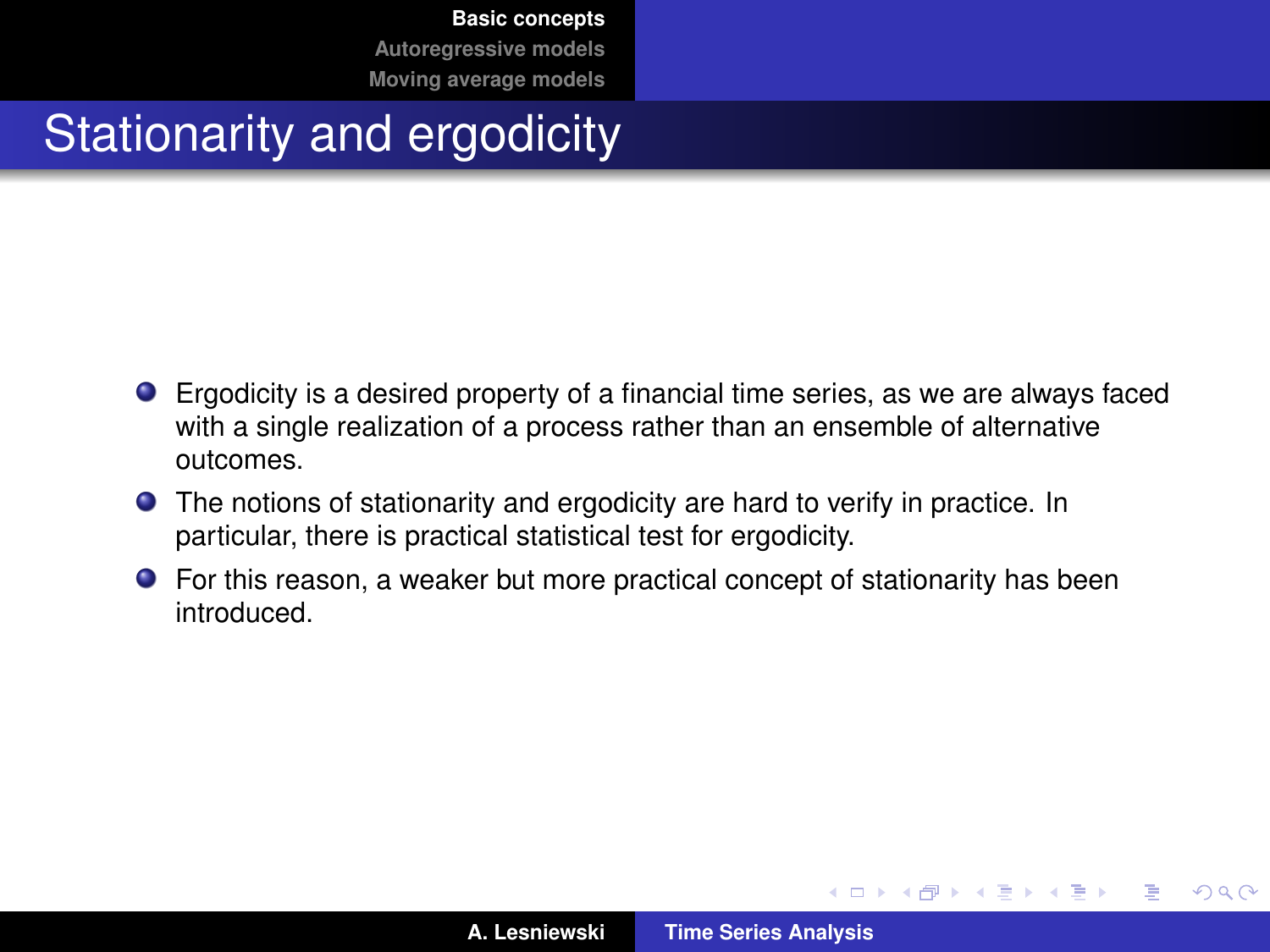#### Autocovariance and stationarity

- A time series is *covariance-stationary* (a.k.a. *weakly stationary*), if:
	- (i)  $E(X_t) = \mu$  is a constant,
	- (ii) For any  $\tau$ , the *autocovariance* Cov( $X_s$ ,  $X_t$ ) is time translation invariant,

$$
Cov(X_{s+\tau}, X_{t+\tau}) = Cov(X_s, X_t), \qquad (2)
$$

イロメ イ部メ イヨメ イヨメー

 $2990$ 重

i.e. Cov( $X_s$ ,  $X_t$ ) depends only on the difference  $t - s$ . We will denote it by Γ*t*−*s*.

- For covariance stationary series, Γ−*<sup>t</sup>* = Γ*<sup>t</sup>* (show it!).
- Notice that  $\Gamma_0 = \text{Var}(X_t)$ .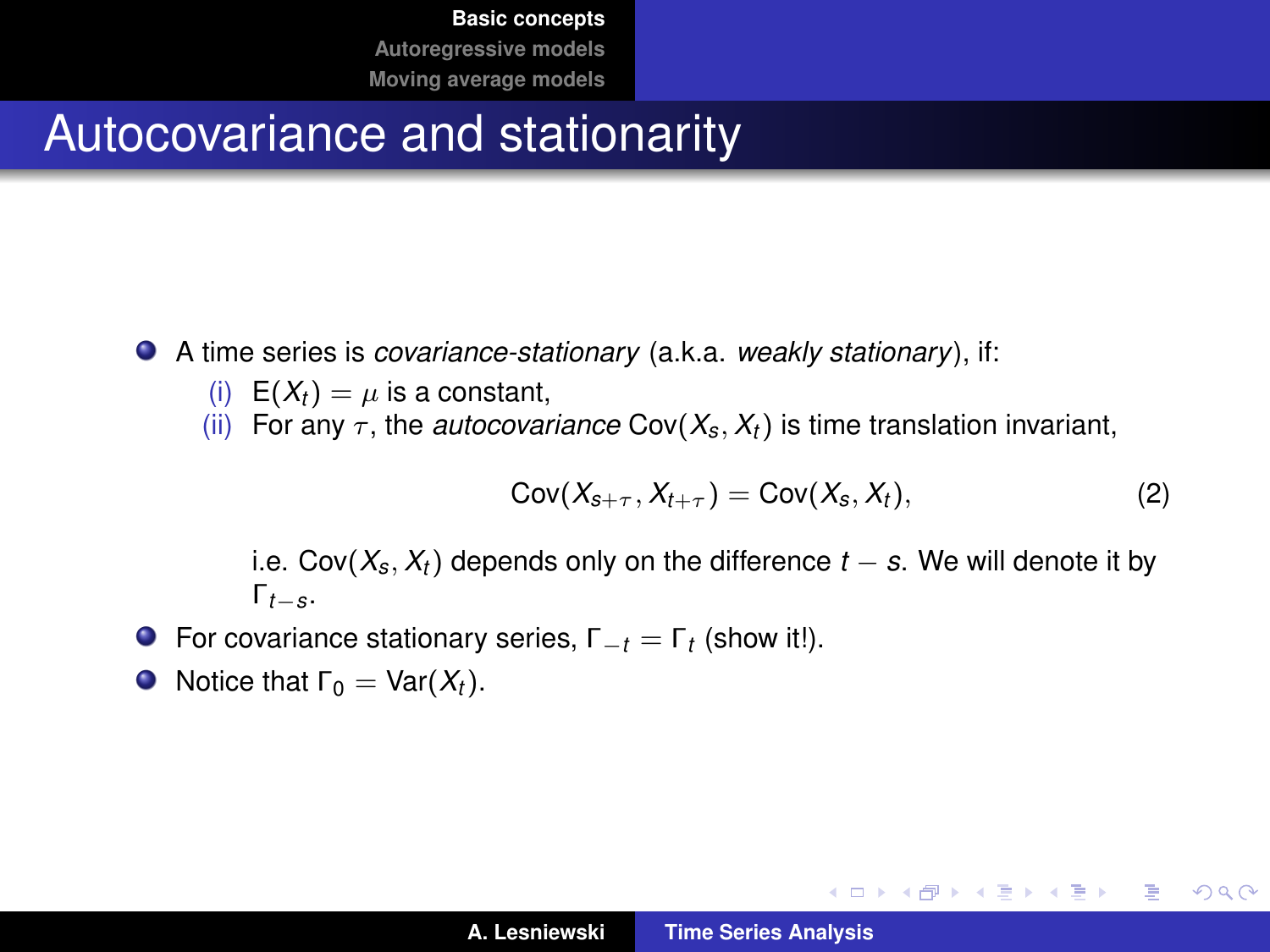#### Autocovariance and stationarity

The *autocorrelation function* (ACF) of a time series is defined as

$$
R_{s,t} = \frac{\text{Cov}(X_s, X_t)}{\sqrt{\text{Var}(X_s)} \sqrt{\text{Var}(X_t)}}.
$$
 (3)

- For covariance-stationary time series, *Rs*,*<sup>t</sup>* = *Rs*−*t*,0, i.e. the ACF is a function of the difference  $s - t$  only.
- $\bullet$  We will write  $R_t = R_{t,0}$ , and note that

$$
R_t = \frac{\Gamma_t}{\Gamma_0} \,. \tag{4}
$$

イロメ イ部メ イヨメ イヨメー

 $2Q$ 

重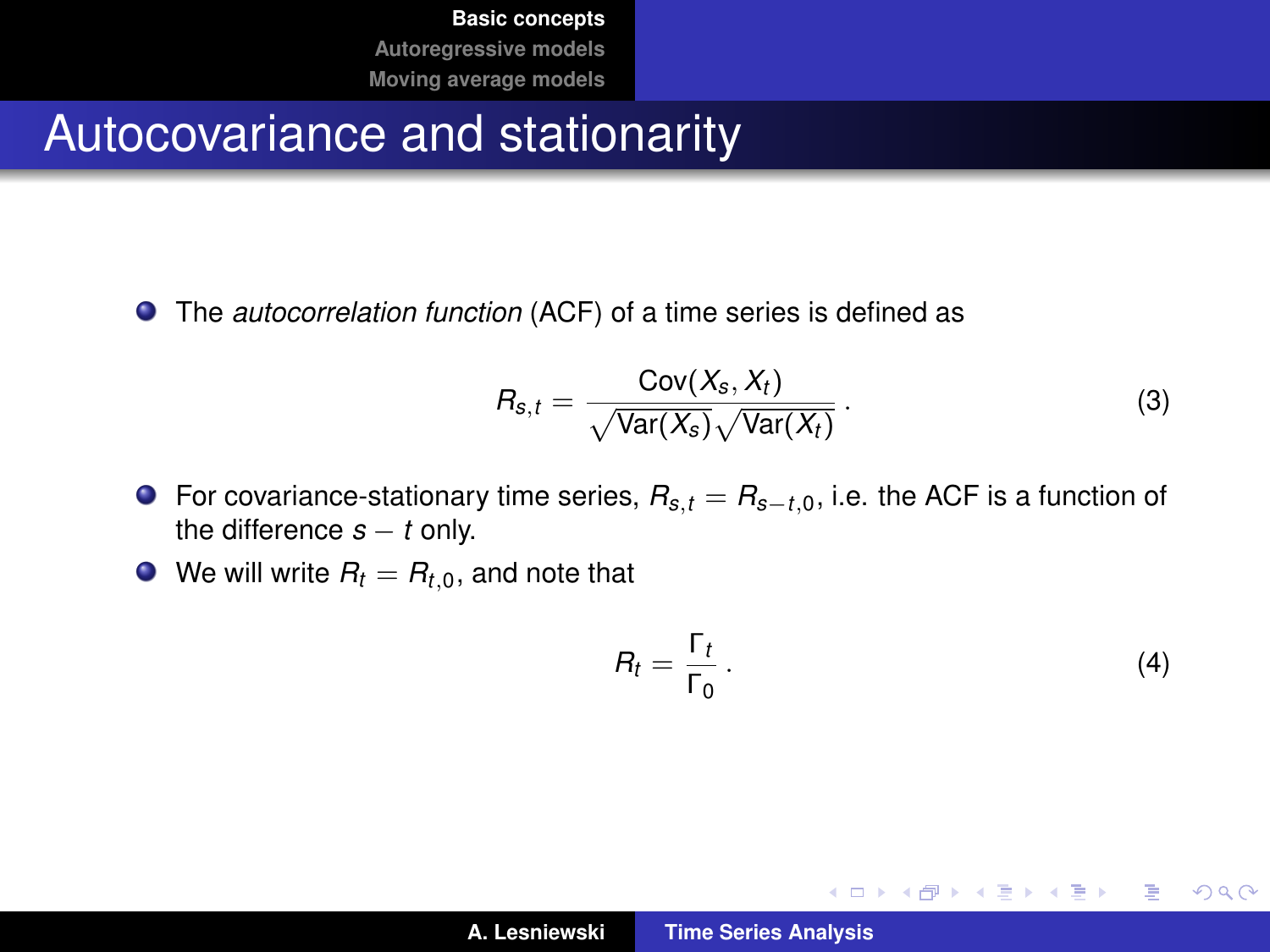#### Autocovariance and stationarity

- $\bullet$  Note that  $\mu$ ,  $\Gamma$ , and  $R$  are usually unknown, and are estimated from sample data. The estimated sample mean  $\hat{\mu}$ , autocovariance  $\hat{\Gamma}$ , and autocorrelation  $\hat{R}$  are calculated as follows.
- **O** Consider a finite sample  $x_1, \ldots, x_T$ . Then

$$
\hat{\mu} = \frac{1}{T} \sum_{t=1}^{T} x_t,
$$
\n
$$
\hat{\Gamma}_t = \begin{cases}\n\frac{1}{T} \sum_{j=t+1}^{T} (x_j - \hat{\mu})(x_{j-t} - \hat{\mu}), & \text{for } t = 0, 1, ..., T - 1, \\
\hat{\Gamma}_{-t}, & \text{for } t = -1, ..., -(T - 1).\n\end{cases}
$$
\n
$$
\hat{R}_t = \frac{\hat{\Gamma}_t}{\hat{\Gamma}_0}.
$$
\n(5)

イロメ イ団メ イヨメ イヨメー

 $2Q$ 

重

These quantities are called the *sample mean*, *sample autocovariance*, and *sample ACF*, respectively.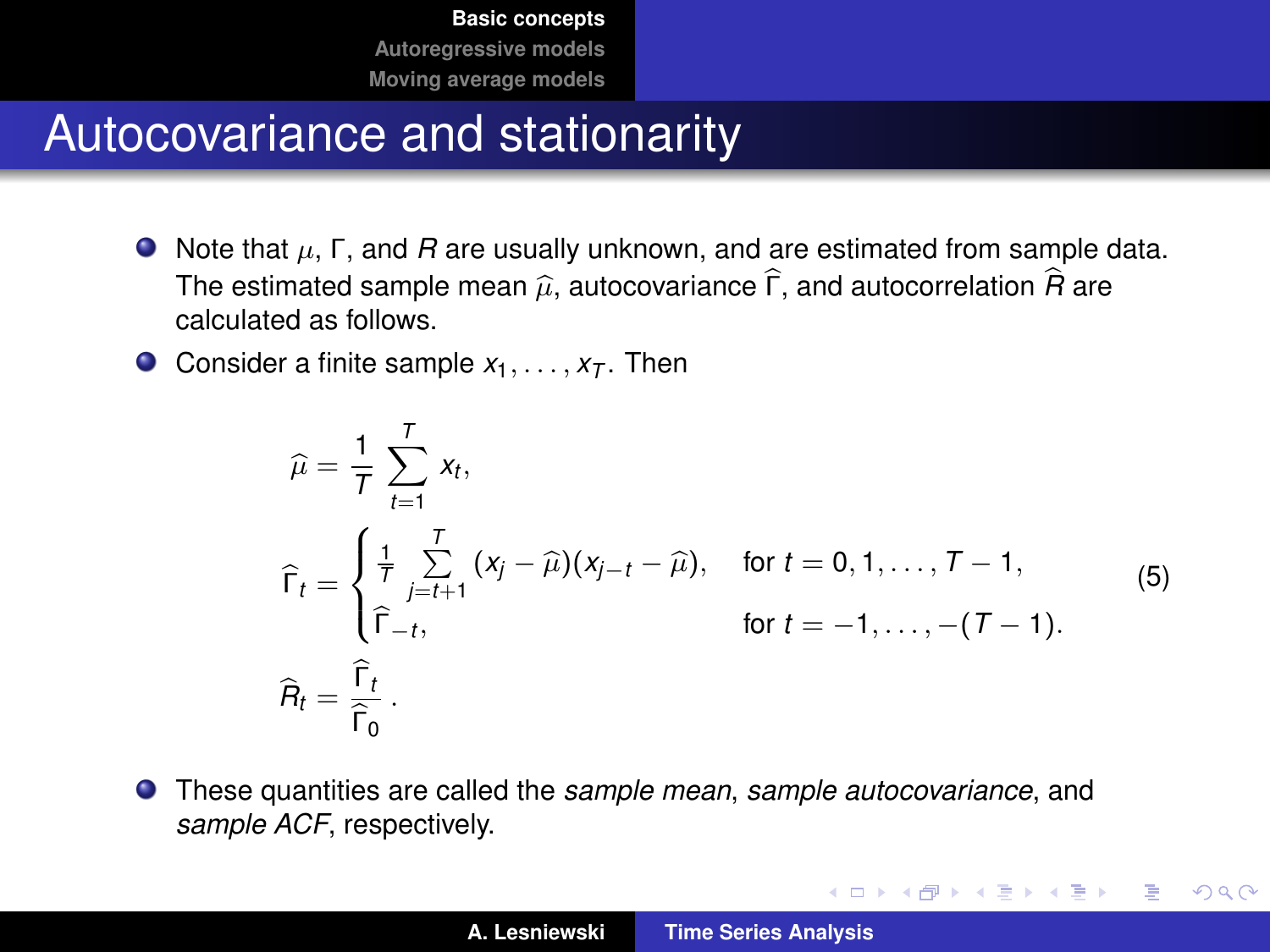#### Autocovariance and stationarity

- Usually,  $R_t$  is a biased estimator of  $R_t$ , with the bias going to zero as 1/*T* for<br>T  $T \rightarrow \infty$
- $\bullet$  Notice that this method allows us to compute up to  $T 1$  estimated sample autocorrelations.
- $\bullet$  One can use the above estimators to test the hypothesis  $H_0$ :  $R_t = 0$  versus  $H_{a}: R_{t} \neq 0.$
- **O** The relevant *t*-stat is

$$
r = \frac{\widehat{R}_t}{\sqrt{\frac{1}{T}\left(1 + 2\sum_{i=1}^{t-1} \widehat{R}_i^2\right)}}.
$$

- If  $X_t$  is a stationary Gaussian time series with  $R_s=0$  for  $s>t$ , this *t-*stat is normally distributed, asymptotically as  $T \rightarrow \infty$ .
- We thus reject  $H_0$  with confidence 1  $\alpha,$  if  $|r| > Z_{\alpha/2},$  where  $Z_{\alpha/2}$  is the  $1 - \alpha/2$  percentile of the standard normal distribution.

イロメ イ部メ イヨメ イヨメー

重

 $298$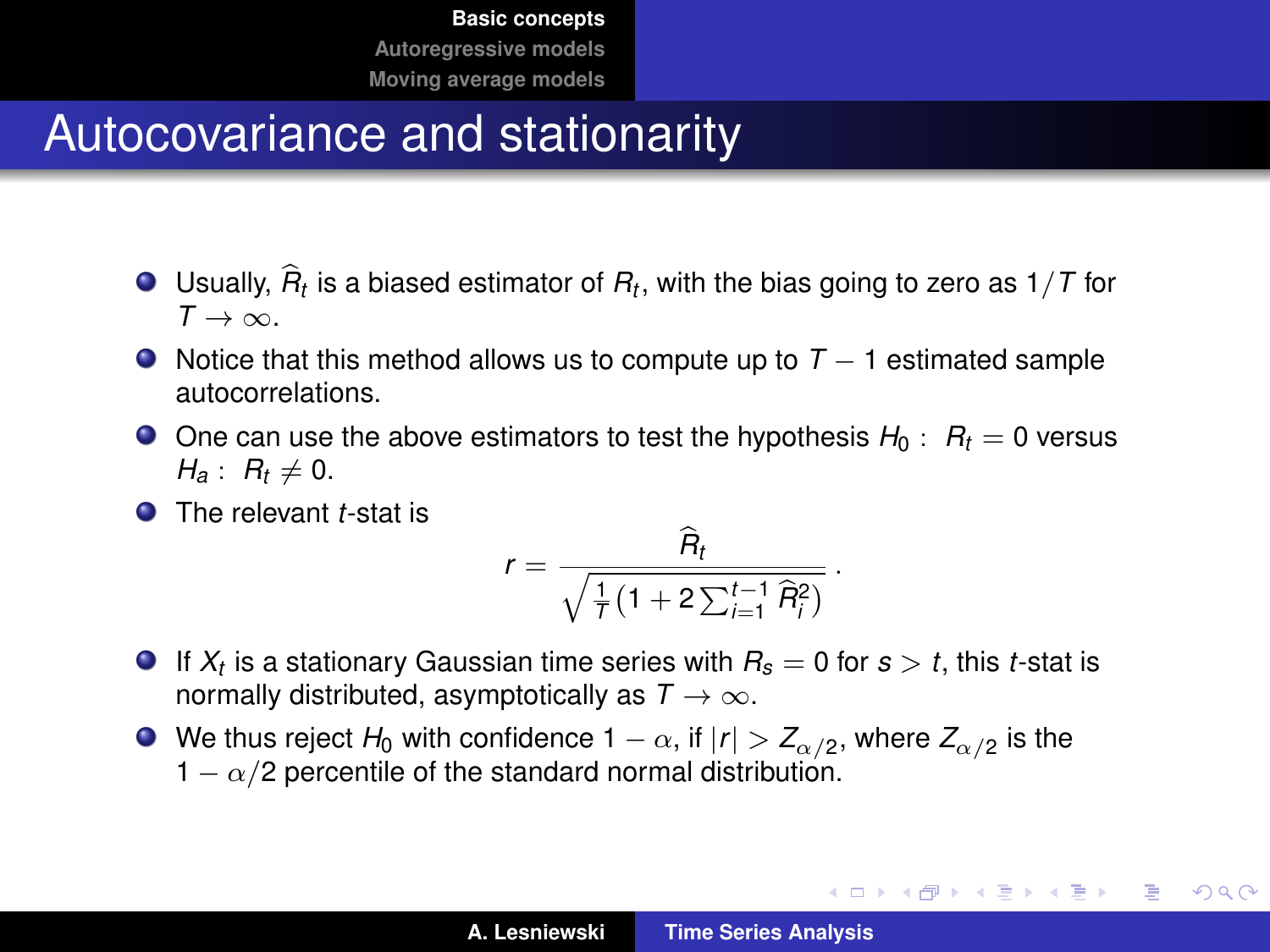#### Autocovariance and stationarity

- Another test, the *Portmanteau test*, allows us to test jointly for the presence of several autocorrelations, i.e.  $H_0$ :  $R_1 = \ldots = R_k = 0$ , versus  $H_a$ :  $R_i \neq 0$ , for some  $1 \leq i \leq k$ .
- **O** The relevant *t*-stat is defined as

$$
Q^*(k) = T \sum_{i=1}^k \widehat{R}_i^2.
$$

- Under the assumption that  $X_t$  is i.i.d.,  $Q^*(k)$  is asymptotically distributed according to  $\chi^2(k)$ .
- The power of the test is increased if we replace the statistics above with the *Ljung-Box stat*:

$$
Q(k)=T(T+2)\sum_{i=1}^k\frac{\widehat{R}_i^2}{T-i}.
$$

 $H_0$  is rejected if  $Q(k)$  is greater than the 1  $-\alpha$  percentile of the  $\chi^2(k)$  distribution.

イロメ イ部メ イヨメ イヨメー

重

 $2Q$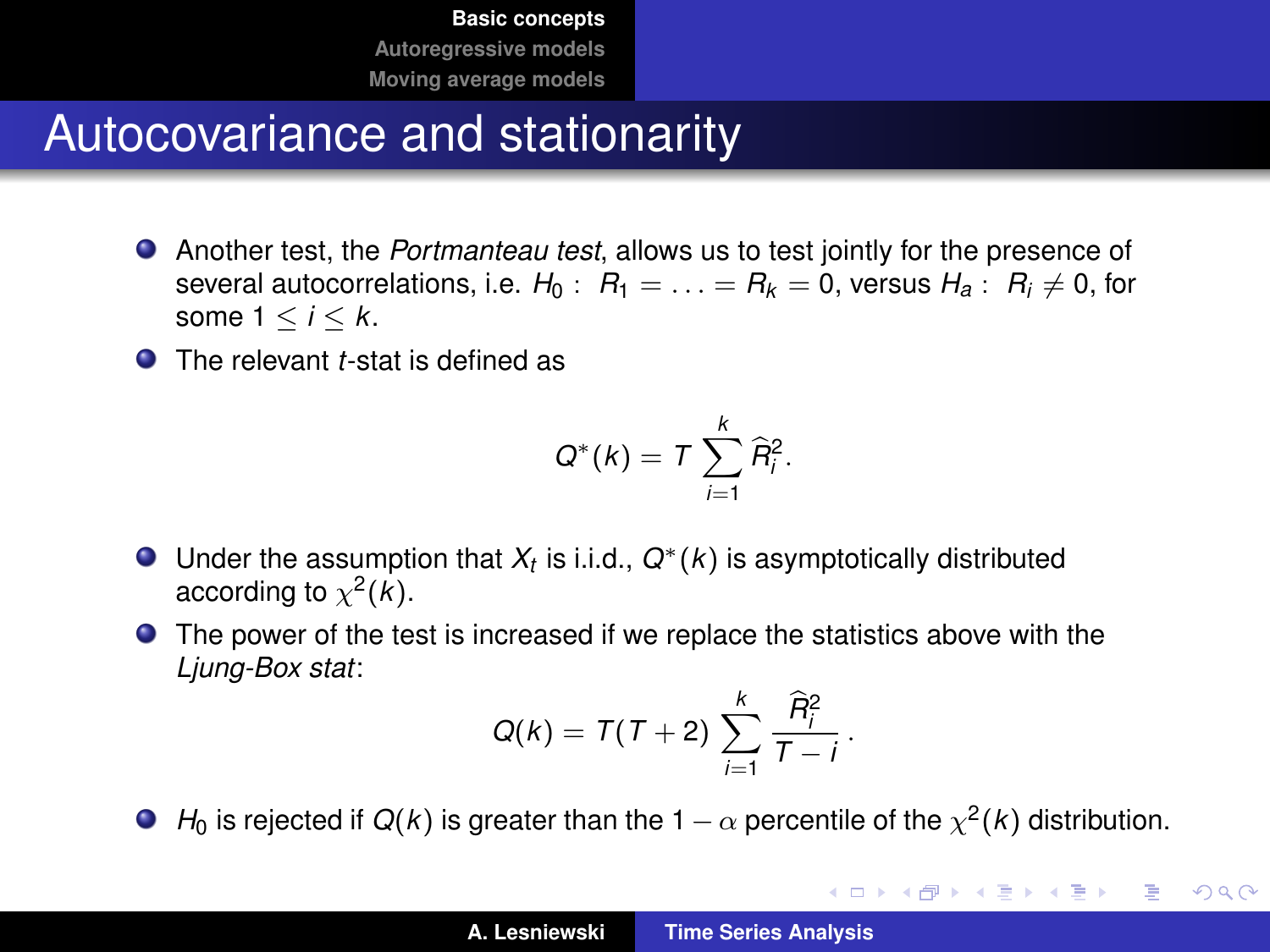## Models of time series

- For practical applications, it is convenient to model a time series as a discrete-time stochastic process with a small number of parameters.
- Time series models have typically the following structure:

$$
X_t = p_t + m_t + \varepsilon_t, \tag{6}
$$

イロメ イ部メ イ君メ イ君メー

 $2Q$ 

Þ

where the three components on the RHS have the following meaning:

- *pt* is a periodic function called the *seasonality*,
- *mt* is a slowly varying process called the *trend*,
- ε*t* is a stochastic component called the *error* or *disturbance*.
- Classic linear time series models fall into three broad categories:
	- *autoregressive*,
	- *moving average*,
	- *integrated*,

and their combinations.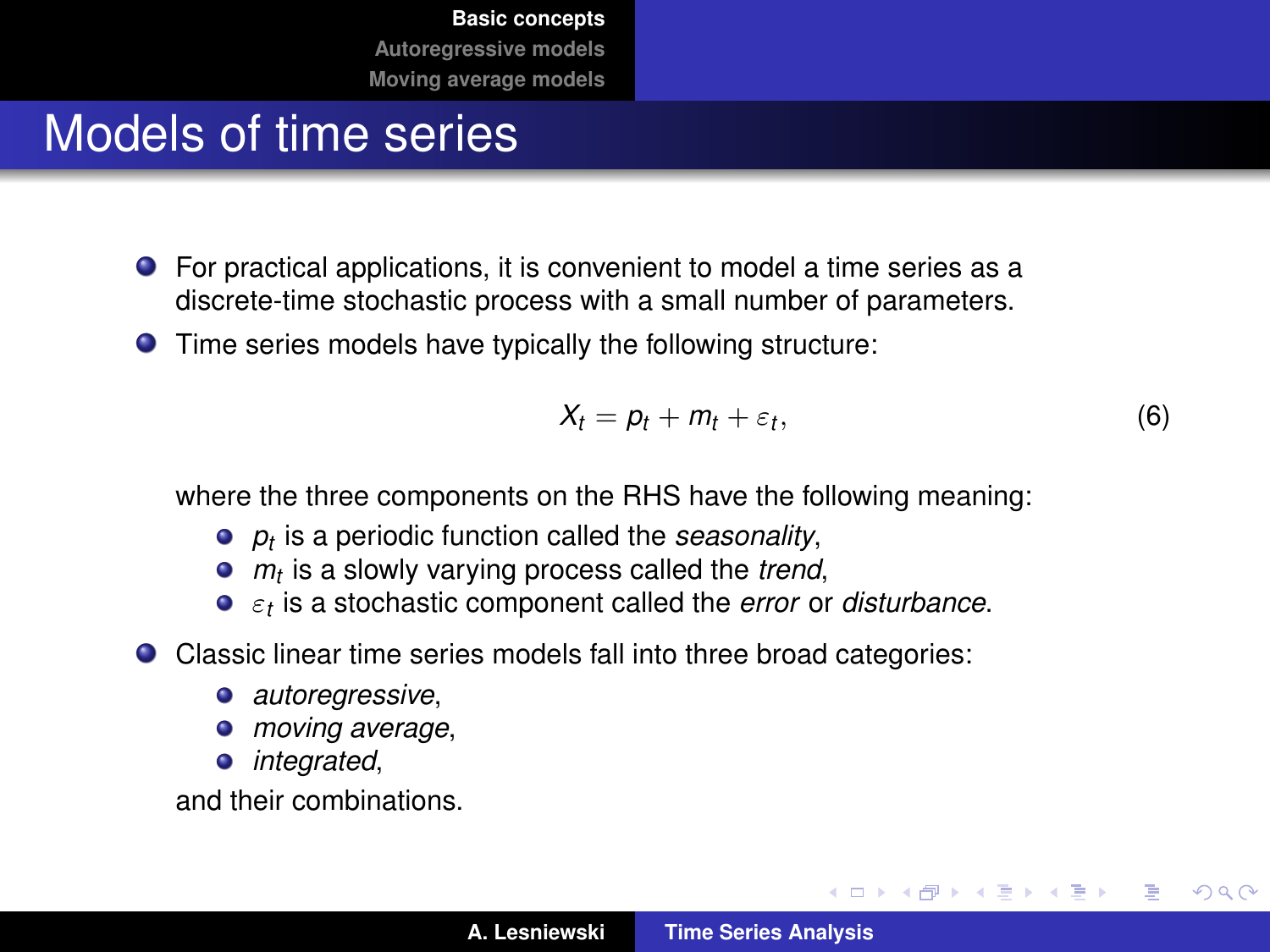# White noise

The source of randomness in the models discussed in these lectures is *white noise*. It is a process specified as follows:

$$
X_t = \varepsilon_t, \tag{7}
$$

where  $\varepsilon_t \sim \mathcal{N}(0, \sigma^2)$  are i.i.d. (= independent, identically distributed) normal random variables.

• Note that

$$
E(\varepsilon_t) = 0,
$$
  
Cov( $\varepsilon_s$ ,  $\varepsilon_t$ ) =  $\begin{cases} \sigma^2, & \text{if } s = t, \\ 0, & \text{otherwise.} \end{cases}$  (8)

- The white noise process is stationary and ergodic (show it!).
- The white noise process with *linear drift*

$$
X_t = at + b + \varepsilon_t, \quad a \neq 0,
$$
\n(9)

K ロ ⊁ K 伊 ⊁ K 君 ⊁ K 君 ⊁ …

 $E = \Omega Q$ 

is not stationary, as  $E(X_t) = at + b$ .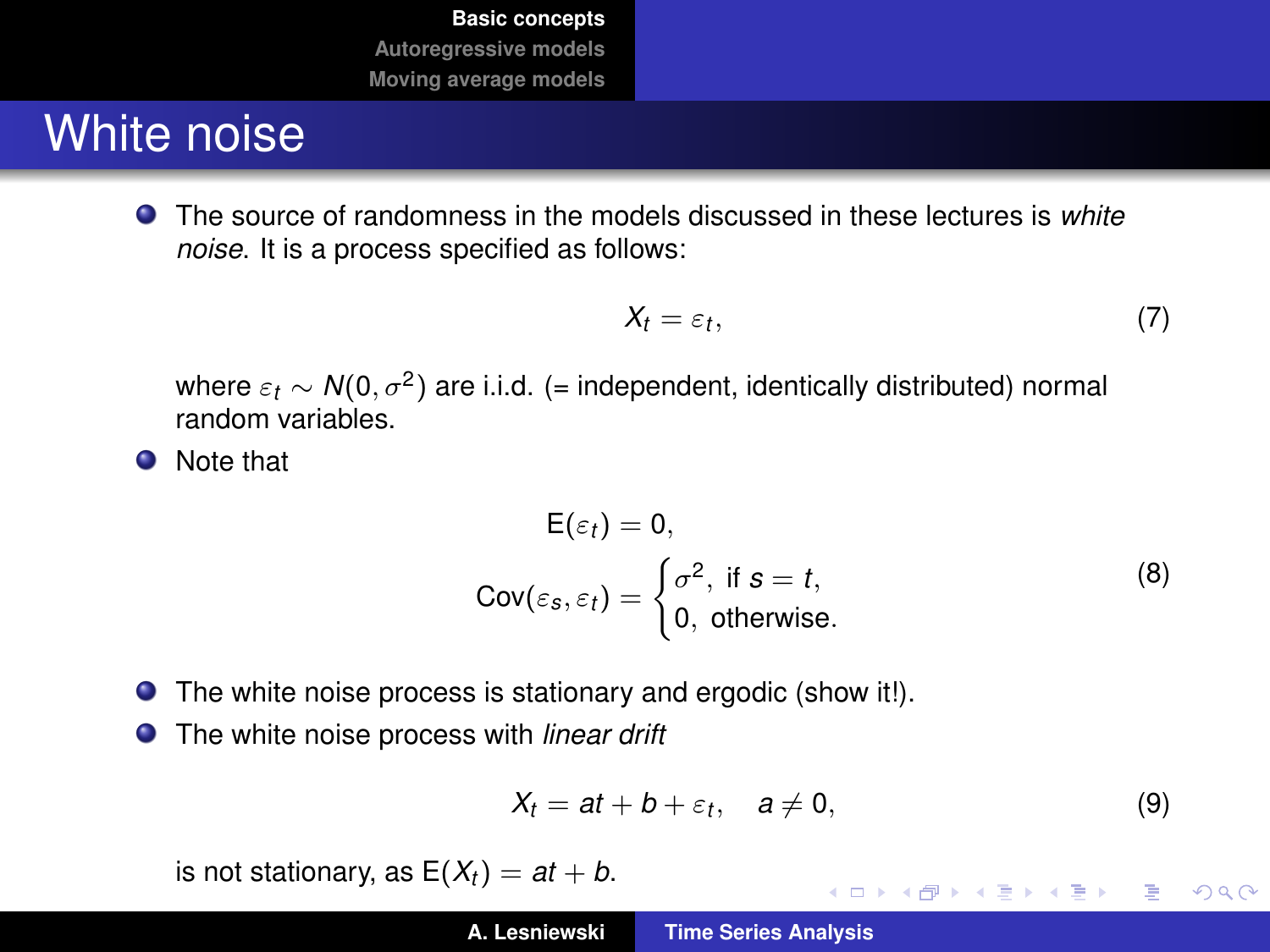# <span id="page-13-0"></span>Autoregressive model *AR*(1)

- The first class of models that we consider are the *autoregressive models AR*(*p*). Their key characteristic is that the current observation is directly correlated with the lagged *p* observations.
- The simplest among them is  $AR(1)$ , the autoregressive model with a single lag.
- The model is specified as follows:  $\bullet$

<span id="page-13-1"></span>
$$
X_t = \alpha + \beta X_{t-1} + \varepsilon_t. \tag{10}
$$

イロメ イ部メ イ君メ イ君メー

Þ

 $298$ 

- Here,  $\alpha, \beta \in \mathbb{R}$ , and  $\varepsilon_t \sim \mathcal{N}(0, \sigma^2)$  is a white noise.
- A particular case of the *AR*(1) model is the *random walk model*, namely

$$
X_t = X_{t-1} + \varepsilon_t,
$$

in which the current value of  $X$  is the previous value plus a "white noise" disturbance.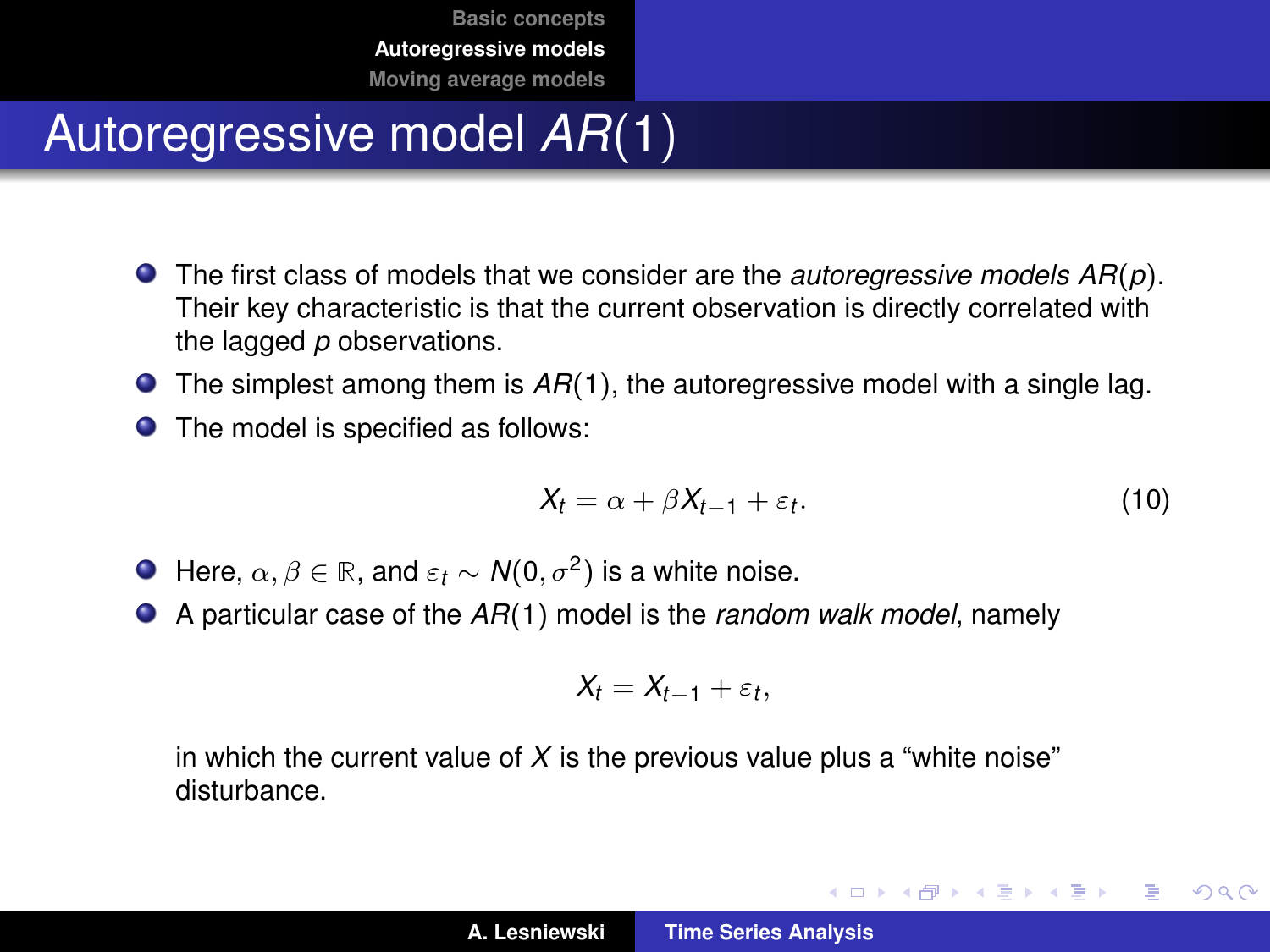## Autoregressive model *AR*(1)

● The graph below shows a simulated *AR*(1) time series with the following choice of parameters:  $\alpha = 0.1$ ,  $\beta = 0.3$ ,  $\sigma = 0.005$ .



 $2Q$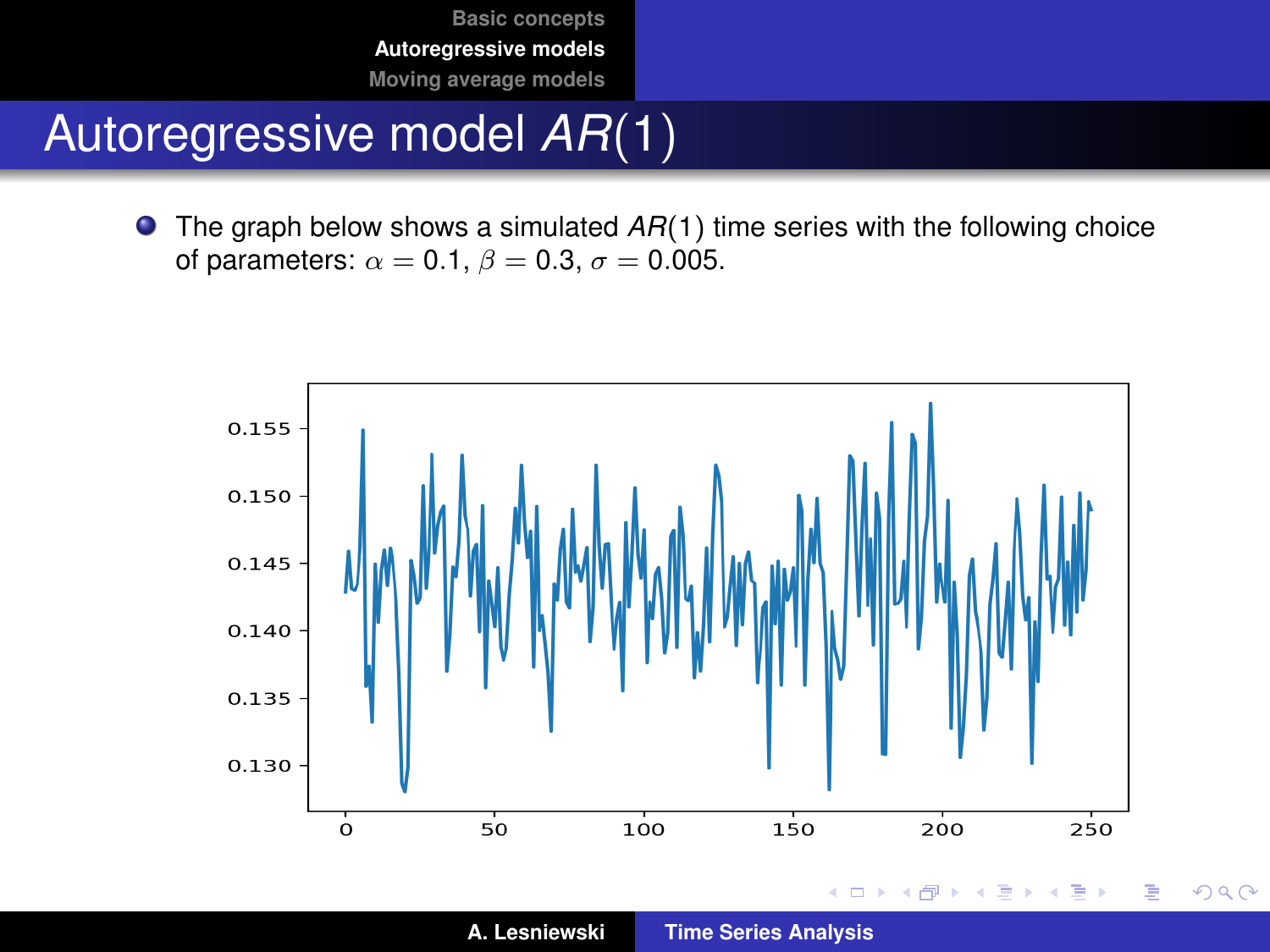# Autoregressive model *AR*(1)

```
● Here is the code snippet used to generate this graph in Python:
  import numpy as np
  import matplotlib.pyplot as plt
  from statsmodels.tsa.arima model import ARMA
  alpha=0.1
  beta=0.3sigma=0.005
  #Simulate AR(1)
  T = 250x0=alpha/(1-beta)
  x=np.zeros(T+1)
  x[0]=x0eps=np.random.normal(0.0,sigma,T)
  for i in range(1, T+1):
      x[i]=alpha+beta*x[i-1]+eps[i-1]
  #Take a look at the simulated time series
  plt.plot(x)
  plt.show()
```
K ロ ▶ K 個 ▶ K 로 ▶ K 로 ▶ - 로 - K 9 Q @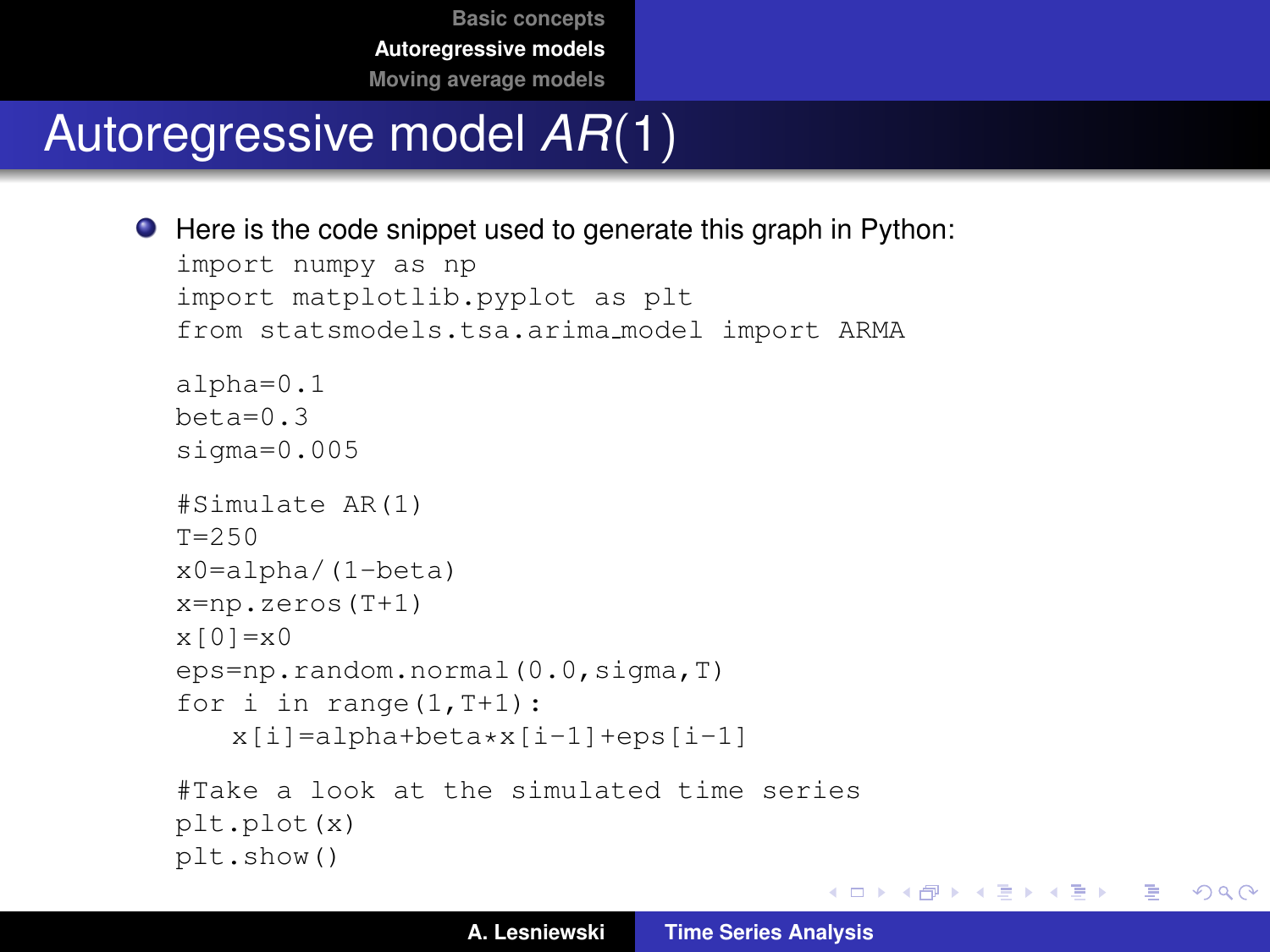# Autoregressive model *AR*(1)

- Let us investigate the circumstances under which an *AR*(1) process is covariance-stationary.
- For  $\mu = E(X_t)$  to be independent of *t* we must have from [\(10\)](#page-13-1):

$$
\mu = \alpha + \beta \mu.
$$

This equation has a solution iff  $\beta \neq 1$  (except for the random walk case corresponding to  $\alpha = 0$ ,  $\beta = 1$ ). In this case,

$$
\mu = \frac{\alpha}{1 - \beta} \,. \tag{11}
$$

イロメ イ団メ イヨメ イヨメー

重

 $2Q$ 

Let us now compute the autocovariance. To this end, we rewrite [\(10\)](#page-13-1) as

<span id="page-16-0"></span>
$$
X_t - \mu = \beta (X_{t-1} - \mu) + \varepsilon_t. \tag{12}
$$

Notice that the two terms on the RHS of this equation are independent of each other.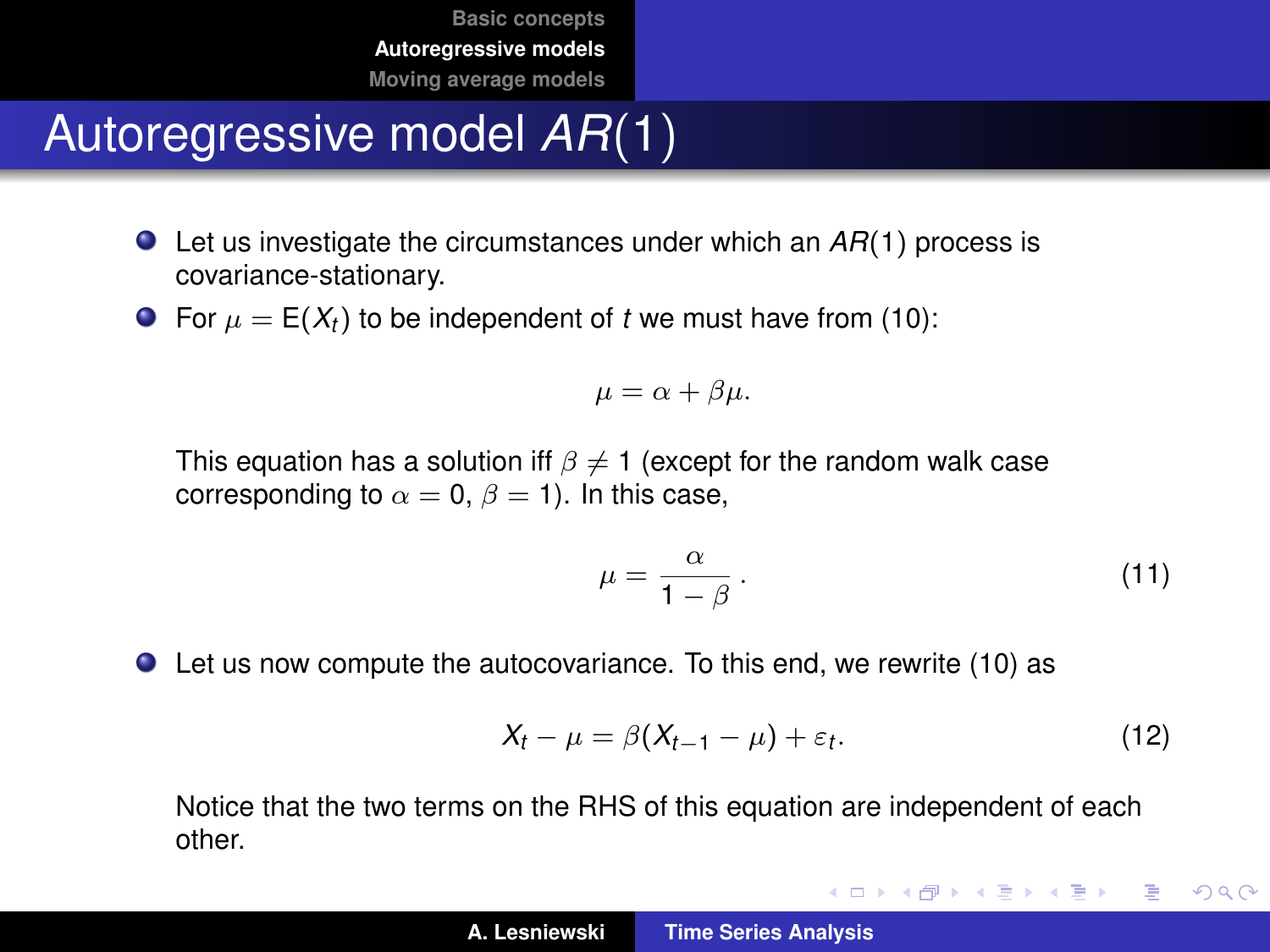Autoregressive model *AR*(1)

**For**  $\Gamma_0 = \text{Var}(X_t)$  to be independent of *t*, this implies that

<span id="page-17-0"></span>
$$
\Gamma_0 = \beta^2 \Gamma_0 + \sigma^2,
$$

and so

$$
\Gamma_0 = \frac{\sigma^2}{1 - \beta^2} \,. \tag{13}
$$

- Since  $\Gamma_0 > 0$ , this equation implies that  $|\beta| < 1$ .
- $\bullet$  Multiplying [\(12\)](#page-16-0) by  $X_{t-1} \mu$ , we find that  $Γ_1 = βΓ_0$ . Iterating, we find that

$$
\Gamma_k = \beta^k \Gamma_0,\tag{14}
$$

K ロ ▶ K 御 ▶ K 重 ▶ K 重 ▶ 三重 → 約 Q @

with  $\Gamma_0$  given by [\(18\)](#page-17-0). The autocorrelation function is decaying exponentially fast as a function of lag between two observations.

In conclusion, the condition for a *AR*(1) process to be covariance-stationary is that  $|\beta|$  < 1.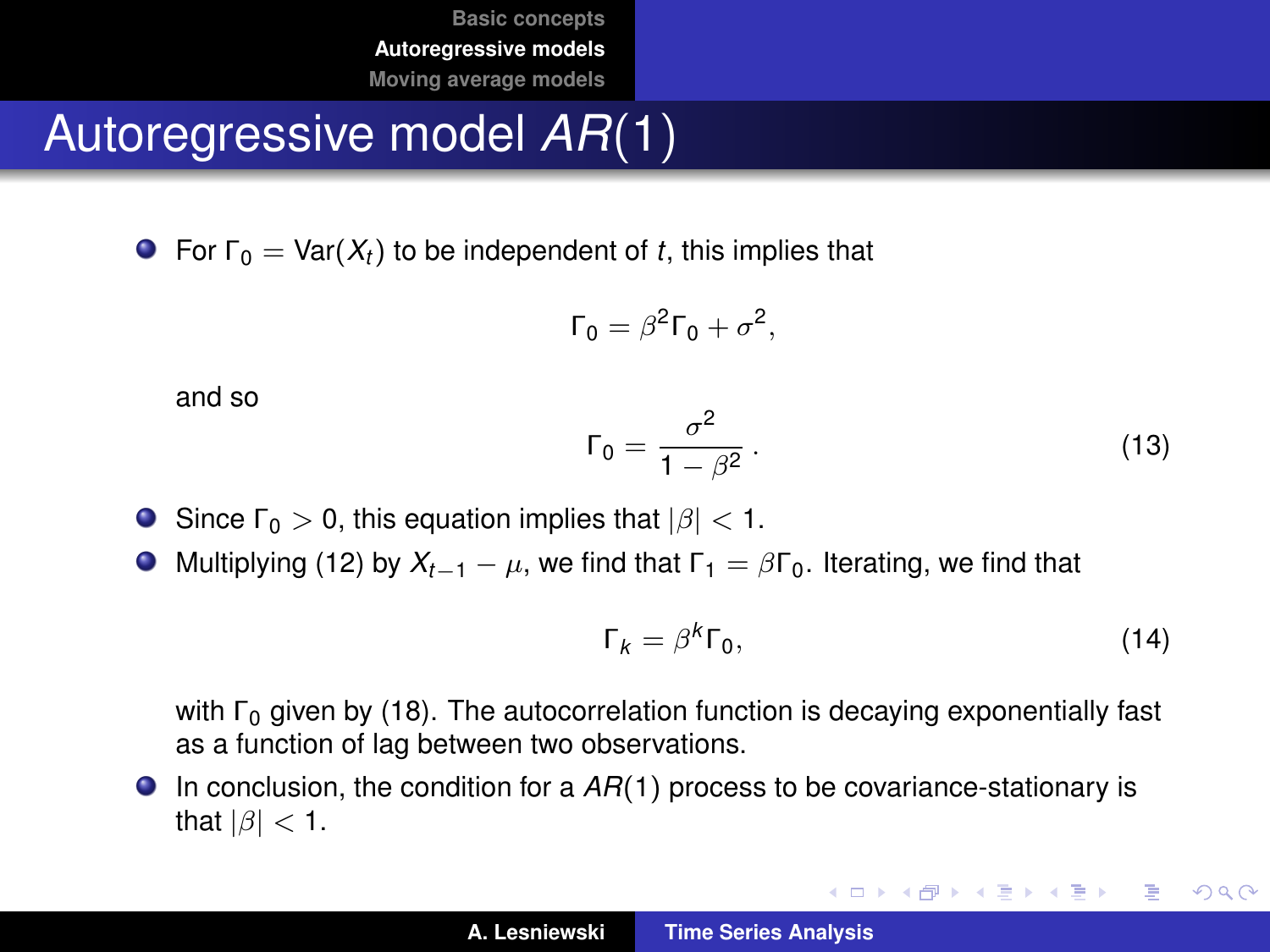# Autoregressive model *AR*(1)

**The AR(1) with**  $|\beta| < 1$  **has a natural interpretation that can be gleaned from the** following "explicit" representation of *X<sup>t</sup>* . Namely, iterating [\(10\)](#page-13-1) we find that:

$$
X_t = \alpha + \beta X_{t-1} + \varepsilon_t
$$
  
=  $\alpha(1 + \beta) + \beta^2 X_{t-2} + \varepsilon_t + \beta \varepsilon_{t-1}$   
= ...  
=  $\alpha(1 + \beta + ... + \beta^{L-1}) + \beta^L X_{t-L} + \varepsilon_t + \beta \varepsilon_{t-1} + ... + \beta^{L-1} \varepsilon_{t-L+1}$   
=  $\mu(1 - \beta^L) + \beta^L X_{t-L} + \sqrt{\Gamma_0(1 - \beta^{2L-1})} \xi_t$  (15)

where  $\xi_t \sim N(0, 1)$ .

**•** This implies that

$$
E(X_t|X_{t-L}) = \mu(1 - \beta^L) + \beta^L X_{t-L},
$$
  
Var(X\_t|X\_{t-L}) = \Gamma\_0(1 - \beta^{2L-1}). (16)

イロメ イ部メ イヨメ イヨメー

 $2Q$ 

重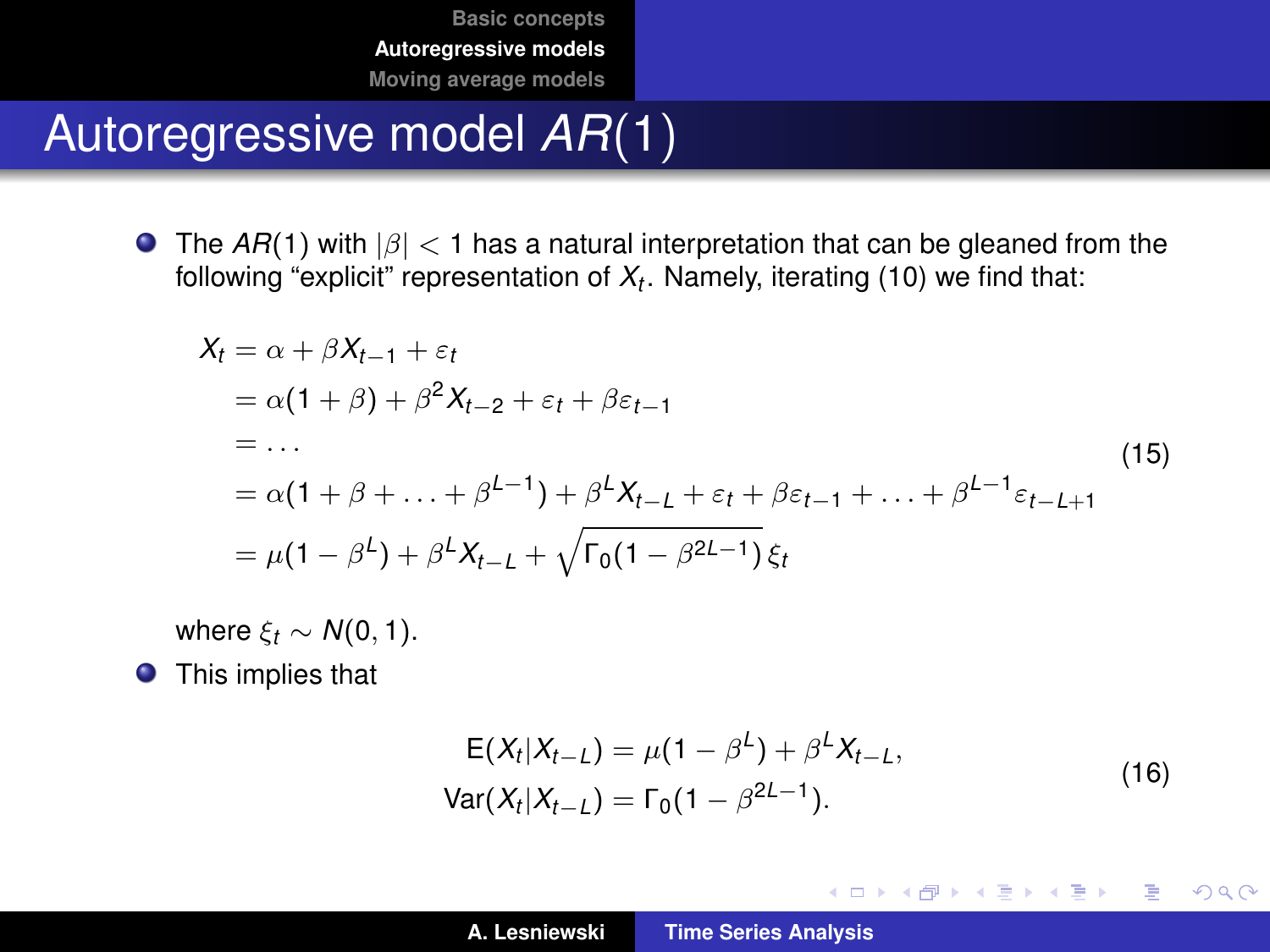# Autoregressive model *AR*(1)

Since β *<sup>L</sup>* → 0 exponentially fast, for large *L* we have

<span id="page-19-0"></span>
$$
X_t \approx \mu + \sqrt{\Gamma_0} \, \xi_t. \tag{17}
$$

イロメ イ部メ イヨメ イヨメー

Þ  $2Q$ 

- In other words, the *AR*(1) model describes a *mean reverting* time series. After a large number of observations, *X<sup>t</sup>* takes the form [\(17\)](#page-19-0), i.e. it is equal to its mean value plus a Gaussian noise.
- **The rate of convergence to this limit is given by**  $|\beta|$ : the smaller this value, the faster *X<sup>t</sup>* reaches its limit behavior.
- The next question is: given a set of observations, how do we determine the values of the parameters  $\alpha$ ,  $\beta$ , and  $\sigma$  in [\(10\)](#page-13-1)?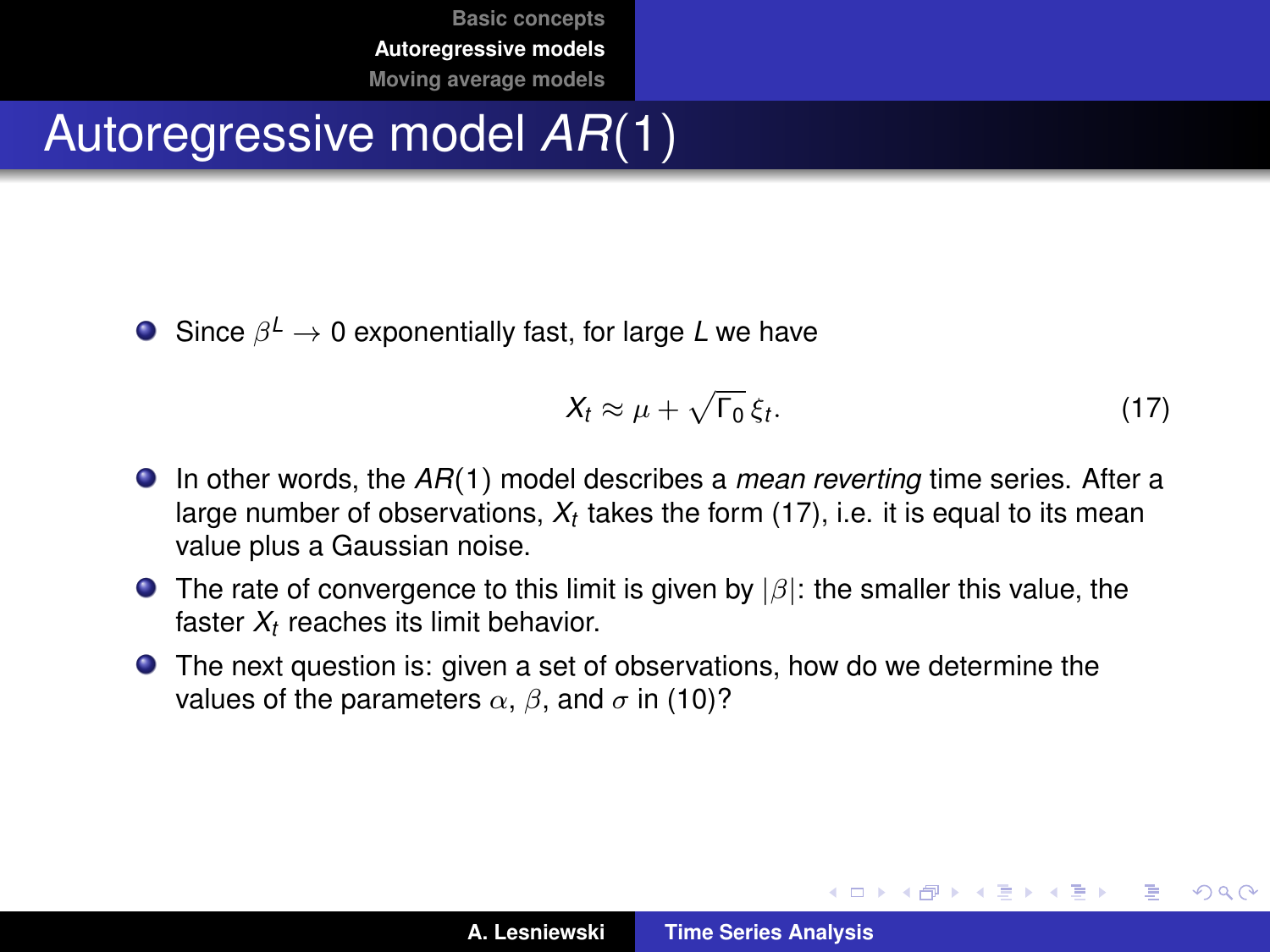## Maximum likelihood estimation

- *Maximum likelihood estimation* (MLE) is a commonly used method of estimating the parameters of a statistical model given a set of observations.
- It is based on the premise that the best choice of the parameter values should maximize the likelihood of making the observations given these parameters.
- Given a statistical model with parameters  $\theta = (\theta_1, \dots, \theta_d)$ , and a set of data  $y = (y_1, \ldots, y_N)$ , we construct the *likelihood function*  $\mathcal{L}(\theta | y)$ , which links the model with the data in such a way as if the data were drawn from the assumed model.
- **In practice,**  $\mathcal{L}(\theta | y)$  **is the joint probability density function (PDF)**  $p(y | \theta)$  **under the** model, evaluated at the observed values.
- $\bullet$  In particular, if the observations  $y_i$  are independent, then

$$
\mathcal{L}(\theta|y) = \prod_{i=1}^{N} p(y_i|\theta), \qquad (18)
$$

イロメ イ部メ イヨメ イヨメー

 $2Q$ 

Þ

where  $p(y_i|\theta)$  denotes the PDF of a single observation.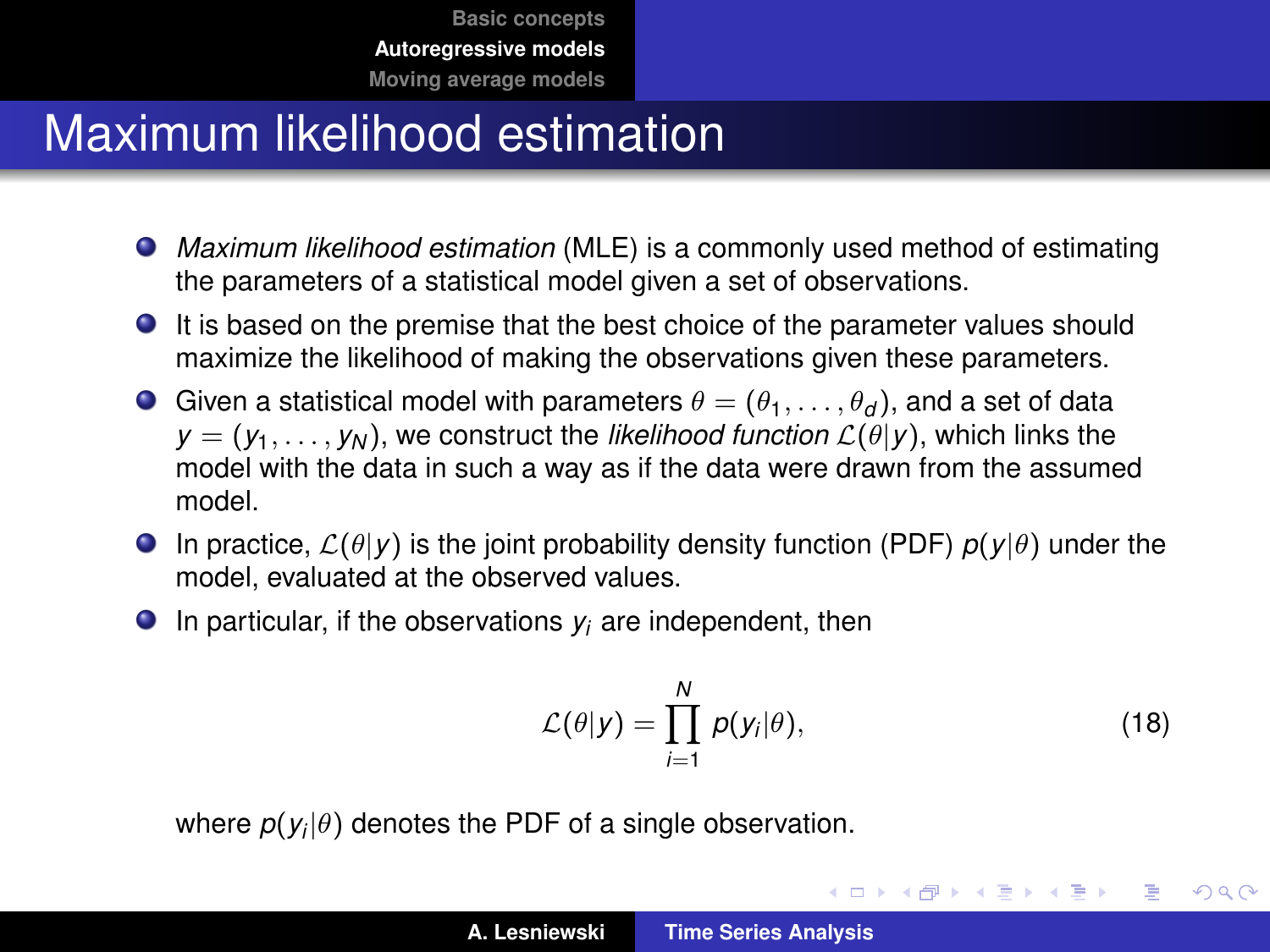## Maximum likelihood estimation

- The value  $\theta^*$  that maximizes  $\mathcal{L}(\theta|\pmb{y})$  serves as the best fit between the model specification and the data.
- It is usualy more convenient to consider the *log liklihood function* (LLF)  $-$  log  $\mathcal{L}(\theta | y)$ . Then,  $\theta^*$  is the value at which the LLF attains its minimum.
- As an illustration, consider a sample  $y = (y_1, \ldots, y_N)$  drawn from the normal distribution  $N(\mu, \sigma^2)$ . Its likelihood function is given by

$$
\mathcal{L}(\theta|y) = (2\pi\sigma^2)^{-N/2} \prod_{i=1}^N \exp\Big(-\frac{(y_i - \mu)^2}{2\sigma^2}\Big),\tag{19}
$$

and the LLF is

$$
-\log \mathcal{L}(\theta | y) = \frac{1}{2} N \log \sigma^2 + \frac{1}{2\sigma^2} \sum_{i=1}^N (y_i - \mu)^2 + const.
$$
 (20)

イロメ イ部メ イヨメ イヨメー

重

 $298$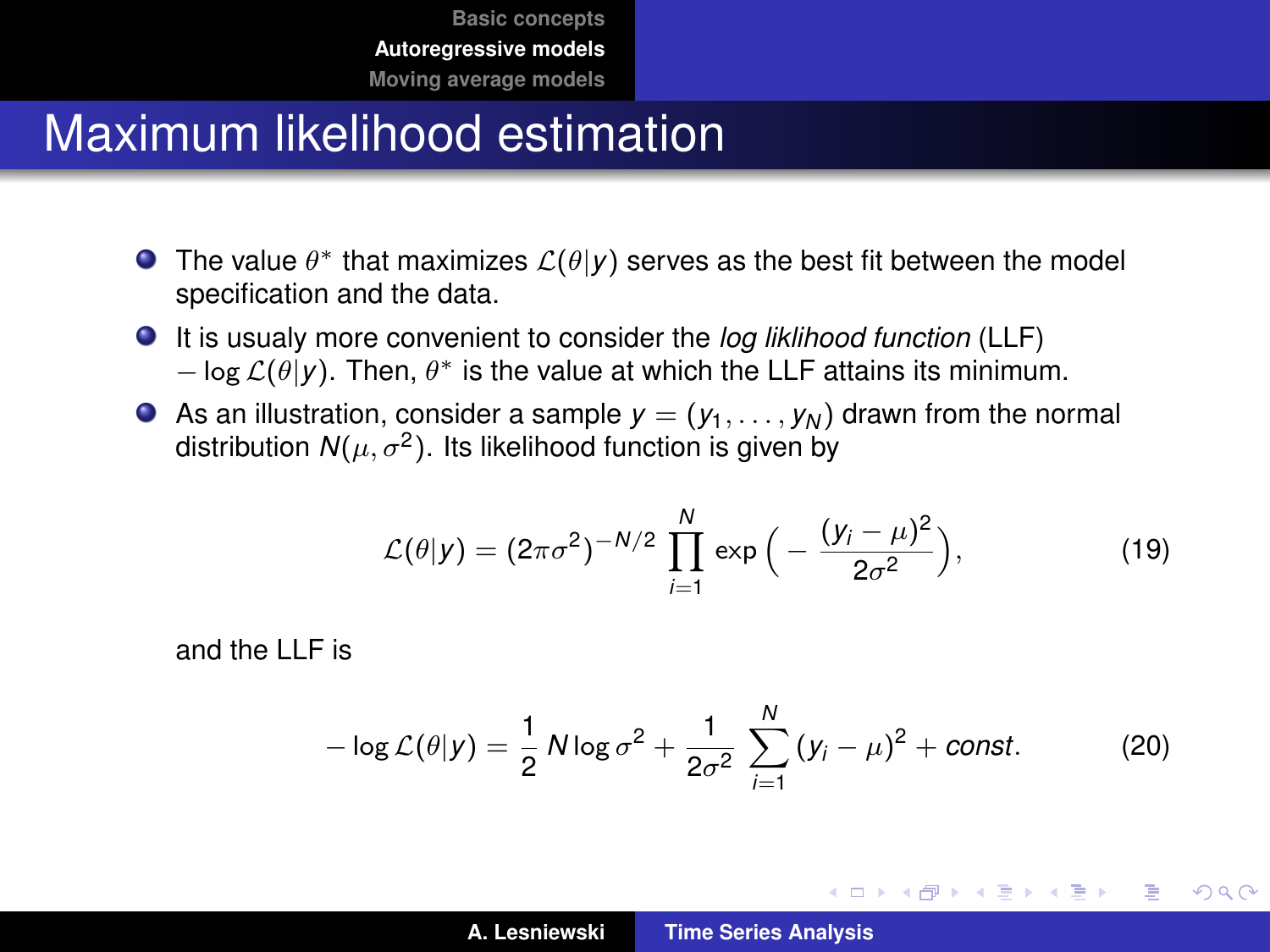## Maximum likelihood estimation

**Taking the**  $\mu$  **and**  $\sigma$  **derivatives and setting them to 0, we readily find that that the** MLE estimates of  $\mu$  and  $\sigma$  are

$$
\mu^* = \frac{1}{N} \sum_{i=1}^N y_i,
$$
  

$$
(\sigma^*)^2 = \frac{1}{N} \sum_{i=1}^N (y_i - \mu^*)^2.
$$
 (21)

イロメ イ部メ イヨメ イヨメー

÷,

 $2Q$ 

respectively.

- Note that, while  $\mu^*$  is *unbiased*, the estimator  $\sigma^*$  is *biased* (N in the denominator above, rather than the usual  $N - 1$ ).
- The fact that the MLE estimator of a parameter is biased is a common occurance. One can show, however, that MLE estimators are *consistent*, i.e. in the limit  $N \rightarrow \infty$  they converge to the appropriate value.
- Going forward, we will use the notation  $\widehat{\theta}$  rather than  $\theta^*$  for the MLE estimators.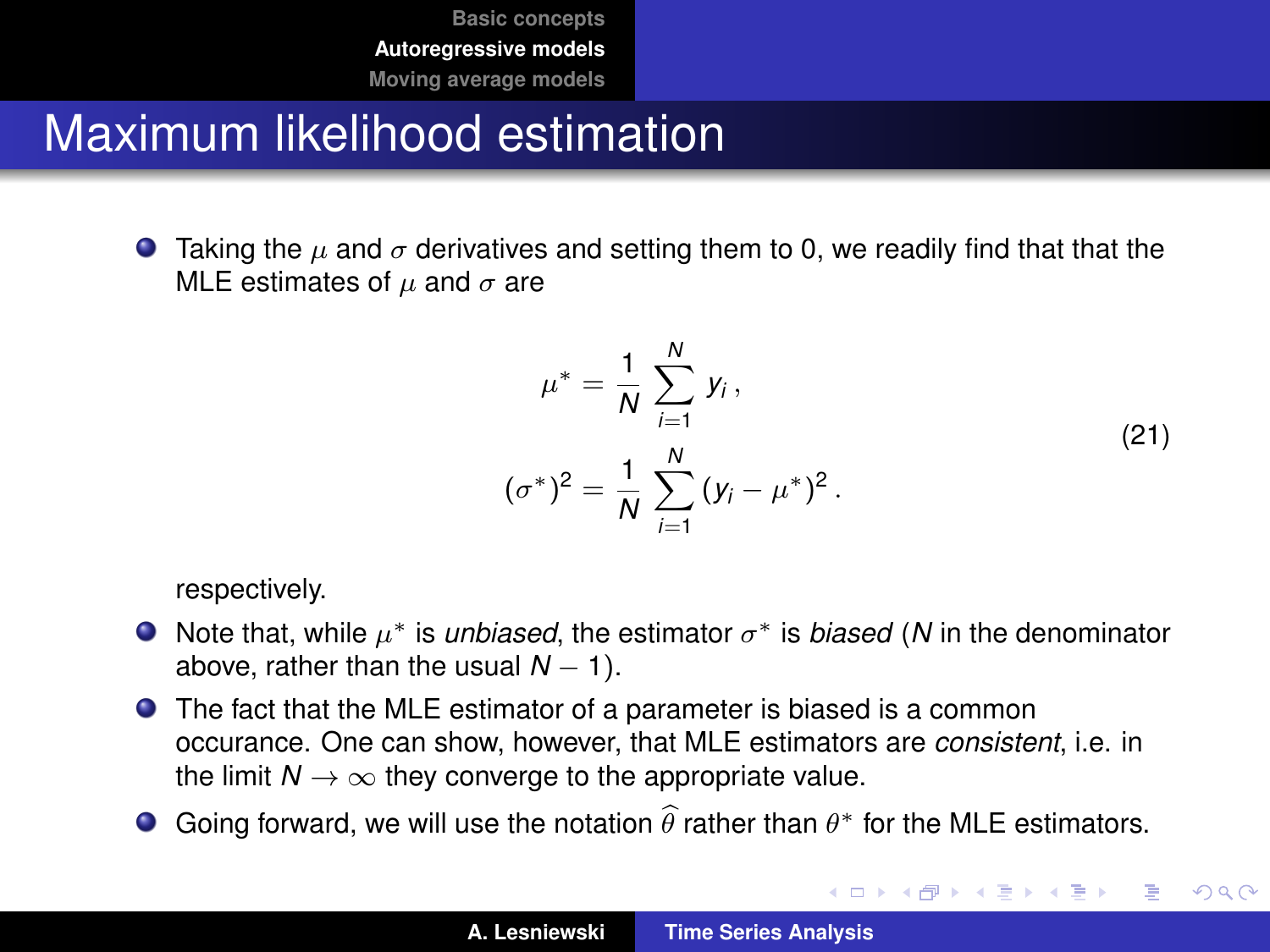# <span id="page-23-0"></span>MLE for *AR*(1)

Consider now the  $AR(1)$  model and a time series of data  $x_0, \ldots, x_T$ , believed to be drawn from this model. The easiest way to construct the likelihood function is to focus on the conditional PDF  $p(x_1, \ldots, x_T | x_0, \theta)$ . This leads to the *conditional* MLE method.

**O** Let

$$
\widehat{\varepsilon}_t = x_t - \alpha - \beta x_{t-1},\tag{22}
$$

for  $t = 1, \ldots, T$ , be the disturbances implied from the data. According to the model specification, each  $\widehat{\varepsilon} _t$  is independently drawn from  $\mathcal{N}(0,\sigma^2),$  and thus

$$
p(x_1,...,x_T|x_0,\theta) = \frac{1}{(2\pi\sigma^2)^{T/2}} \exp\left(-\frac{1}{2\sigma^2} \sum_{t=1}^T \varepsilon_t^2\right)
$$
  
= 
$$
\frac{1}{(2\pi\sigma^2)^{T/2}} \exp\left(-\frac{1}{2\sigma^2} \sum_{t=1}^T (x_t - \alpha - \beta x_{t-1})^2\right)
$$
(23)

● Hence the LLF is given by

$$
-\log \mathcal{L}(\theta|\mathbf{y}) = \frac{1}{2} \mathcal{T} \log \sigma^2 + \frac{1}{2\sigma^2} \sum_{t=0}^{T-1} (x_{t+1} - \alpha - \beta x_t)^2 + \text{const.} \tag{24}
$$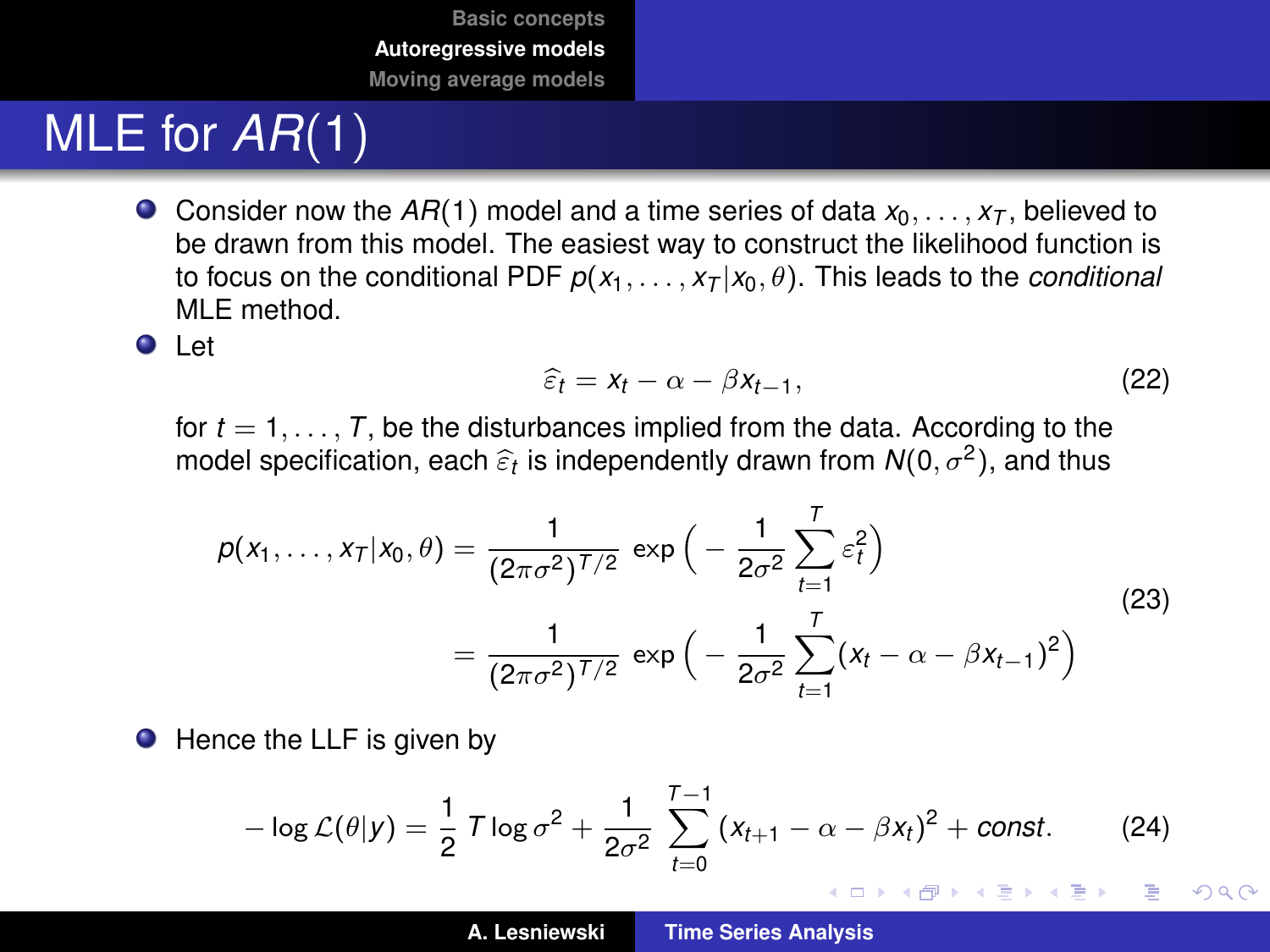# MLE for *AR*(1)

**•** Minimizing this function yields:

$$
\begin{pmatrix}\n\hat{\alpha} \\
\hat{\beta}\n\end{pmatrix} = \begin{pmatrix}\nT & \sum_{t=0}^{T-1} x_t \\
\sum_{t=0}^{T-1} x_t & \sum_{t=0}^{T-1} x_t^2\n\end{pmatrix}^{-1} \begin{pmatrix}\n\sum_{t=0}^{T-1} x_{t+1} \\
\sum_{t=0}^{T-1} x_t x_{t+1}\n\end{pmatrix},
$$
\n
$$
\hat{\sigma}^2 = \frac{1}{T} \sum_{t=1}^{T} (x_t - \hat{\alpha} - \hat{\beta} x_{t-1})^2.
$$
\n(25)

**•** This can also be explicitly rewritten as

$$
\widehat{\beta} = \frac{\sum_{t=0}^{T-1} (x_t - \widehat{x})(x_{t+1} - \widehat{x}_+)}{\sum_{t=0}^{T-1} (x_t - \widehat{x})^2},
$$
\n
$$
\widehat{\alpha} = \widehat{x}_+ - \widehat{\beta}\widehat{x},
$$
\n(26)

where

$$
\widehat{x} = \frac{1}{T} \sum_{t=0}^{T-1} x_t, \qquad \widehat{x}_+ = \frac{1}{T} \sum_{t=0}^{T-1} x_{t+1}. \tag{27}
$$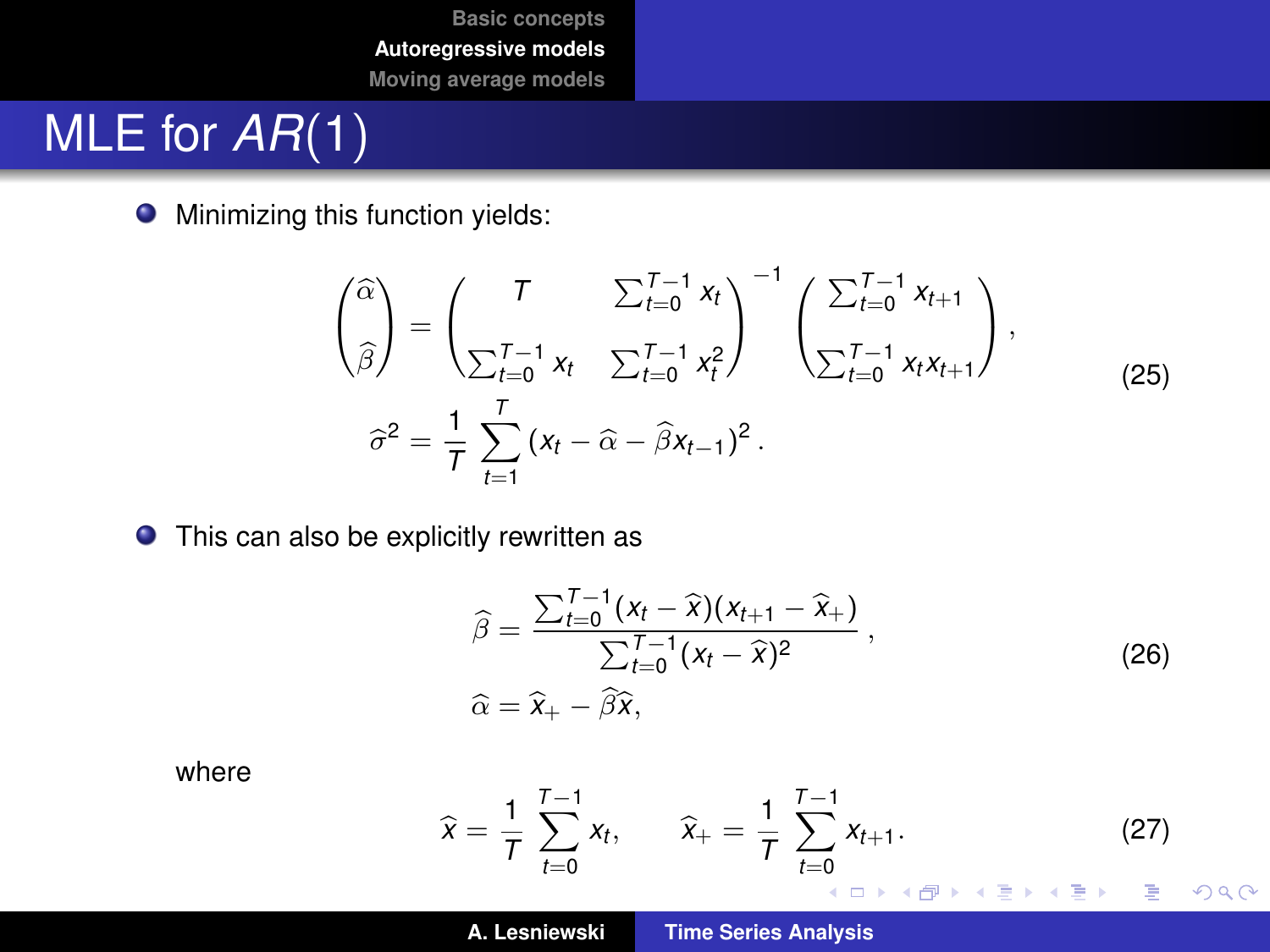# MLE for *AR*(1)

 $\bullet$  The *exact* MLE method attempts to infer the likelihood of  $x_0$  from the probability distribution. Since  $x_0 \sim N(\mu, \Gamma_0)$ ,

$$
p(x_0|\theta) = \sqrt{\frac{1-\beta^2}{2\pi\sigma^2}} \exp\Big(-\frac{(x_0-\alpha/(1-\beta))^2}{2\sigma^2/(1-\beta^2)}\Big). \tag{28}
$$

 $\bullet$  On the other hand, for  $t = 1, \ldots, T$ ,

$$
p(x_t | x_{t-1},...,x_1, \theta) = \frac{1}{2\pi\sigma^2} \exp\Big(-\frac{(x_t - \alpha - \beta x_{t-1})^2}{2\sigma^2}\Big).
$$
 (29)

From the definition of conditional probability we have the following identity:

$$
p(x_0, x_1, \ldots, x_T | \theta) = p(x_0 | \theta) \prod_{t=1}^T p(x_t | x_{t-1}, \ldots, x_1, \theta).
$$
 (30)

イロトメ 御 トメ 君 トメ 君 トー

 $299$ 重。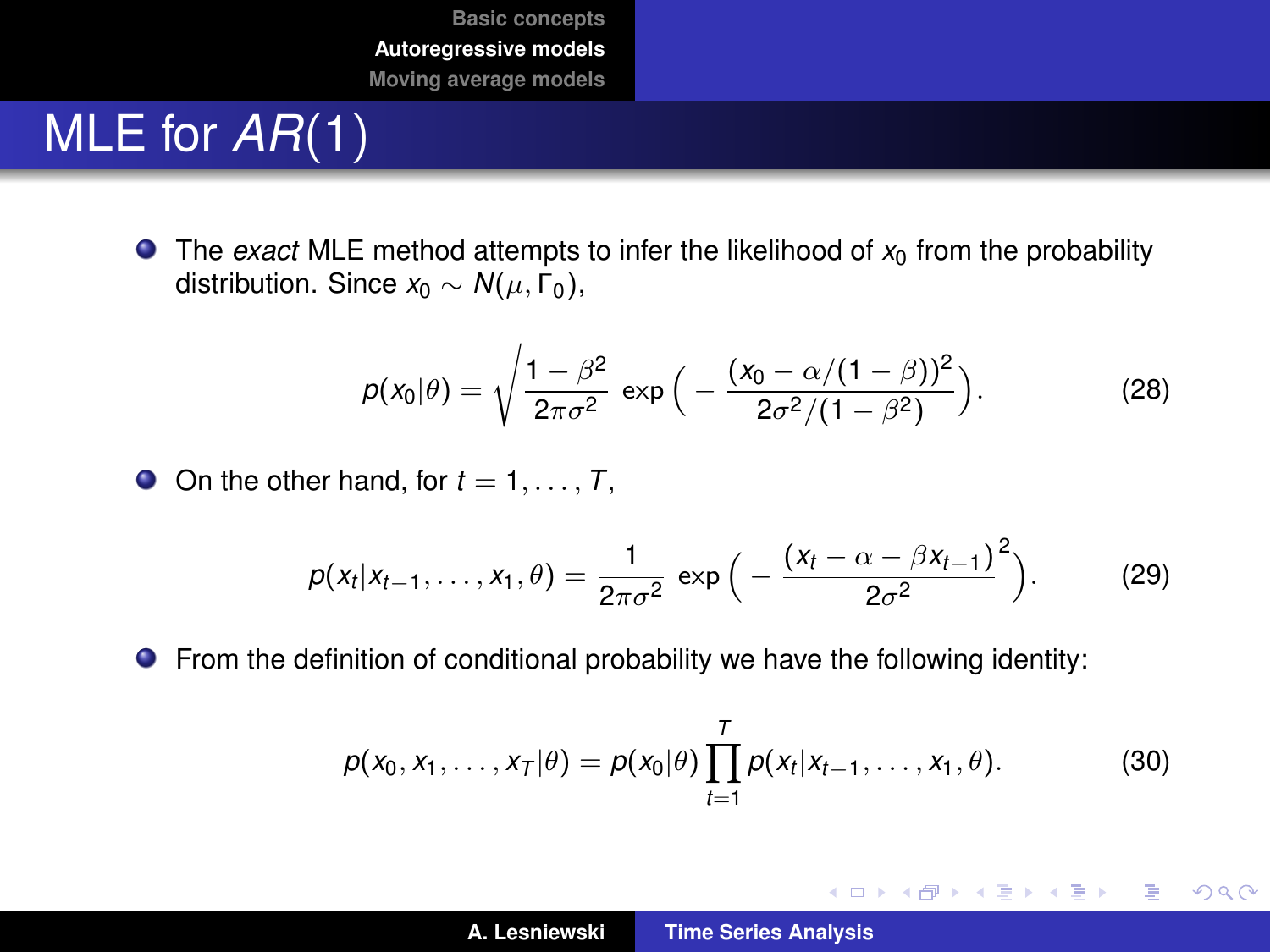# MLE for *AR*(1)

**O** Therefore, the LLF is given by

$$
-\log \mathcal{L}(\theta|x) = \frac{1}{2} \log \frac{\sigma^2}{1 - \beta^2} + \frac{1}{2} \mathcal{T} \log \sigma^2 + \frac{(x_0 - \alpha/(1 - \beta))^2}{2\sigma^2/(1 - \beta^2)} + \frac{1}{2\sigma^2} \sum_{t=1}^T (x_t - \alpha - \beta x_{t-1})^2 + \text{const.}
$$
(31)

Unlike the conditional case, the minimum of the exact LLF cannot be calculated in closed form, and the calculation has to be done by means of a numerical search.

イロメ イ部メ イヨメ イヨメー

重

 $299$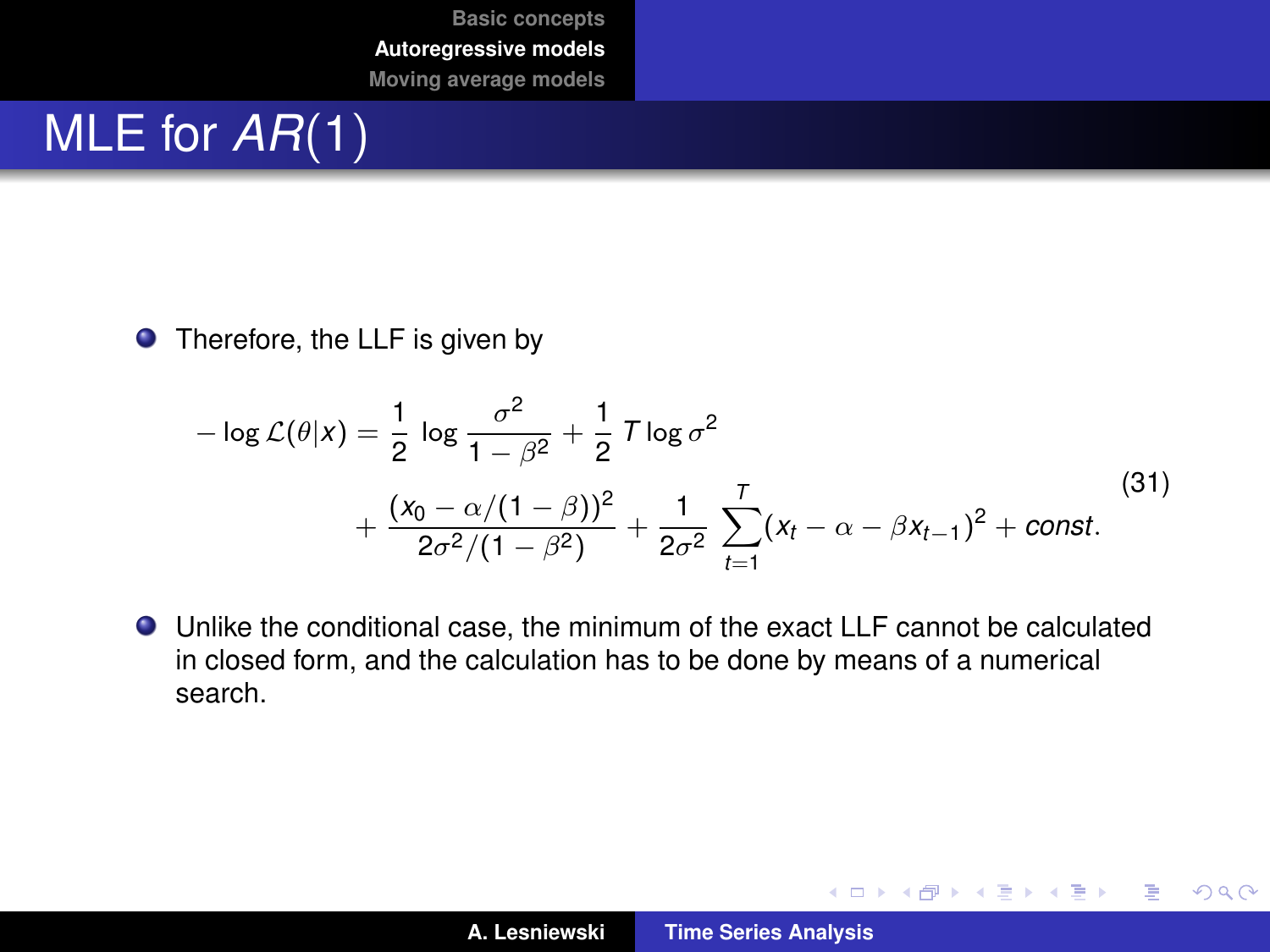# MLE for *AR*(1)

● Here is a Python code snippet implementing the MLE for  $AR(1)$ :

```
#Conditional MLE estimate
v=x[0:T]vp=x[1:(T+1)]m=np.sum(y)/Tmp=np.sum(yp)/T
betaCMLE=np.inner(y-m,yp-mp)/np.inner(y-m,y-m)
alphaCMLE=mp-betaCMLE*m
sigmaCMLE=np.sqrt(np.inner(yp-betaCMLE*y-alphaCMLE,
                          yp-betaCMLE*y-alphaCMLE)/T)
```
#### Alternatively, one can use statsmodels functions:

```
#MLE estimate with statsmodels
model=ARMA(x,order=(1,0)).fit(method='mle')
alphaMLE=model.params[0]
betaMLE=model.params[1]
sigmaMLE=np.std(model.resid)
```
K ロ ▶ K 御 ▶ K 重 ▶ K 重 ▶ 三重 → 約 Q @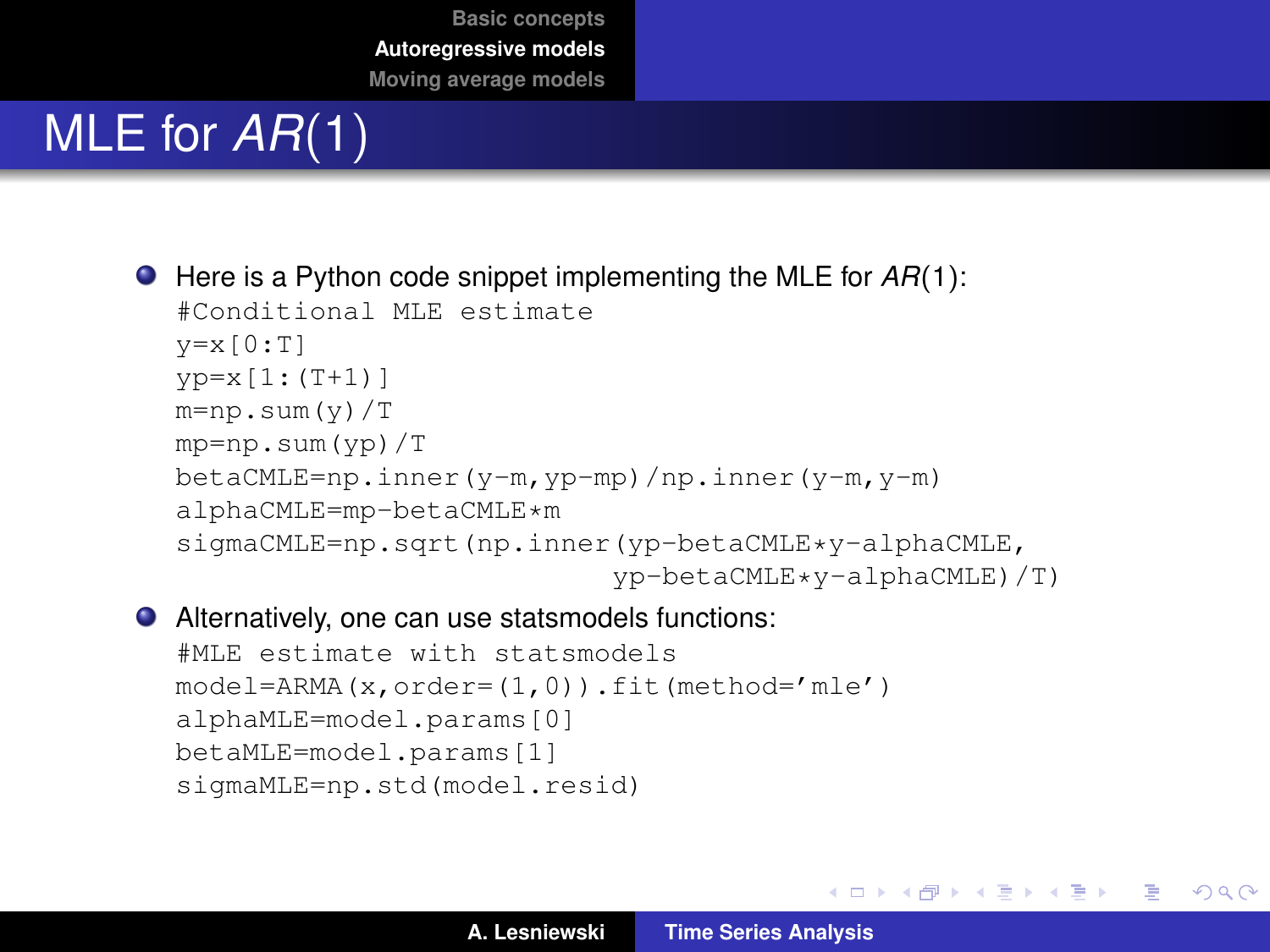#### Second order autoregressive model *AR*(2)

A *second order autoregressive model AR*(2) model is specified as follows:

<span id="page-28-0"></span>
$$
X_t = \alpha + \beta_1 X_{t-1} + \beta_2 X_{t-2} + \varepsilon_t, \tag{32}
$$

where  $\alpha, \beta_1, \beta_2 \in \mathbb{R}$ , and  $\varepsilon_t \sim \mathcal{N}(0, \sigma^2)$  is a white noise.

- Under this specification, the state variable depends on its two lags (rather than one lag as in *AR*(1).
- Let us determine the conditions under which the model is covariance-stationary.
- **O** From the requirement that  $E(X_t) = \mu$ ,

$$
\mu = \frac{\alpha}{1 - \beta_1 - \beta_2},\tag{33}
$$

K ロ ⊁ K 伊 ⊁ K 君 ⊁ K 君 ⊁ …

ミー  $2Q$ 

and so we can can rewrite [\(32\)](#page-28-0) in the following form:

<span id="page-28-1"></span>
$$
X_t - \mu = \beta_1 (X_{t-1} - \mu) + \beta_2 (X_{t-2} - \mu) + \varepsilon_t.
$$
 (34)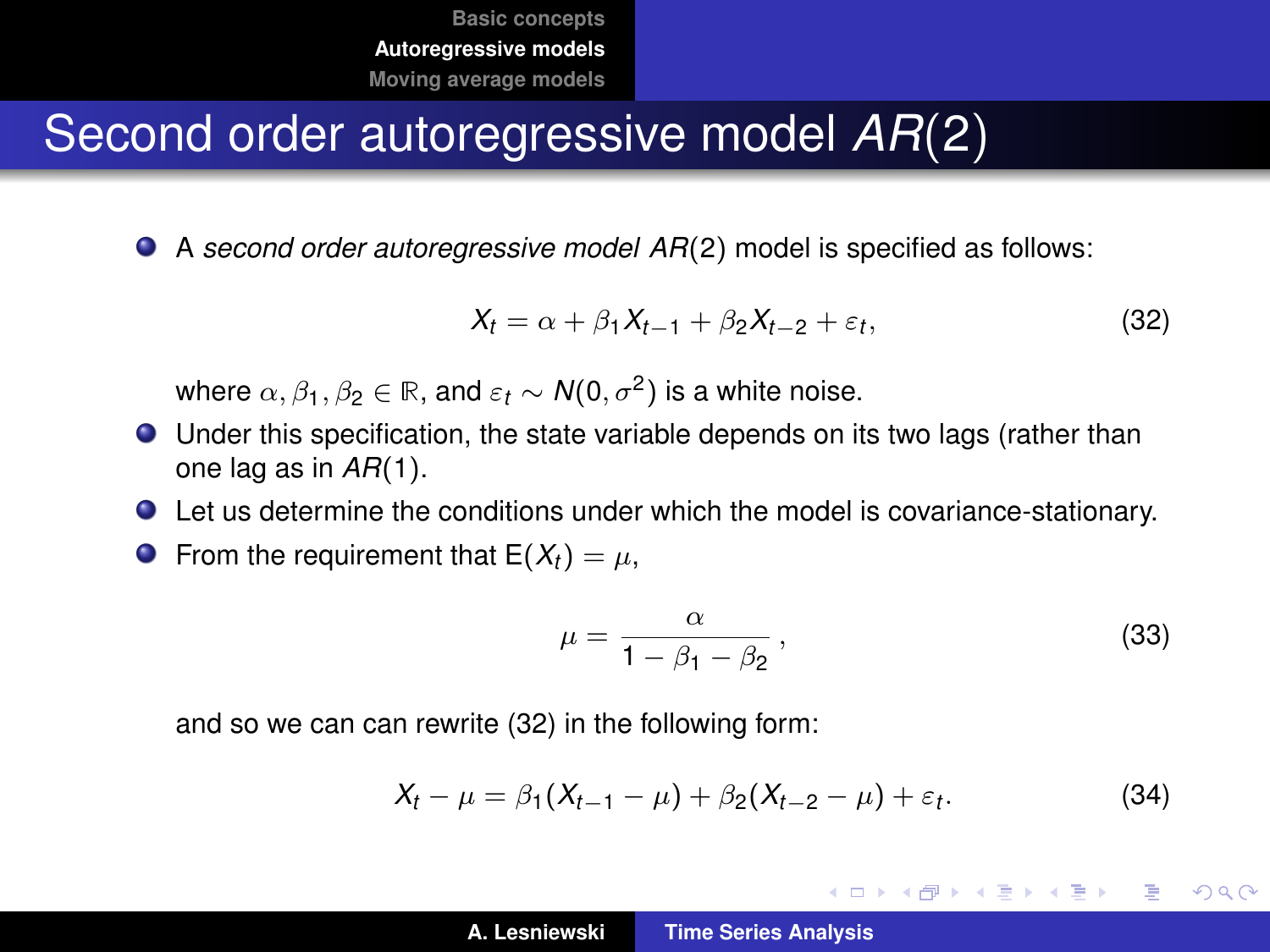#### Second order autoregressive model *AR*(2)

 $\bullet$  Multiplying [\(34\)](#page-28-1) by  $X_{t-i} - \mu$ , for  $j = 0, 1, 2$ , and calculating expectations, we find that

<span id="page-29-0"></span>
$$
\Gamma_k = \begin{cases} \beta_1 \Gamma_1 + \beta_2 \Gamma_2 + \sigma^2, & \text{if } k = 0, \\ \beta_1 \Gamma_{k-1} + \beta_2 \Gamma_{k-2}, & \text{if } k = 1, 2. \end{cases}
$$
 (35)

This identity is called the *Yule-Walker equation* for the autocovariance.

 $\bullet$  Dividing [\(57\)](#page-29-0) by  $\Gamma_0$  yields the Yule-Walker equation for the autocorrelation:

$$
R_k = \beta_1 R_{k-1} + \beta_2 R_{k-2}, \tag{36}
$$

for  $k = 1, 2$ .

This equation allows us calculate explicitly the ACF for *AR*(2).

Namely, plugging in *k* = 1 and remembering that *R*−<sup>1</sup> = *R*<sup>1</sup> yields  $R_1 = \beta_1 + \beta_2 R_1$ , or

$$
R_1 = \frac{\beta_1}{1 - \beta_2} \,. \tag{37}
$$

K ロ ⊁ K 伊 ⊁ K 君 ⊁ K 君 ⊁ …

ミー  $200$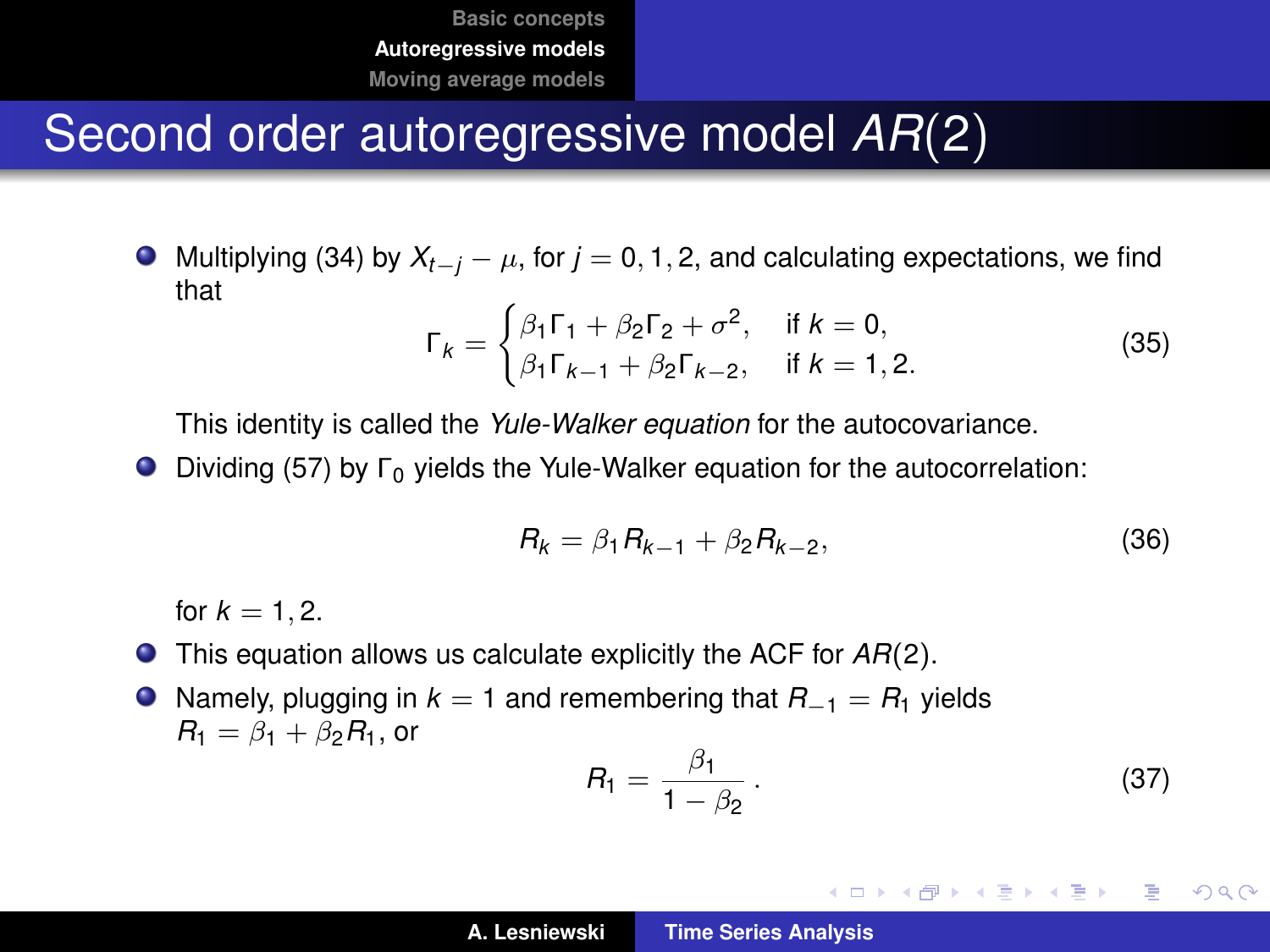## Second order autoregressive model *AR*(2)

• Plugging in 
$$
k = 2
$$
 yields  $R_2 = \beta_1 R_1 + \beta_2$ , or

$$
R_2 = \beta_2 + \frac{\beta_1^2}{1 - \beta_2} \,. \tag{38}
$$

**•** Finally, substituting  $k = 0$  in [\(34\)](#page-28-1) yields

$$
\Gamma_0 = (\beta_1 R_1 + \beta_2 R_2) \Gamma_0 + \sigma^2.
$$
 (39)

Solving this, we obtain

$$
\Gamma_0 = \frac{(1 - \beta_2)\sigma^2}{(1 + \beta_2)((1 - \beta_2)^2 - \beta_1^2)}.
$$
\n(40)

イロメ イ部メ イヨメ イヨメー

重

 $299$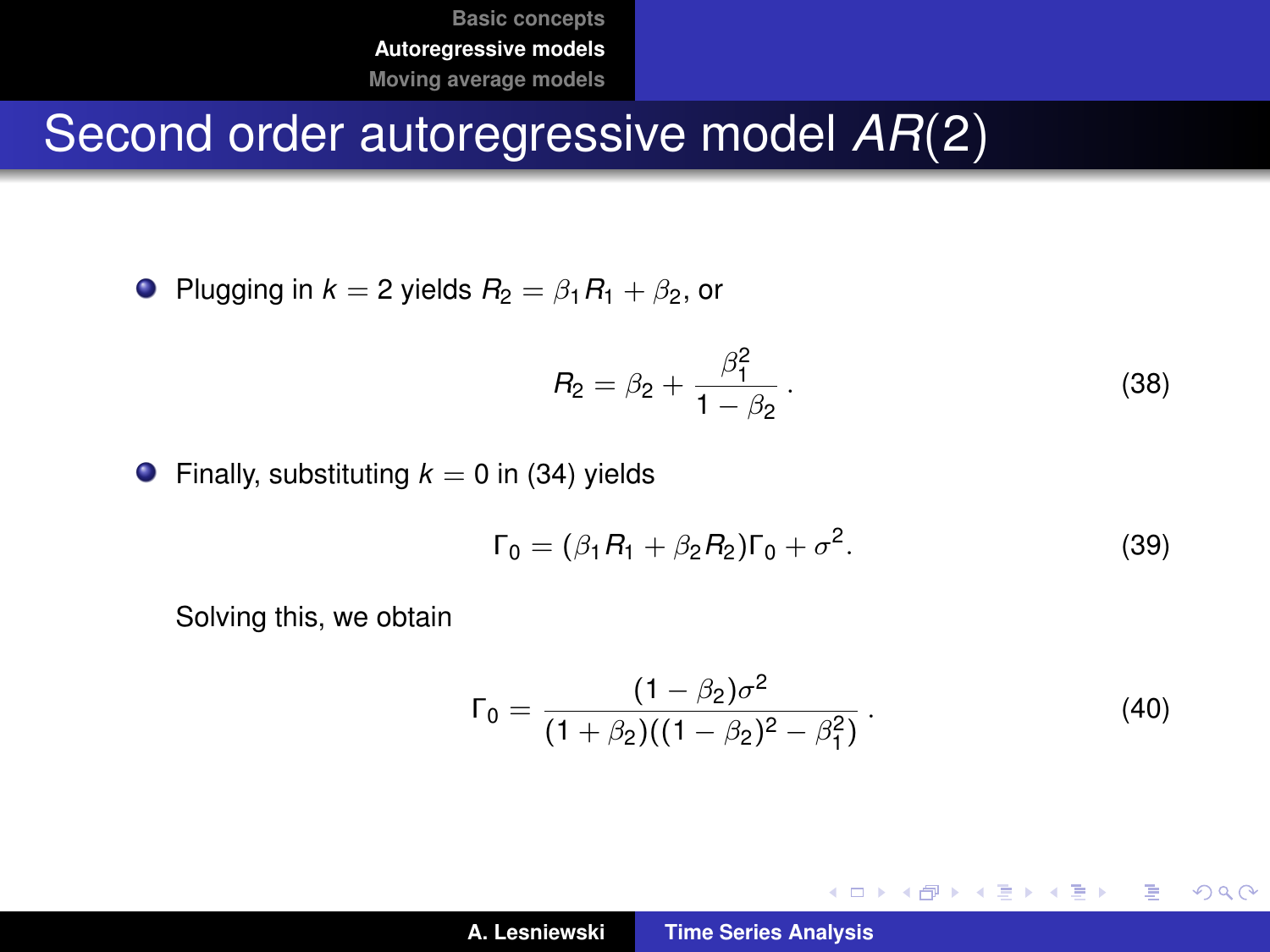#### Lag operators and characteristic roots

- We have not yet addressed the question under what condition is an *AR*(2) time series covariance-stationary. We will now introduce the concepts that will settle this issue and will allow us to formulate criteria for stationarity for more general models,
- Let us define the *lag operator L* as a (linear) mapping:

$$
LX_t = X_{t-1}.\tag{41}
$$

In other words, the lag operator shifts the time index back by one unit.

Applying the lag operator *k* times shifts the time index by *k* units:

$$
L^k X_t = X_{t-k}.\tag{42}
$$

イロメ イ部メ イ君メ イ君メー

Þ  $2Q$ 

We refer to *L <sup>k</sup>* as the *k*-th power of *L*.

Finally, if  $\psi(z) = \psi_0 + \psi_1 z + \ldots + \psi_n z^n$  is a polynomial in *z*, we associate with it an operator  $\psi(L)$  defined by

$$
\psi(\mathsf{L}) = \psi_0 + \psi_1 \mathsf{L} + \ldots + \psi_n \mathsf{L}^n. \tag{43}
$$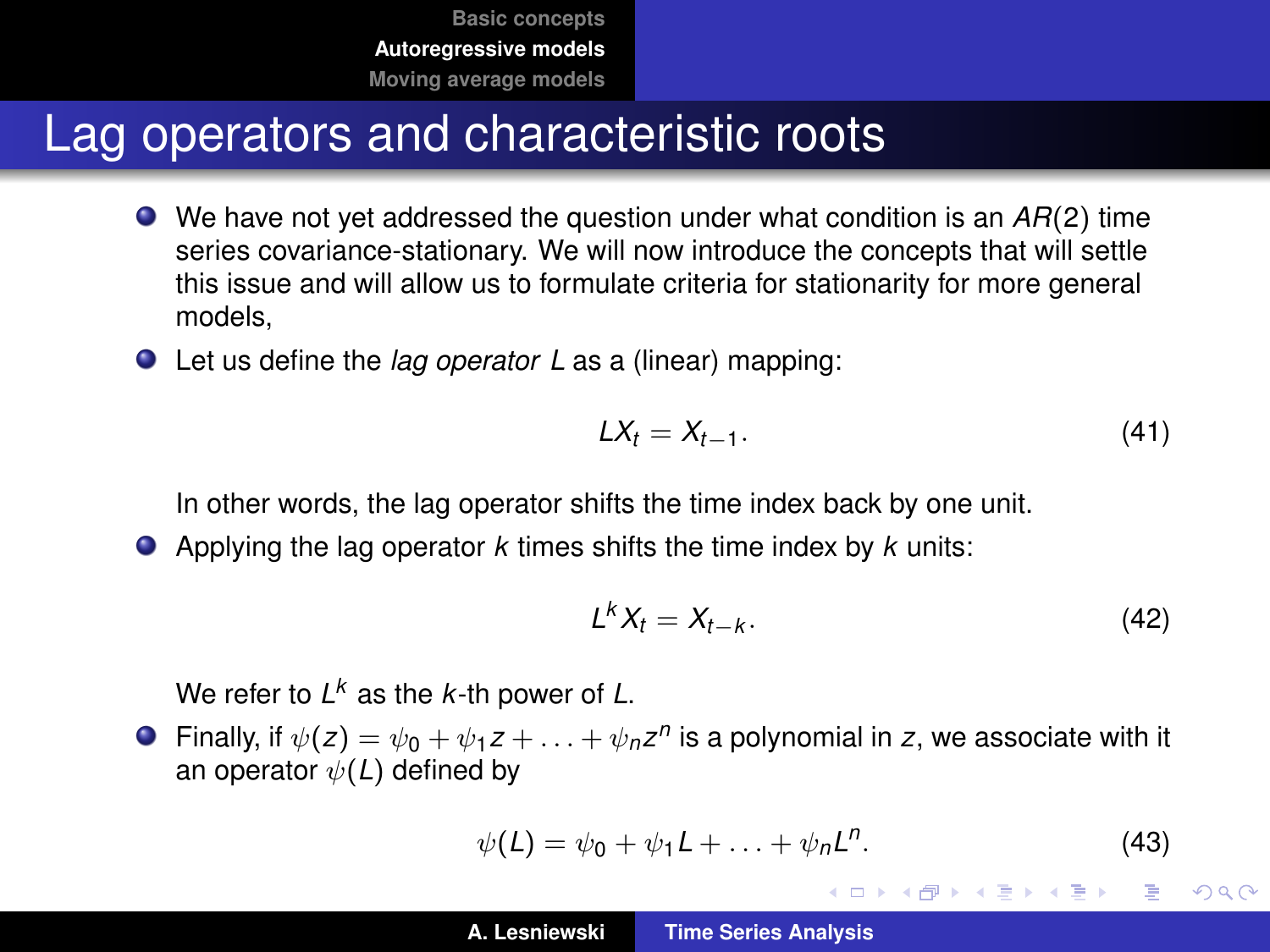#### <span id="page-32-0"></span>Lag operators and characteristic roots

● Notice that equation [\(32\)](#page-28-0) can be stated as

<span id="page-32-2"></span>
$$
\psi(L)X_t = \alpha + \varepsilon_t, \tag{44}
$$

where  $\psi(z) = 1 - \beta_1 z - \beta_2 z^2$ .

Solving this equation amounts to finding the inverse ψ(*L*)−<sup>1</sup> of ψ(*L*):

$$
X_t = \frac{\alpha}{\psi(1)} + \psi(L)^{-1} \varepsilon_t.
$$
 (45)

**O** Suppose that we can write  $\psi(L)^{-1}$  as an infinite series

$$
\psi(L)^{-1} = \sum_{j=0}^{\infty} \gamma_j L^j,
$$
 (46)

with

<span id="page-32-1"></span>
$$
\sum_{j=0}^{\infty} |\gamma_j| < \infty.
$$
 (47)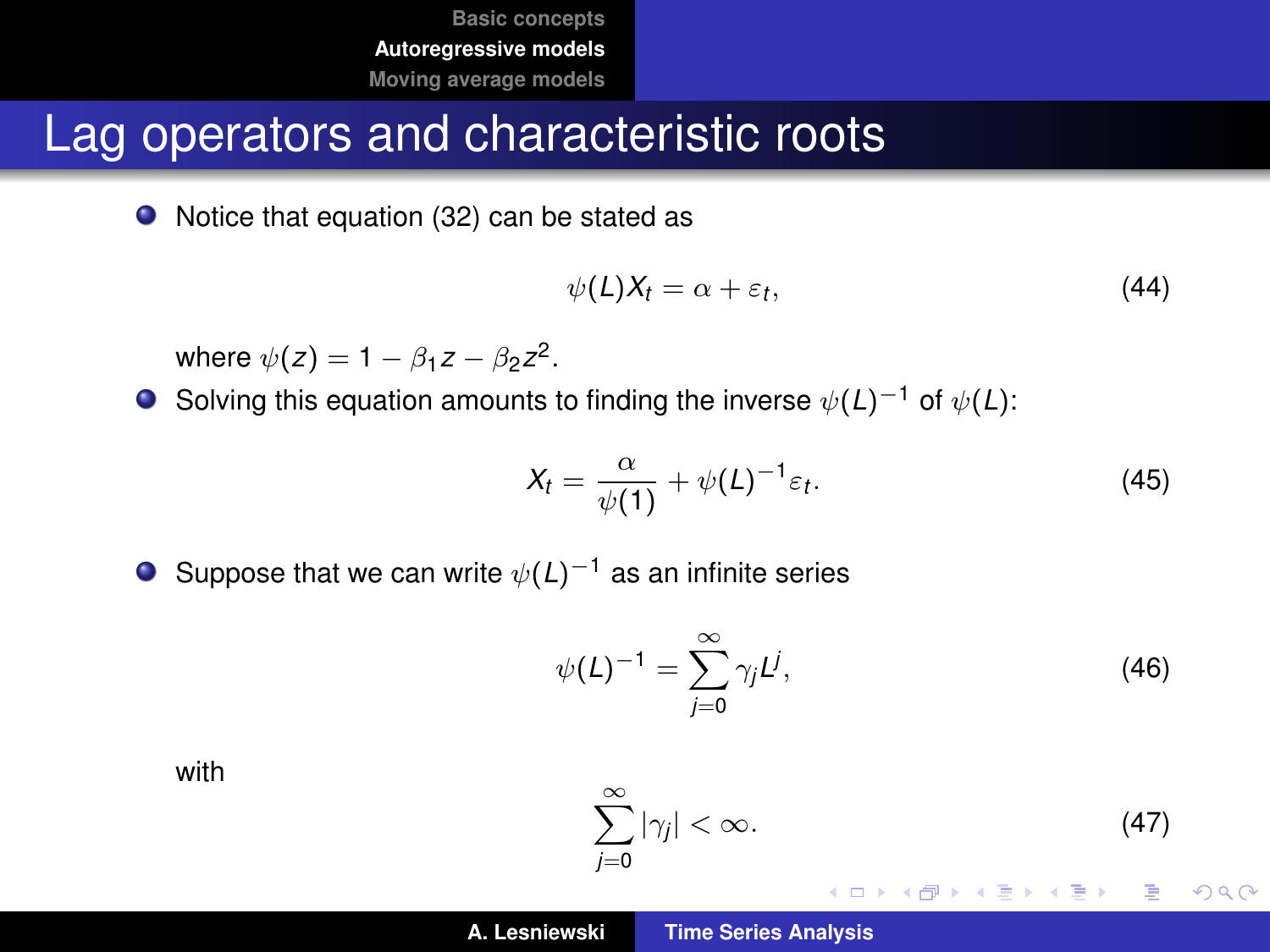#### Lag operators and characteristic roots

**O** Then

$$
X_t = \frac{\alpha}{\psi(1)} + \sum_{j=0}^{\infty} \gamma_j \varepsilon_{t-j},
$$
\n(48)

with

$$
E(X_t) = \frac{\alpha}{\psi(1)},
$$
\n(49)

and

$$
Cov(X_t, X_{t+k}) = \sum_{j=0}^{\infty} \gamma_j \gamma_{j+k}, \text{ for } k \ge 0,
$$
 (50)

independently of *t*. The series is thus covariance-stationary.

**In** the case of  $AR(1)$ ,  $\psi(L) = 1 - \beta L$ , it is clear that the geometric series does the job:

<span id="page-33-0"></span>
$$
(1 - \beta L)^{-1} = \sum_{j=0}^{\infty} \beta^j L^j,
$$
 (51)

 $2990$ 

Condition [\(47\)](#page-32-1) holds as long as  $|\beta|$  < 1. Another way of saying this is that the root  $z_1 = 1/\beta$  of  $1 - \beta z$  lies outside of the unit circl[e.](#page-32-0) 唐山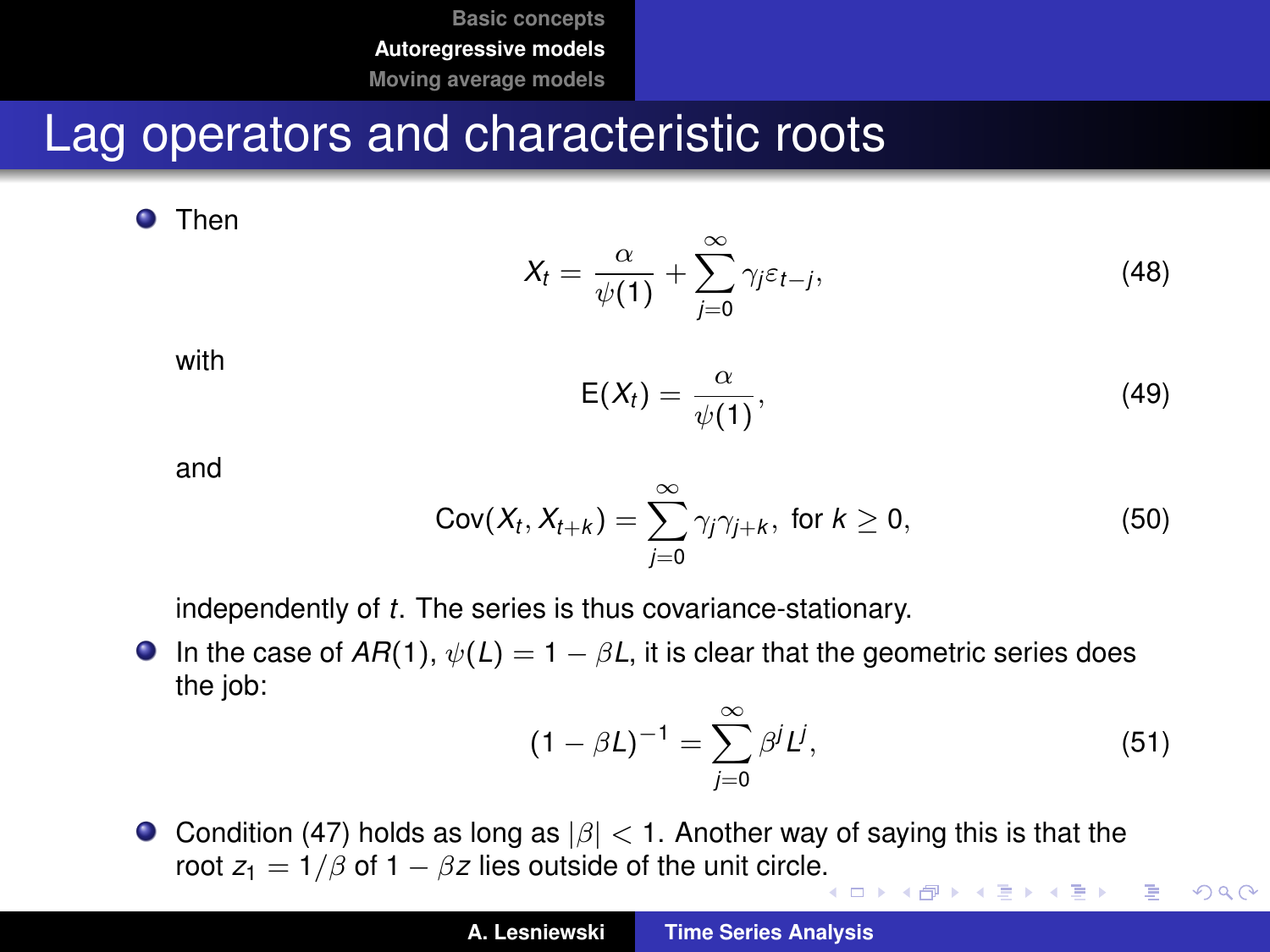#### Lag operators and characteristic roots

 $\bullet$  Now, if  $\psi(z)$  is a polynomial with non-zero roots  $z_1, \ldots, z_n$ . Then

<span id="page-34-0"></span>
$$
\psi(L) = c \prod_{j=1}^{n} (1 - z_j^{-1} L), \tag{52}
$$

イロメ イ部メ イ君メ イ君メー

 $299$ 造っ

where *c* is the constant  $c = (-1)^n \psi_n \prod_{j=1}^n z_j$ .

- If each of the roots  $z_j$  (they may be complex) lies outside of the unit circle, i.e.  $|z_j^{-1}| < 1$ , then we can invert  $\psi(L)$  by applying [\(51\)](#page-33-0) to each factor in [\(52\)](#page-34-0).
- It is not hard to verify that the convergence criterion [\(47\)](#page-32-1), and thus the time series is stationary.
- We can summarize these arguments by stating that *a time series model given by the lag form equation* [\(44\)](#page-32-2) *is covariance stationary if the roots of the polynomial* ψ(*z*) *lie outside of the unit circle.*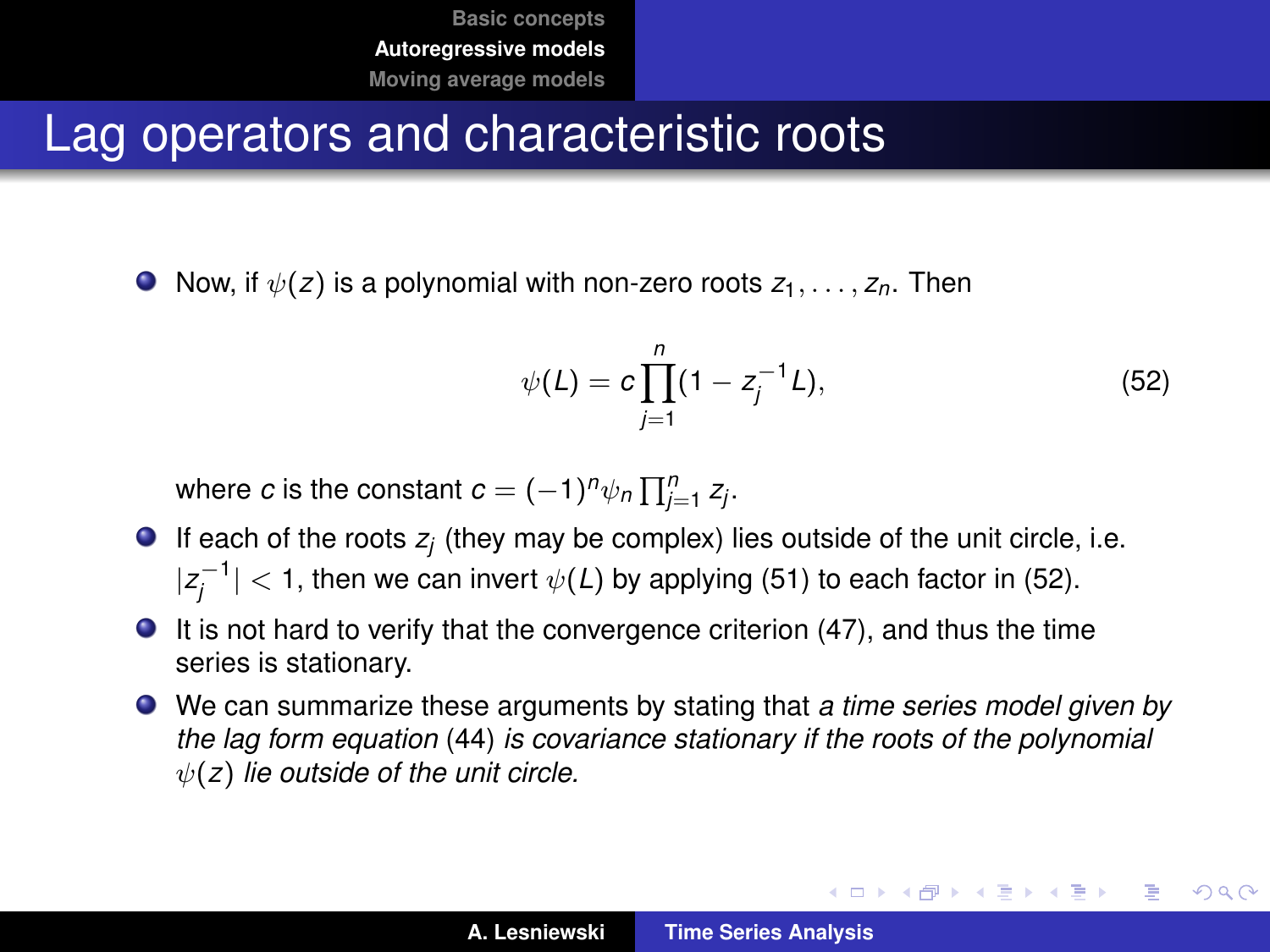#### General autoregressive model *AR*(*p*)

The *p-th order autoregressive model AR*(*p*) model is specified as follows:

<span id="page-35-0"></span>
$$
X_t = \alpha + \beta_1 X_{t-1} + \ldots + \beta_p X_{t-p} + \varepsilon_t, \tag{53}
$$

where  $\alpha,\beta_j\in\mathbb R,$  and  $\varepsilon_t\sim \mathcal{N}(0,\sigma^2)$  is a white noise.

**•** For the covariance-stationarity, the requirement that  $E(X_t) = \mu$  yields

$$
\mu = \frac{\alpha}{1 - \beta_1 - \ldots - \beta_p}.
$$
\n(54)

イロメ イ団メ イヨメ イヨメー

重  $2Q$ 

- Furthermore, we require that the roots of the characteristic polynomial  $\psi(z) = 1 - \alpha - \beta_1 z - \ldots - \beta_p z^p$  lie outside of the unit circle.
- We can rewrite [\(53\)](#page-35-0) in the following form:

$$
X_t - \mu = \beta_1(X_{t-1} - \mu) + \ldots + \beta_p(X_{t-p} - \mu) + \varepsilon_t.
$$
 (55)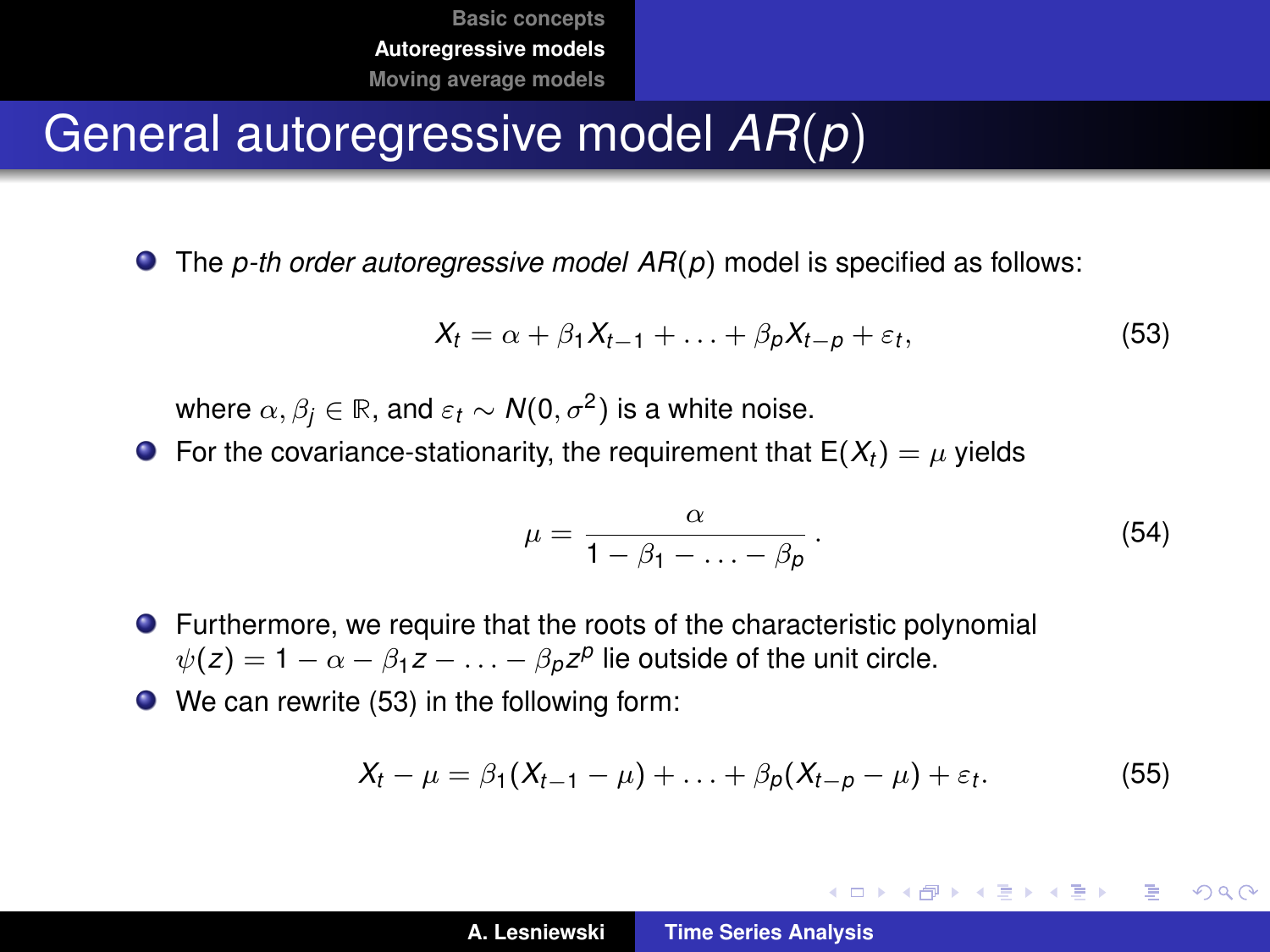## General autoregressive model *AR*(*p*)

 $\bullet$  Multiplying this equation by  $X_{t-i} - \mu$ , for  $j = 0, \ldots, p$ , and calculating expectations yields the Yule-Walker equation for the autocovariance:

<span id="page-36-0"></span>
$$
\Gamma_k = \begin{cases} \beta_1 \Gamma_1 + \dots + \beta_p \Gamma_p + \sigma^2, & \text{if } k = 0, \\ \beta_1 \Gamma_{k-1} + \dots + \beta_p \Gamma_{k-p}, & \text{if } k = 1, \dots, p. \end{cases}
$$
(56)

Dividing [\(56\)](#page-36-0) by Γ<sup>0</sup> yields the Yule-Walker equation for the autocorrelation:

$$
R_k = \beta_1 R_{k-1} + \ldots + \beta_p R_{k-p}, \qquad (57)
$$

イロメ イ部メ イヨメ イヨメー

Þ  $2Q$ 

for  $k = 1, ..., p$ .

- Note that the autocorrelations satisfy essentially the same equation as the process defining *X<sup>t</sup>* .
- **The ACF**  $R_k$  **can be found as the solution to the Yule-Walker equation and are** expressed in terms of the roots of the characteristic polynomial.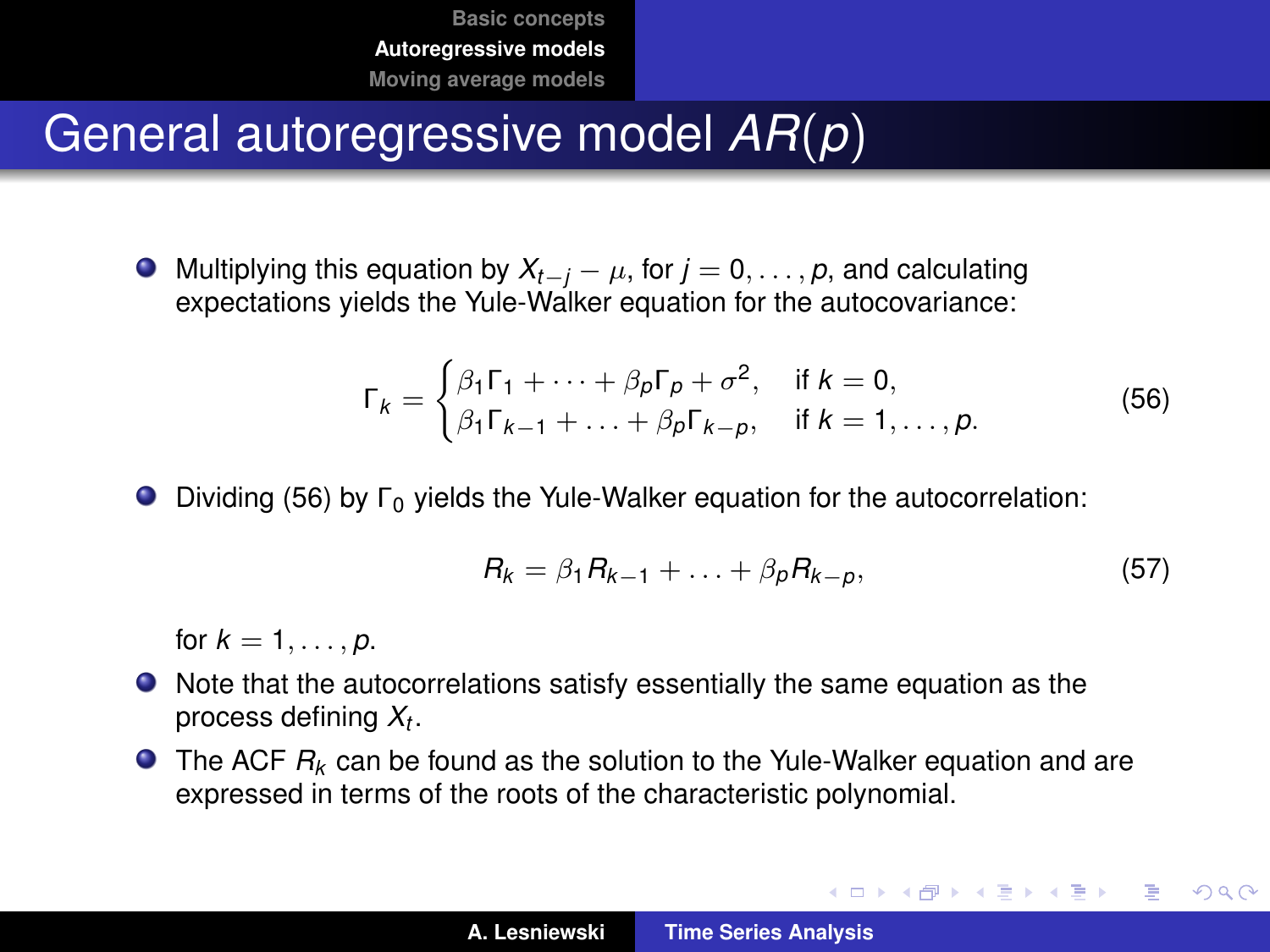# Choosing the number of lags in *AR*(*p*)

- In practice, the number of lags *p* is unknown, and has to be determined empirically.
- **•** This can be done by regressing the variable on its lagged values with  $p = 1, 2, \ldots$ , and assessing the impact of each added lag on the fit.
- It is important not to overfit the model ("torture it until it confesses") by adding too many lags.
- Useful quantitative guides for model selection are various information criteria.
- The *Akaike information criterion* defined as follows:  $\bullet$

$$
AIC = 2k - 2\log \mathcal{L}(\widehat{\theta}|x). \tag{58}
$$

イロメ イ団メ イヨメ イヨメー

÷.

 $QQ$ 

Here  $k = \#\theta$  is the number of model parameters,  $-\log \mathcal{L}(\widehat{\theta}|x)$  denotes the optimized value of the LLF.

Acoording to this criterion, among the candidate models the model with the lowest value of AIC is the preferred one.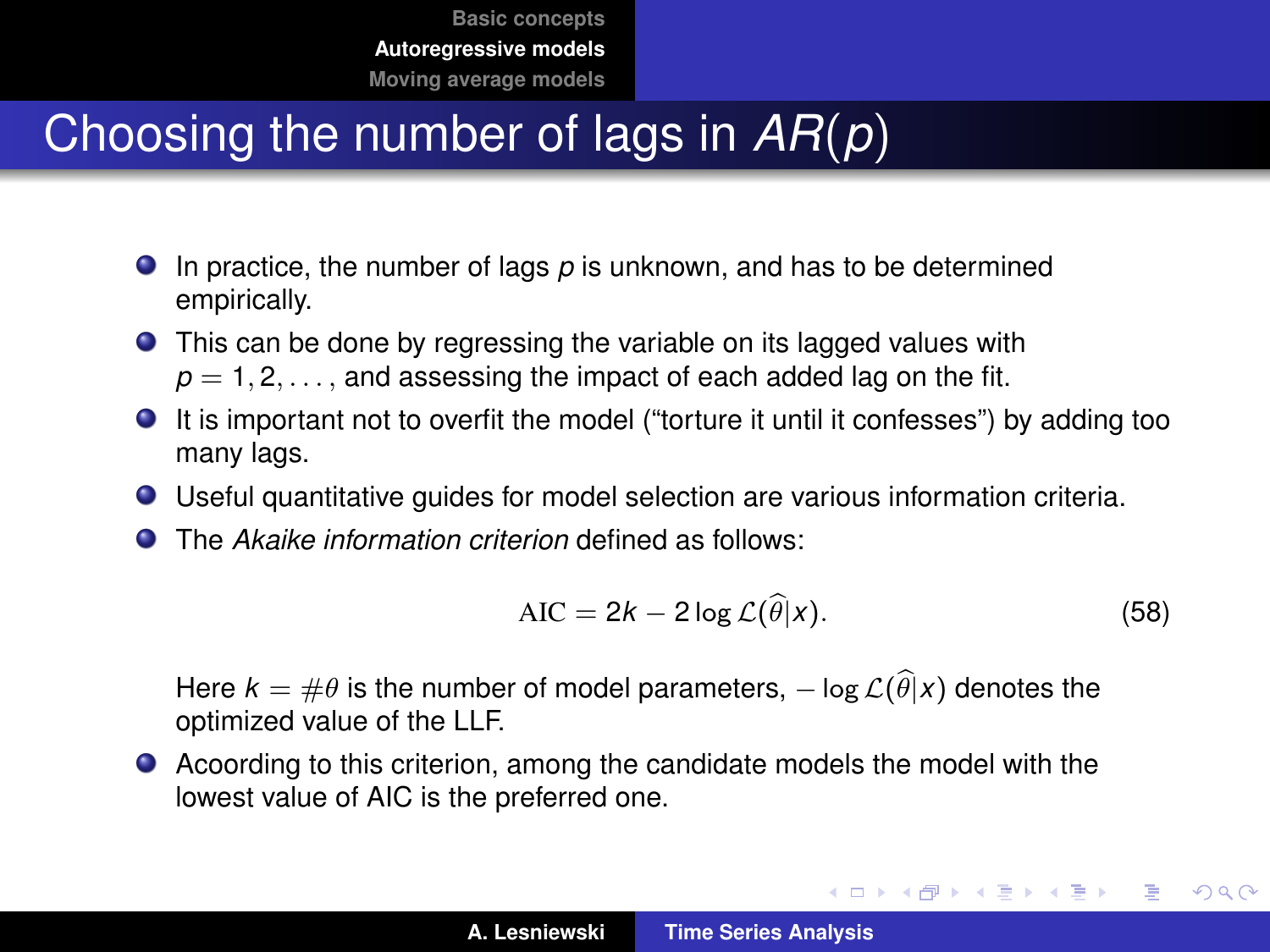# <span id="page-38-0"></span>Choosing the number of lags in *AR*(*p*)

- This is in contrast with picking the model whose optimized LLF is the lowest: this may be the result of overfitting. The AIC criterion penalizes the number of parameters, and thus discourages overfitting.
- Another popular information criteria is the *Bayesian information criterion* (a.k.a the *Schwarz criterion*), which is defined as follows:

$$
BIC = \log(N)k - 2\log \mathcal{L}(\widehat{\theta}|x), \qquad (59)
$$

イロメ イ部メ イ君メ イ君メー

 $QQ$ 

where  $N = \#x$  is the number of data points.

According to this criterion, the model with the smallest value of BIC is the preferred model.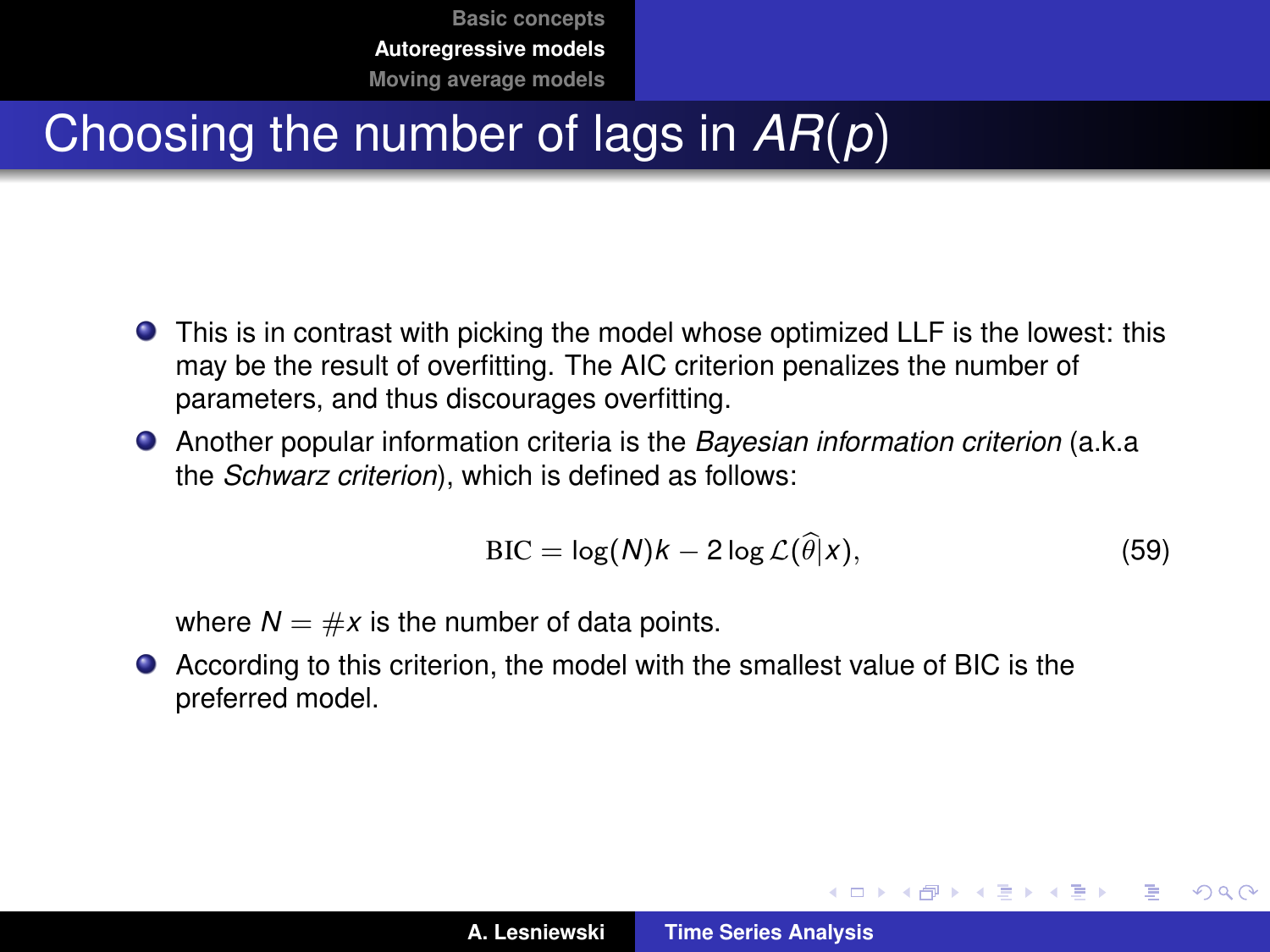# <span id="page-39-0"></span>Moving average model *MA*(1)

The *moving average* model *MA*(1) is specified as follows:

$$
X_t = \mu + \varepsilon_t + \theta \varepsilon_{t-1}, \qquad (60)
$$

where  $\mu$  and  $\theta$  are constants, and  $\varepsilon_t$  is white noise.

- **The key feature of the MA(1) model is that its disturbances are autocorrelated** with lag 1.
- The expected value of *X<sup>t</sup>* is

$$
E(X_t) = \mu,\tag{61}
$$

イロメ イ団メ イヨメ イヨメー

 $2990$ ミー

as  $E(\varepsilon_t) = \mu$ , for all *t*.

 $\bullet$  Its variance is

$$
E((X_t - \mu)^2) = E((\varepsilon_t + \theta \varepsilon_{t-1})^2)
$$
  
= E(\varepsilon\_t^2) + 2\theta E(\varepsilon\_t \varepsilon\_{t-1}) + \theta^2 E(\varepsilon\_{t-1}^2)  
= (1 + \theta^2)\sigma^2.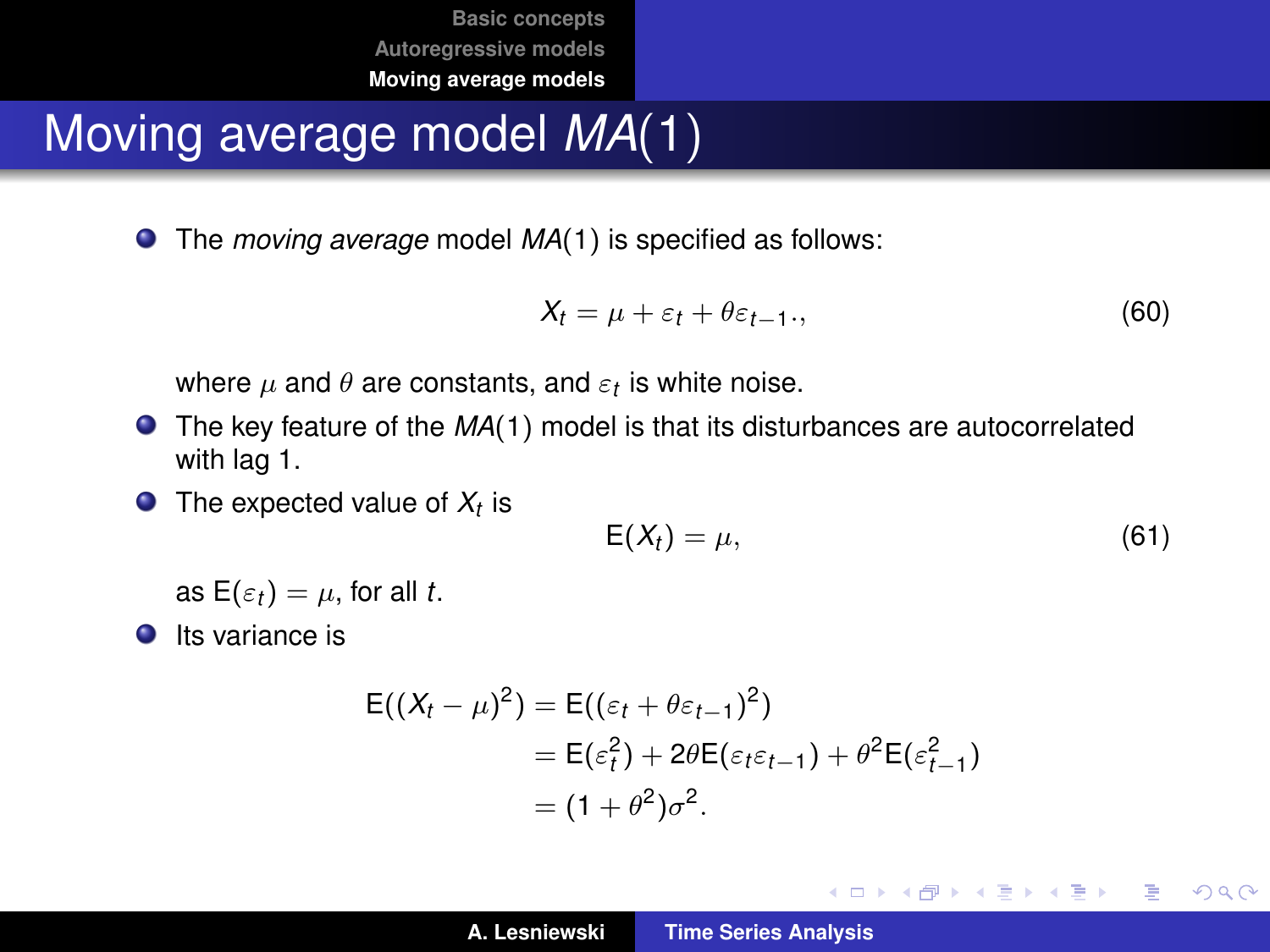# Moving average model *MA*(1)

**•** For the first autocovariance, we have

$$
E((X_t - \mu)(X_{t-1} - \mu)) = E((\varepsilon_t + \theta \varepsilon_{t-1})(\varepsilon_{t-1} + \theta \varepsilon_{t-2}))
$$
  
=  $\theta \sigma^2$ .

- All autocovariances with lag  $>$  2 are zero (show it!).  $\bullet$
- As a result, *MA*(1) is (unlike *AR*(1)) always covariance-stationary with

$$
\Gamma_t = \begin{cases}\n(1 + \theta^2)\sigma^2, & \text{if } t = 0, \\
\theta\sigma^2, & \text{if } |t| = 1, \\
0, & \text{if } |t| \ge 2.\n\end{cases}
$$
\n(62)

As a result, the first autocorrelation  $R_1 = \Gamma_1/\Gamma_0$  is given by

$$
R_1 = \frac{\theta}{1 + \theta^2} \,, \tag{63}
$$

K ロ ⊁ K 伊 ⊁ K 君 ⊁ K 君 ⊁ …

重い  $299$ 

with all higher order autocorrelations equal zero.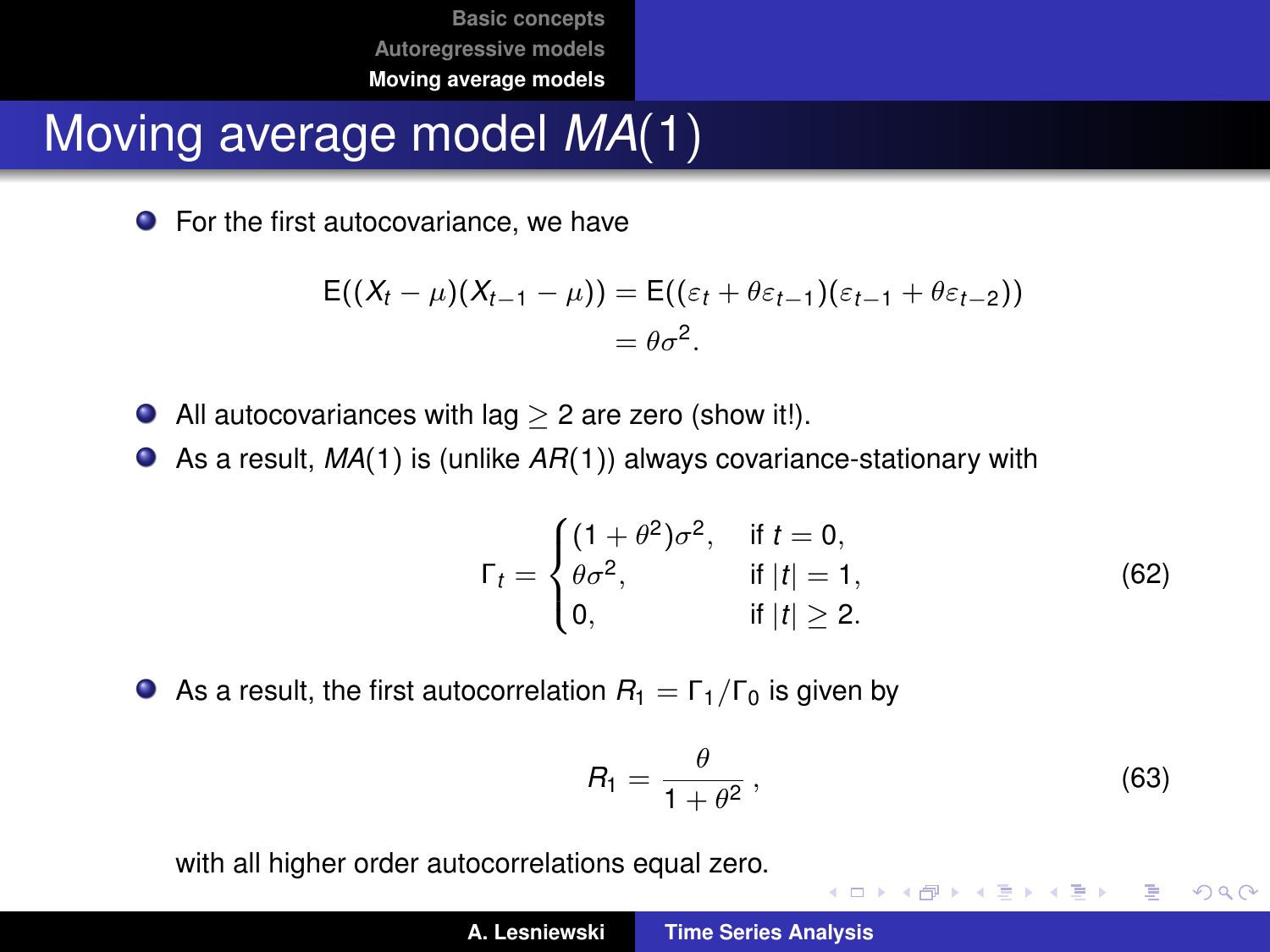# Moving average model *MA*(1)

The graph below shows a simulated *MA*(1) time series with the following choice  $\bullet$ of parameters:  $\mu = 1.1$ ,  $\beta = 0.6$ ,  $\sigma = 0.5$ .



**A. Lesniewski [Time Series Analysis](#page-0-0)**

 $2Q$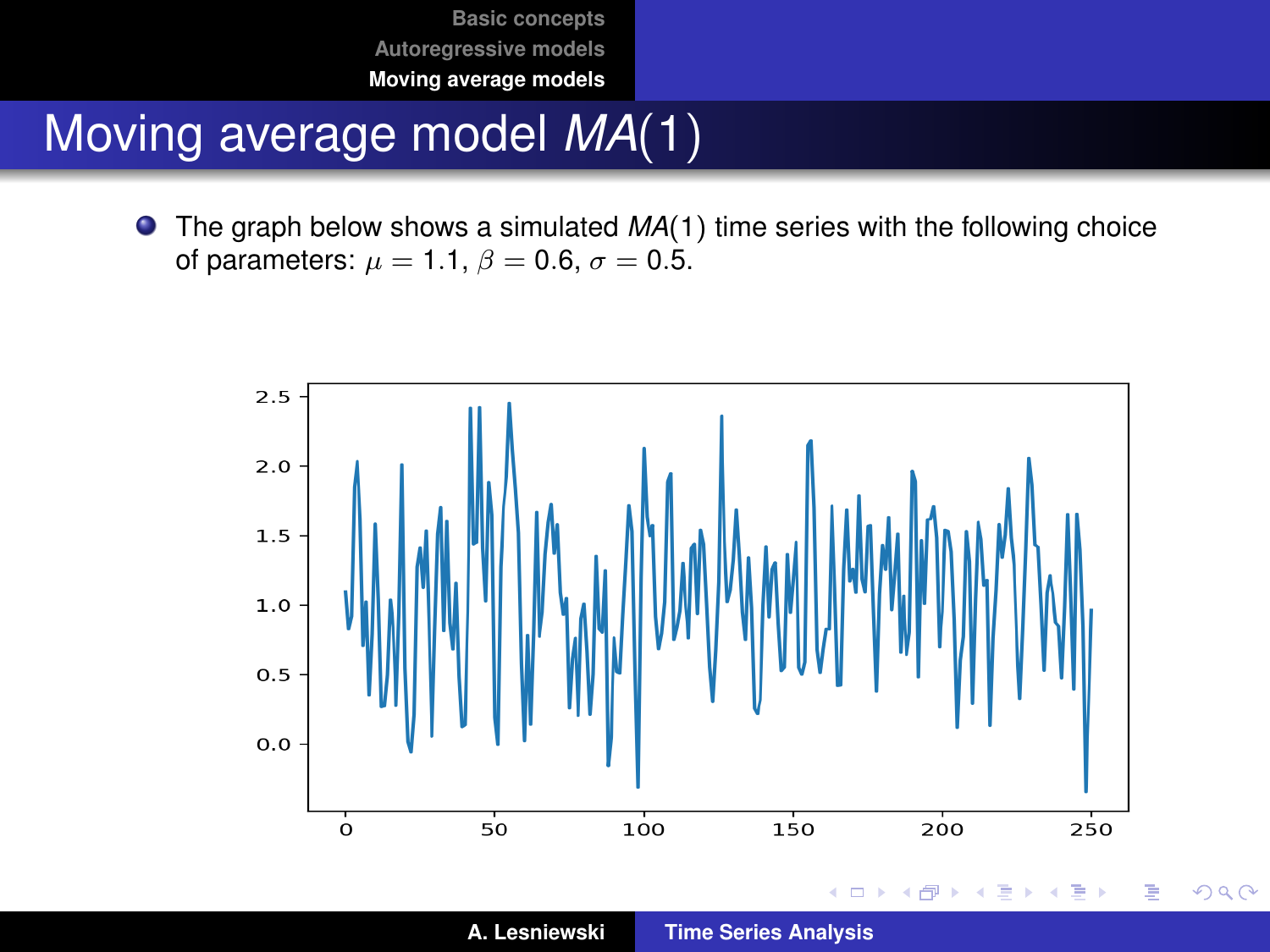# Moving average model *MA*(1)

```
● Here is the code snippet used to generate this graph in Python:
  import numpy as np
  import matplotlib.pyplot as plt
  from statsmodels.tsa.arima model import ARMA
  m_{11} = 1.1theta=0.6sigma=0.5
  #Simulate MA(1)
  T = 250x0=mu
  x=np.zeros(T+1)
  x[0]=x0eps=np.random.normal(0.0,sigma,T+1)
  for i in range(1, T+1):
      x[i]=mu+eps[i]+theta*eps[i-1]
  #Take a look at the simulated time series
  plt.plot(x)
  plt.show()
```
K ロ ▶ K 個 ▶ K 로 ▶ K 로 ▶ - 로 - K 9 Q @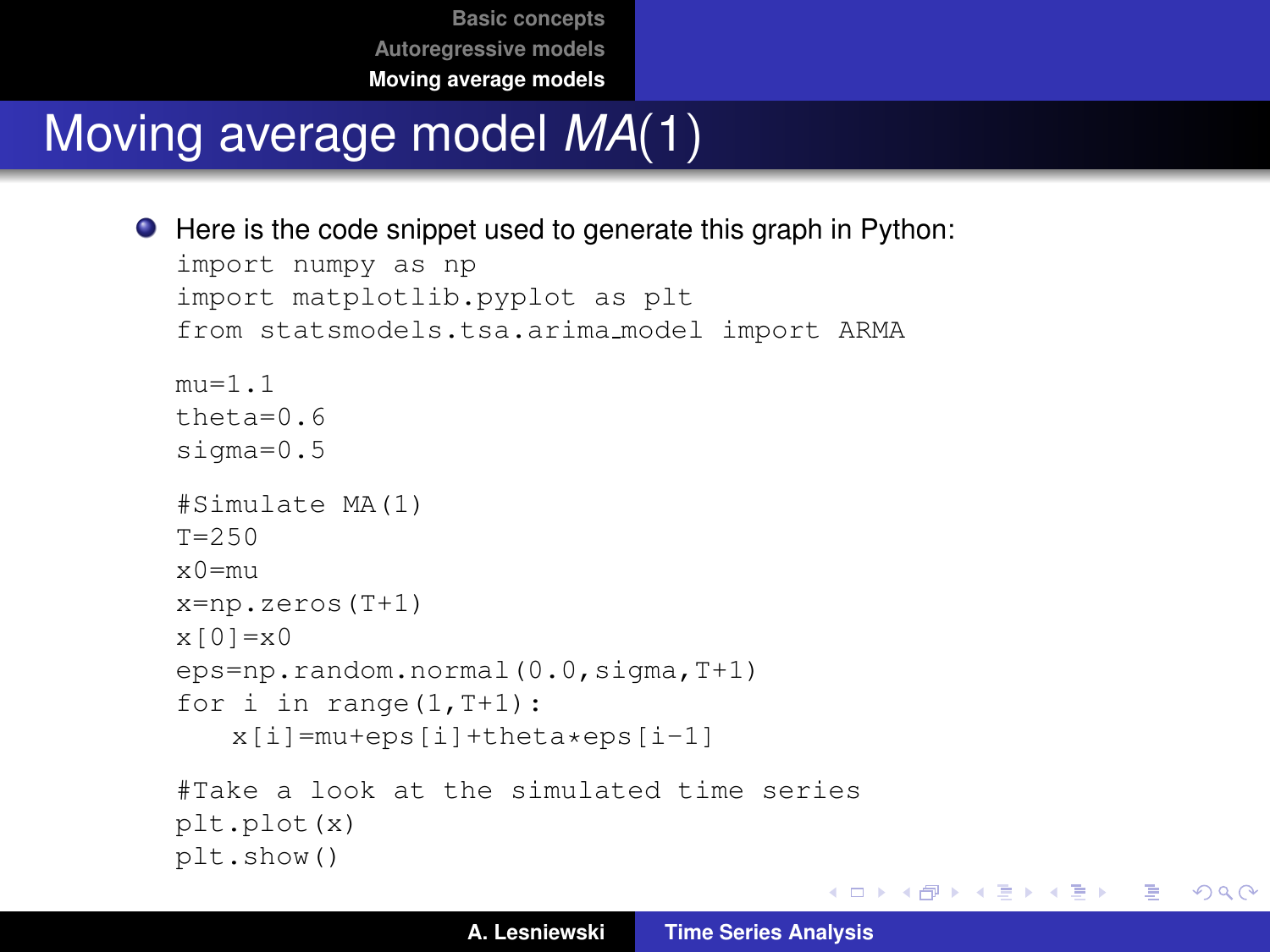# MLE for *MA*(1)

- As in the case of *AR*(1), there are two natural approaches to MLE of an *MA*(1) model: conditional on the initial value of  $\varepsilon$  and exact.
- We begin with the *conditional* MLE method, which is somewhat easier.
- **Since the value of**  $\varepsilon_0$  **cannot be calculated from the observed data, we are free** to set it arbitrarily; we choose  $\varepsilon_0 = 0$ . All the probabilities calculated below are conditional on this choice.
- $\bullet$  We then have, for  $t = 1, \ldots, T$ ,

$$
\varepsilon_t = x_t - \mu - \theta \varepsilon_{t-1}, \tag{64}
$$

and so the conditional PDF of *x<sup>t</sup>* is

$$
p(x_t|x_{t-1},\ldots,x_1,\varepsilon_0=0,\theta)=\frac{1}{\sqrt{2\pi\sigma^2}}\exp\Big(-\frac{\varepsilon_1^2}{2\sigma^2}\Big). \hspace{1cm} (65)
$$

- This expression is deceivingly simply: in reality ε*<sup>t</sup>* is a nested function of all *xs* with  $s < t$ .
- **The liklihood function of the sample**  $x_1, \ldots, x_n$  **is given by the product of the** probabilities above, and so

$$
\mathcal{L}(\theta|X,\varepsilon_0=0)=\prod_{t=1}^T p(X_t|X_{t-1},\ldots,X_1,\varepsilon_0=0,\theta),\qquad(66)
$$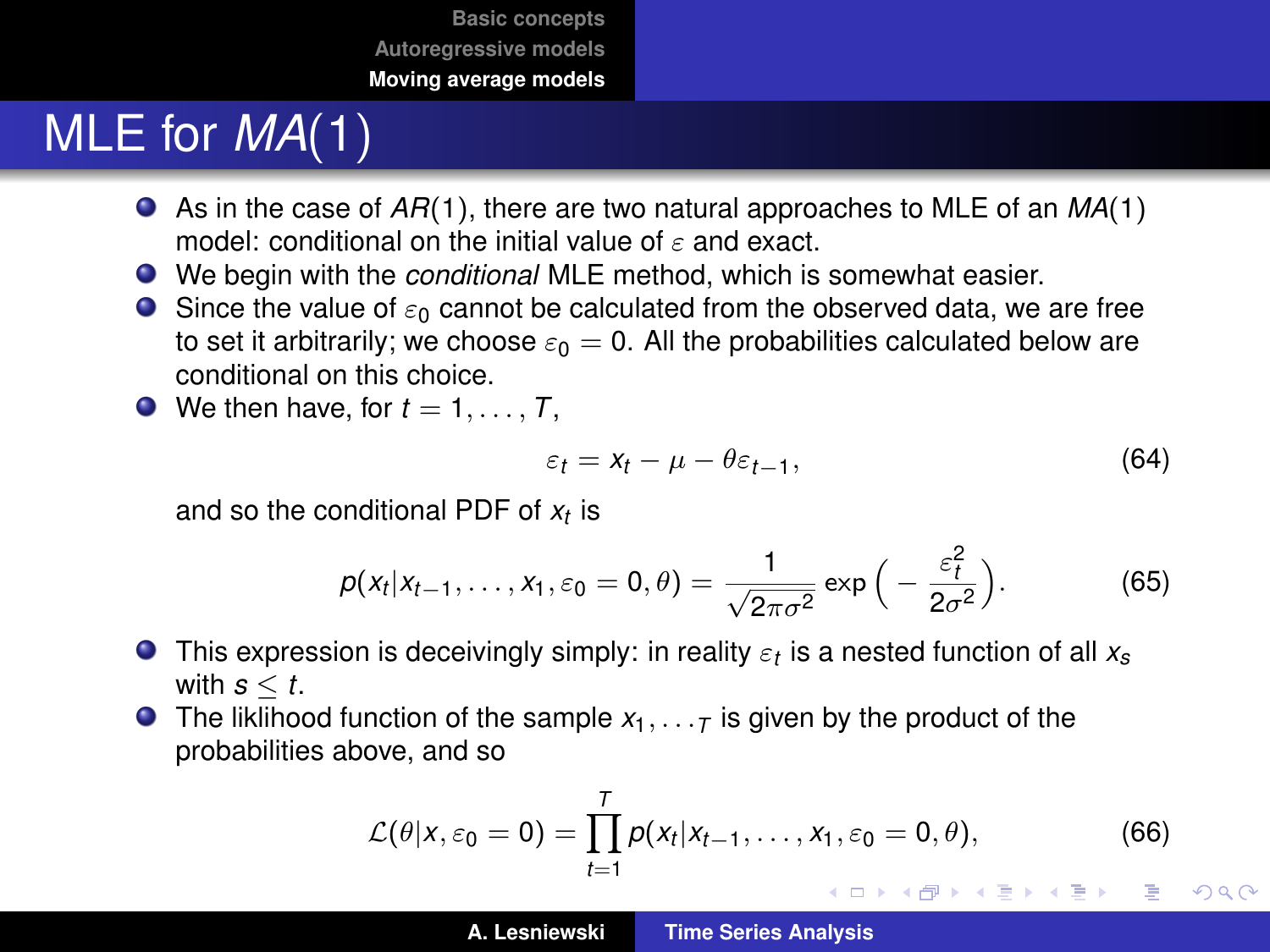# MLE for *MA*(1)

● The log liklihood has thus the following form:

$$
-\log \mathcal{L}(\theta | \mathbf{x}, \varepsilon_0 = 0) = \frac{1}{2} \mathcal{T} \log \sigma^2 + \frac{1}{2\sigma^2} \sum_{t=1}^T \varepsilon_t^2 + \text{const.}
$$
 (67)

- This is a quadratic function of the  $x_t$ 's. It is cumbersome to write it down explicitly, but easy to code it in a programming language. Its minimum is easiest to find by means of a numerical search.
- **In case of**  $|\theta| < 1$ **, the impact of the choice**  $\varepsilon_0 = 0$  **phases out as we iterate** through time steps. For  $|\theta| > 1$  the impact of this choice accumulates, and the method cannot be used.
- For the *exact* MLE method, we notice that the joint PDF of *x* is given by

$$
p(x|\theta) = \frac{1}{(2\pi)^{T/2} \det(\Omega)^{1/2}} \exp\Big(-\frac{1}{2}(x-\mu)^{T}\Omega^{-1}(x-\mu)\Big), \quad (68)
$$

and thus

<span id="page-44-0"></span>
$$
- \log \mathcal{L}(\theta | x) = \frac{1}{2} \log \det(\Omega) + \frac{1}{2} (x - \mu)^T \Omega^{-1} (x - \mu).
$$
 (69)

イロメ イ部メ イ君メ イ君メー

Þ

 $298$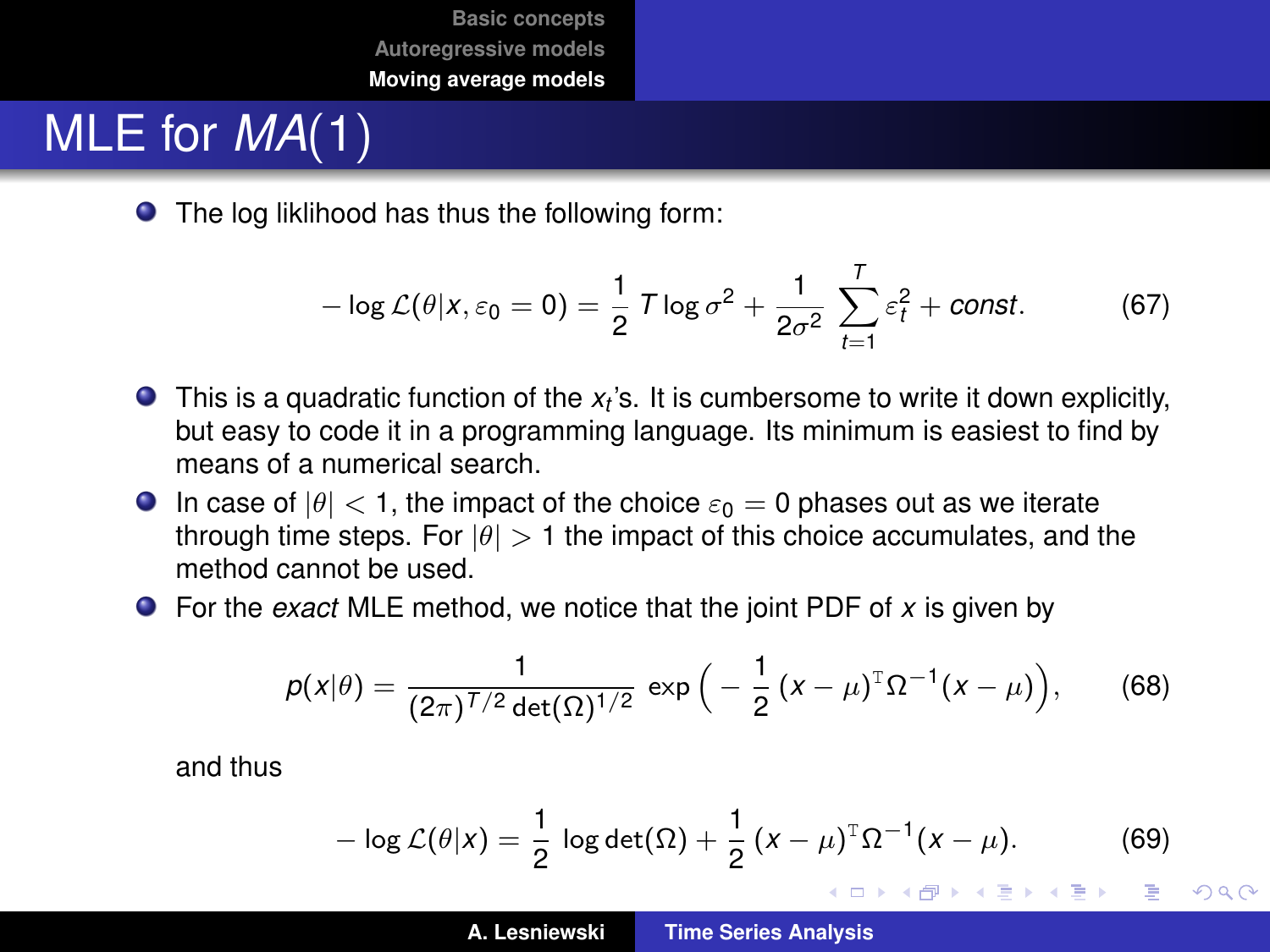# MLE for *MA*(1)

 $\bullet$  Here,  $\Omega$  is a band diagonal matrix:

$$
\Omega = \sigma^2 \begin{pmatrix} 1 + \theta^2 & \theta & 0 & \dots & 0 \\ \theta & 1 + \theta^2 & \theta & \dots & 0 \\ 0 & \theta & 1 + \theta^2 & \dots & 0 \\ \vdots & \vdots & \vdots & \dots & 1 + \theta^2 \end{pmatrix}
$$
 (70)

イロメ イ部メ イヨメ イヨメー

 $299$ 

重

- The numerics of minimizing [\(69\)](#page-44-0) can be handled either by (i) a clever triangular factorization of Ω, or by the Kalman filter method (we will discuss Kalman filters later in this course).
- Unlike the conditional MLE method, the exact method does not suffer from instabilities if  $|\theta| > 1$ .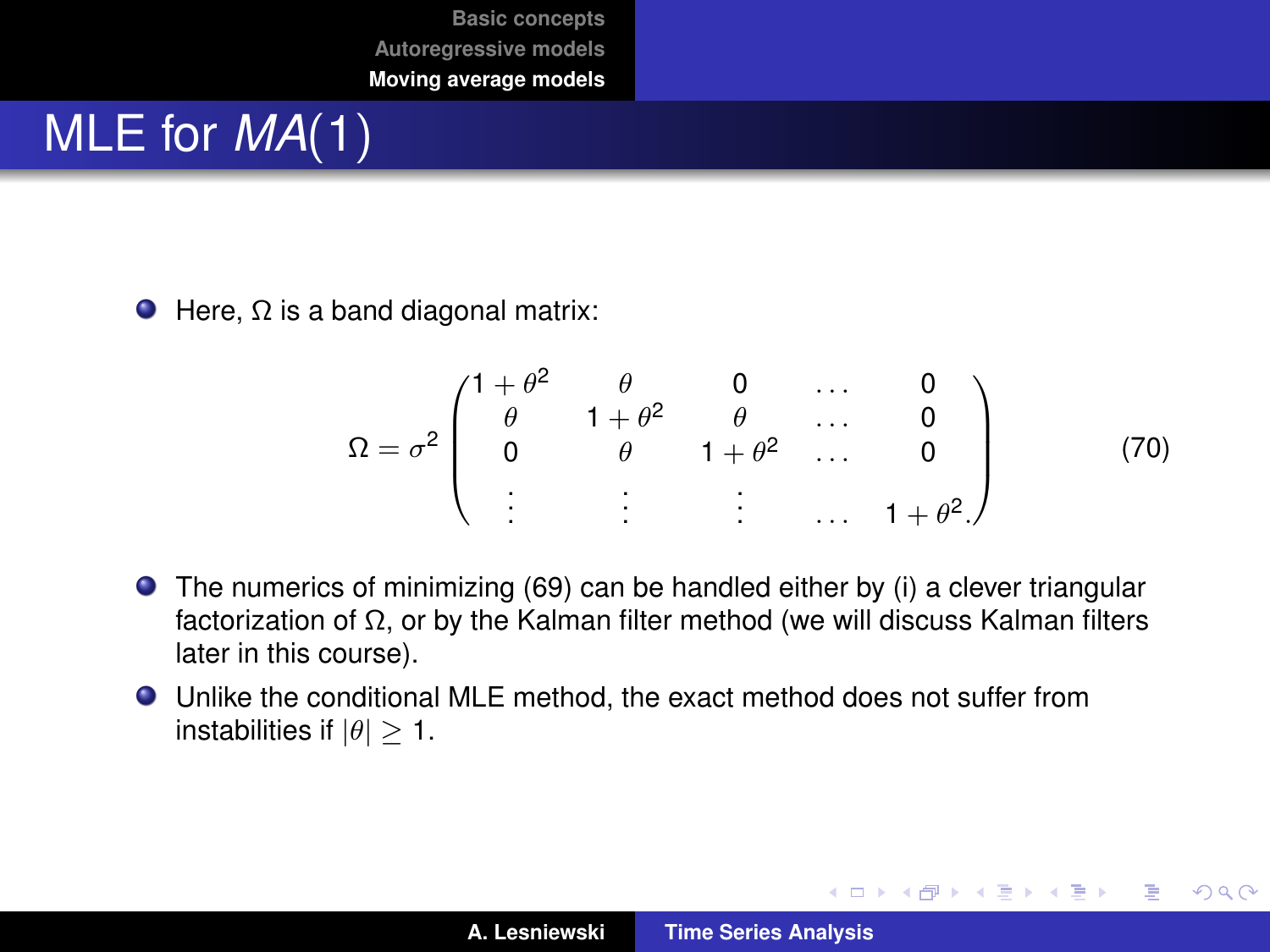# MLE for *MA*(1)

```
● Here is the Python code snippet implementing the MLE for MA(1) using
   statsmodels:
```

```
#MLE estimate with statsmodels
model=ARMA(x,order=(0,1)).fit(method='mle')
muMLE=model.params[0]
thetaMLE=model.params[1]
sigmaMLE=np.std(model.resid)
```
K ロ ⊁ K 伊 ⊁ K 君 ⊁ K 君 ⊁ …

 $E = \Omega Q$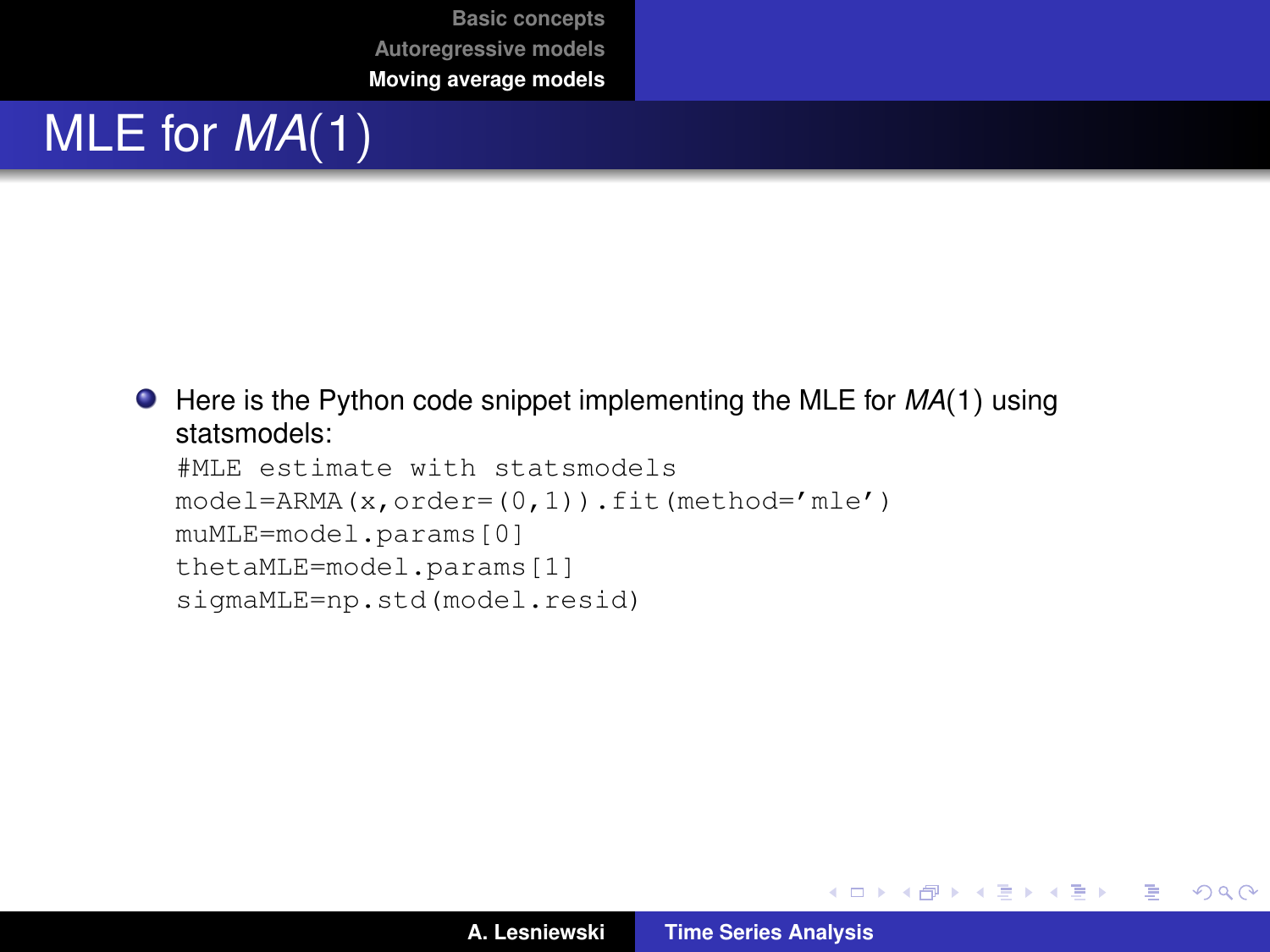## General moving average model *MA*(*q*)

A *q-th order moving average* model *MA*(*q*) is specified as follows:

$$
X_t = \mu + \varepsilon_t + \theta_1 \varepsilon_{t-1} + \ldots + \theta_q \varepsilon_{t-q}, \qquad (71)
$$

where  $\mu$  and  $\theta_j$  are constants, and  $\varepsilon_t$  is white noise.

- **ID** In other words, the  $MA(q)$  model fluctuates around  $\mu$  with disturbances which are autocorrelated with lag *q*.
- The expected value of *X<sup>t</sup>* is

$$
E(X_t) = \mu, \tag{72}
$$

イロメ イ部メ イヨメ イヨメー

重  $2Q$ 

while its autocovariance is

$$
\Gamma_j = \begin{cases}\n(1 + \theta_1^2 + \dots + \theta_q^2) \sigma^2, & \text{if } j = 0, \\
(\theta_j + \theta_{j+1} \theta_1 + \dots + \theta_q \theta_{q-j}) \sigma^2, & \text{if } j = 1, \dots, q, \\
0, & \text{if } j > q.\n\end{cases}
$$
\n(73)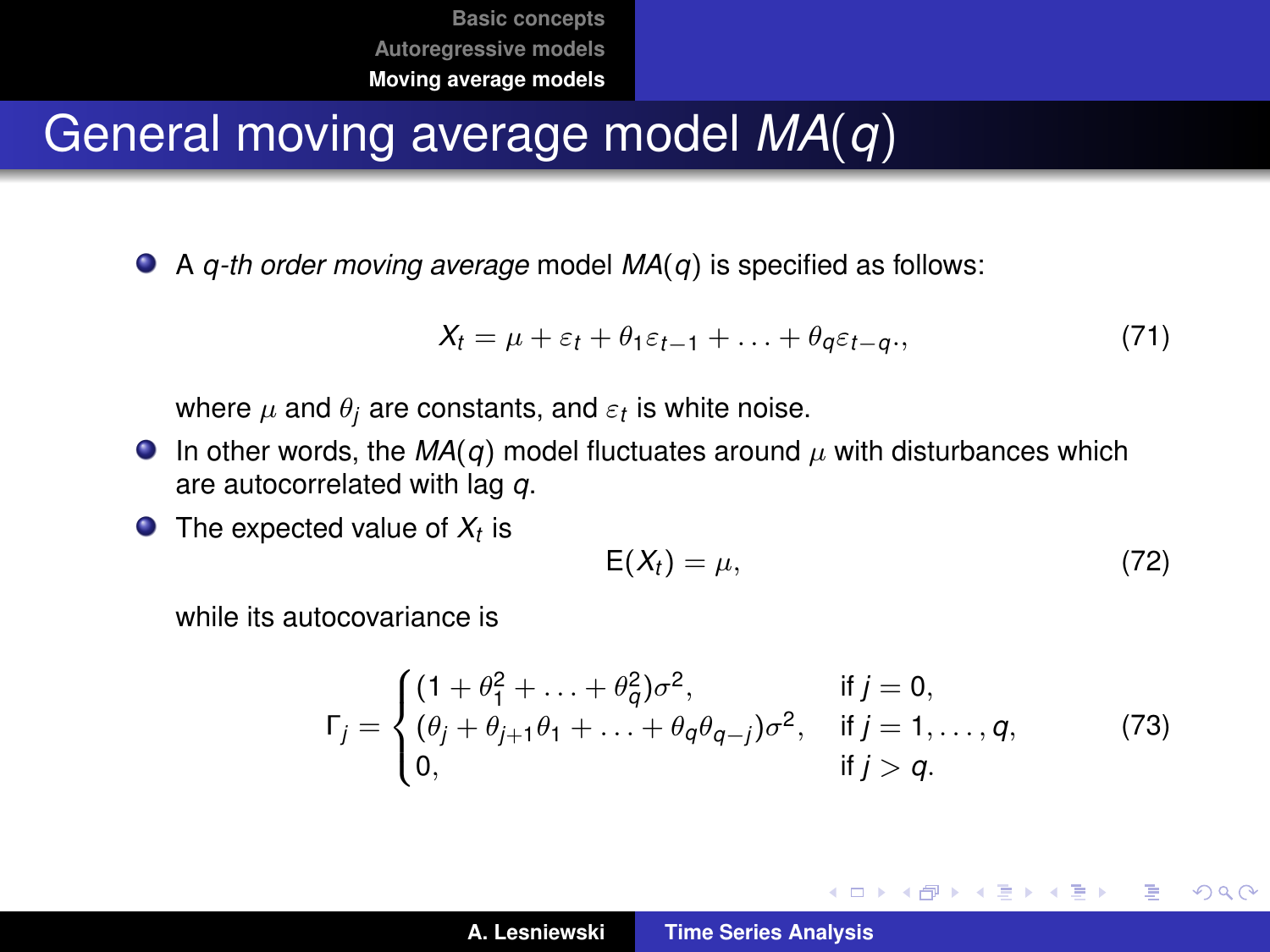# *ARMA*(*p*, *q*) model

<span id="page-48-0"></span>A *mixed autoregressive moving average* model *ARMA*(*p*, *q*) is specified as follows:

$$
X_t = \alpha + \beta_1 X_{t-1} + \ldots + \beta_p X_{t-p} + \varepsilon_t + \theta_1 \varepsilon_{t-1} + \ldots + \theta_q \varepsilon_{t-q}, \qquad (74)
$$

where  $\alpha$  and  $\beta_j, \theta_{\pmb{k}}$  are constants, and  $\varepsilon_{\pmb{t}}$  is white noise.

The equation above has the following lag operator representation:

$$
\psi(L)X_t = \alpha + \varphi(L)\varepsilon_t, \tag{75}
$$

where

$$
\psi(z) = 1 - \beta_1 z - \dots - \beta_p z^p,
$$
  
\n
$$
\varphi(z) = 1 + \theta_1 z + \dots + \theta_q z^q.
$$
\n(76)

K ロ ⊁ K 伊 ⊁ K 君 ⊁ K 君 ⊁ …

唐山  $2990$ 

**The process [\(49\)](#page-48-0) is covariance stationary if the roots of**  $\psi$  **lie outside of the unit** circle.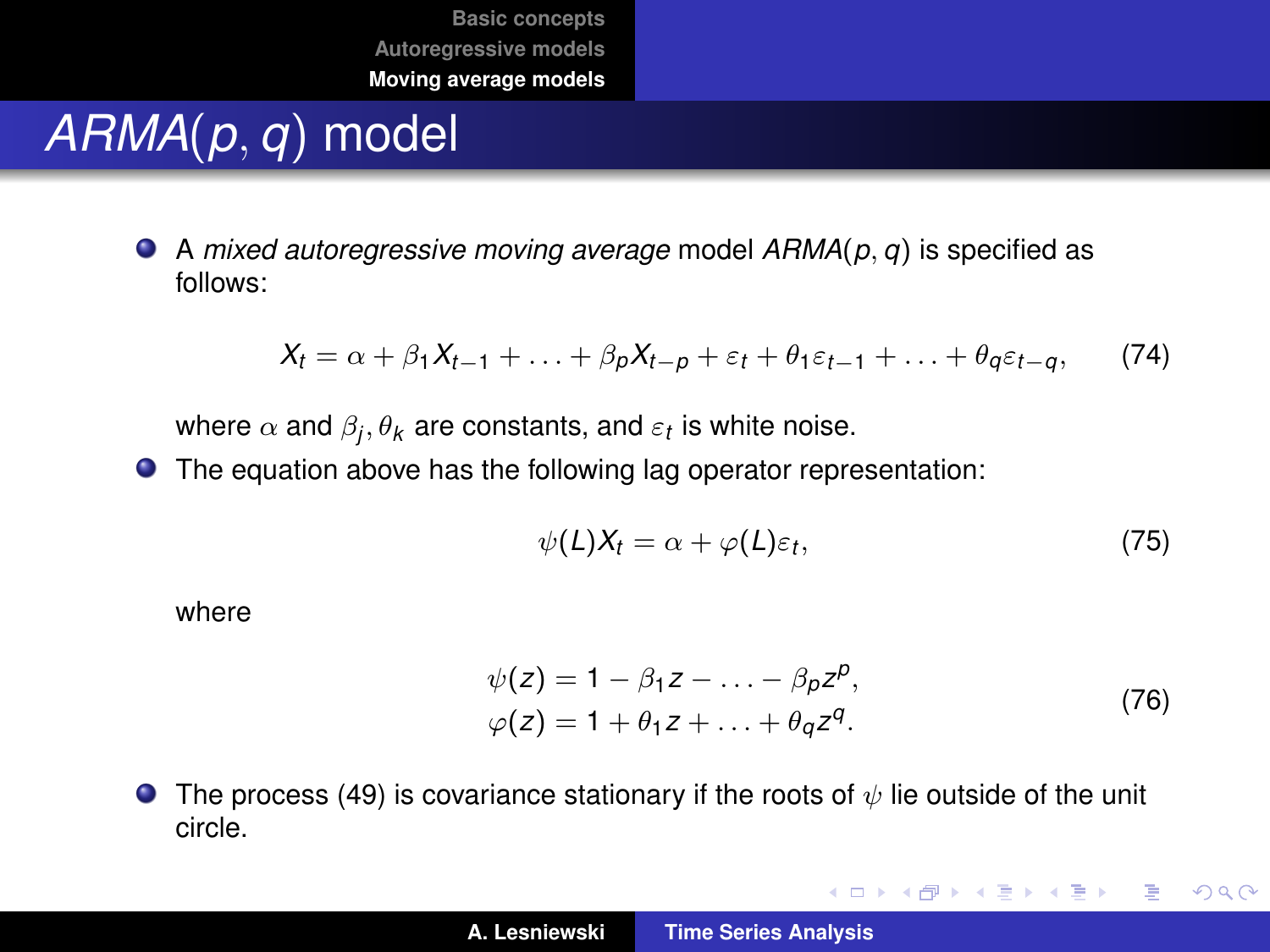# *ARMA*(*p*, *q*) model

● In this case, we can write the model in the form

$$
X_t = \mu + \gamma(L)\varepsilon_t, \tag{77}
$$

where  $\mu = \alpha/\psi(1)$ , and  $\gamma(L) = \psi(L)^{-1}\varphi(L)$ . Explicitly,  $\gamma(L)$  is an infinite series:

$$
\gamma(L) = \sum_{j=0}^{\infty} \gamma_j L^j,\tag{78}
$$

with

$$
\sum_{j=0}^{\infty} |\gamma_j|^2 < \infty. \tag{79}
$$

 $QQ$ 

- $\bullet$ This form of the model specification is called the *moving average form*.
- The parameters ARMA models are estimated by means of the MLE method. The  $\bullet$ complexity of computation required to minimize the LLF increases with the number of parameters.
- Information criteria, such as AIC or BIC, remain useful quantitative guides for model selection. イロト イ母 トイ ヨ トイ ヨ トー ヨー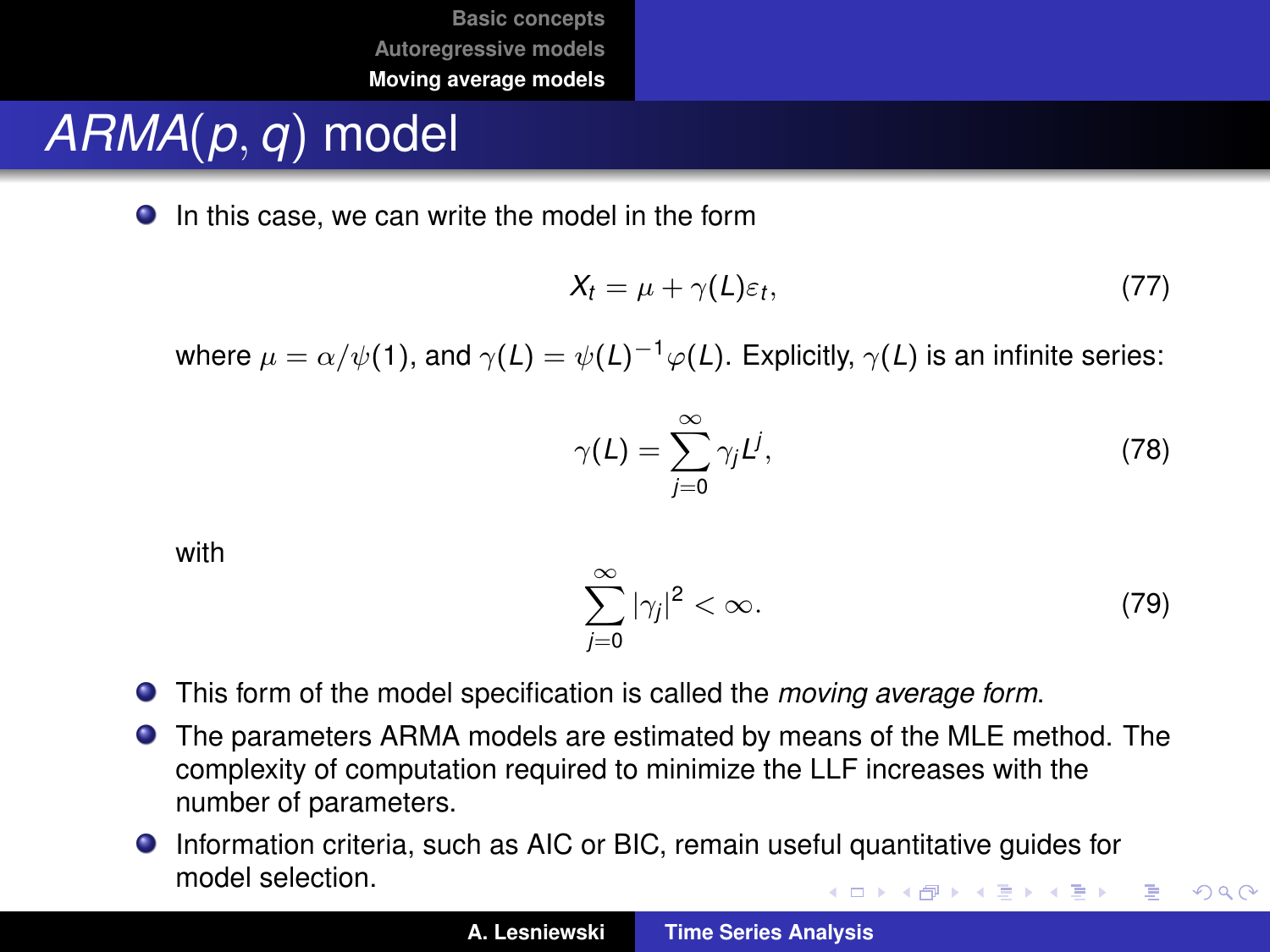## Forecasting time series with *ARMA*(*p*, *q*)

- An important function of time series analysis is making predictions about future values of the observed data, i.e. *forecasting*.
- Data based forecasting problem can be formulated as follows: given the  $\alpha$  *X*<sub>1</sub>:*t* = *X*<sub>1</sub>,  $\dots$  *, X<sub>t</sub>*, what is the best forecast  $X^*_{t+1|1:t}$  of  $X_{t+1}$  ?
- In mathematical terms, the problem requires minimizing a suitable loss function. We choose to minimize the *mean squared error* (MSE) given by

$$
E\big((X_{t+1}-X_{t+1|1:t}^*)^2\big).
$$
 (80)

We claim that  $X^*_{t+1|1:t}$  is, indeed, given given by the conditional expected value:

<span id="page-50-0"></span>
$$
X_{t+1|1:t}^* = E_t(X_{t+1}).
$$
\n(81)

Here E*<sup>t</sup>* denotes expectation, conditional on the information up to time *t*,

$$
\mathsf{E}_t(\cdot) = \mathsf{E}(\cdot | X_{1:t}). \tag{82}
$$

K ロ ⊁ K 伊 ⊁ K 君 ⊁ K 君 ⊁ …

重  $2Q$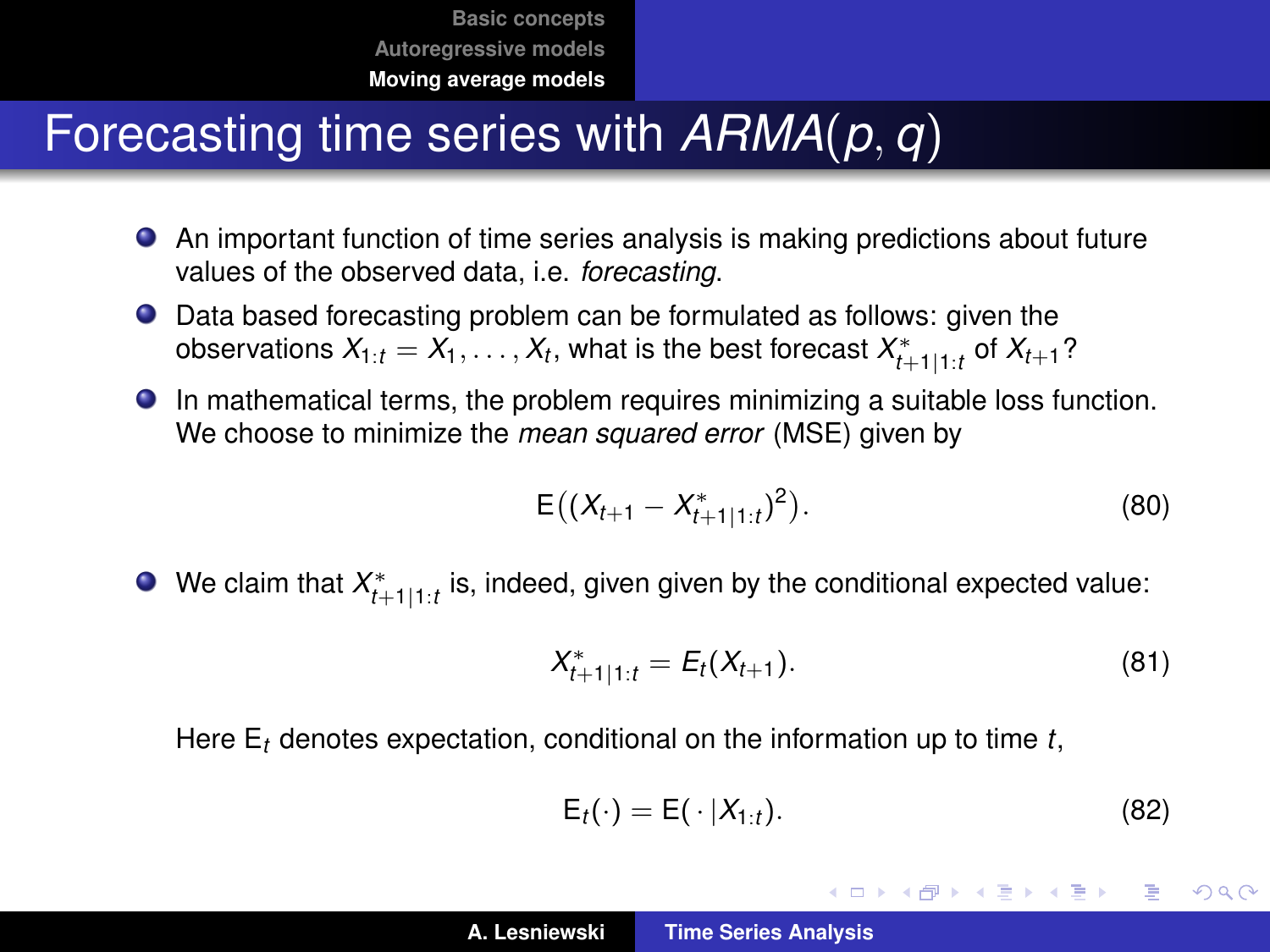## Forecasting time series with *ARMA*(*p*, *q*)

**ID** Indeed, if *Z* is any random variable measurable with respect to the information set generated by *X*1:*<sup>t</sup>* , then

$$
E((X_{t+1}-Z)^2) = E((X_{t+1}-E_t(X_{t+1})+E_t(X_{t+1})-Z)^2)
$$
  
= E((X\_{t+1}-E\_t(X\_{t+1}))^2) + E((E\_t(X\_{t+1})-Z)^2)  
+ 2E((X\_{t+1}-E\_t(X\_{t+1})) (E\_t(X\_{t+1})-Z)).

We argue that the cross term above is zero. Indeed

$$
E_t((X_{t+1}-E_t(X_{t+1}))(E_t(X_{t+1})-Z)) = E_t(X_{t+1}-E_t(X_{t+1}))(E_t(X_{t+1})-Z)
$$
  
=  $(E_t(X_{t+1})-E_t(X_{t+1}))(E_t(X_{t+1})-Z)$   
= 0.

Since  $E(\cdot) = E(E_t(\cdot)|X_t)$ , the claim follows.

イロメ イ団メ イヨメ イヨメー

 $2990$ ミー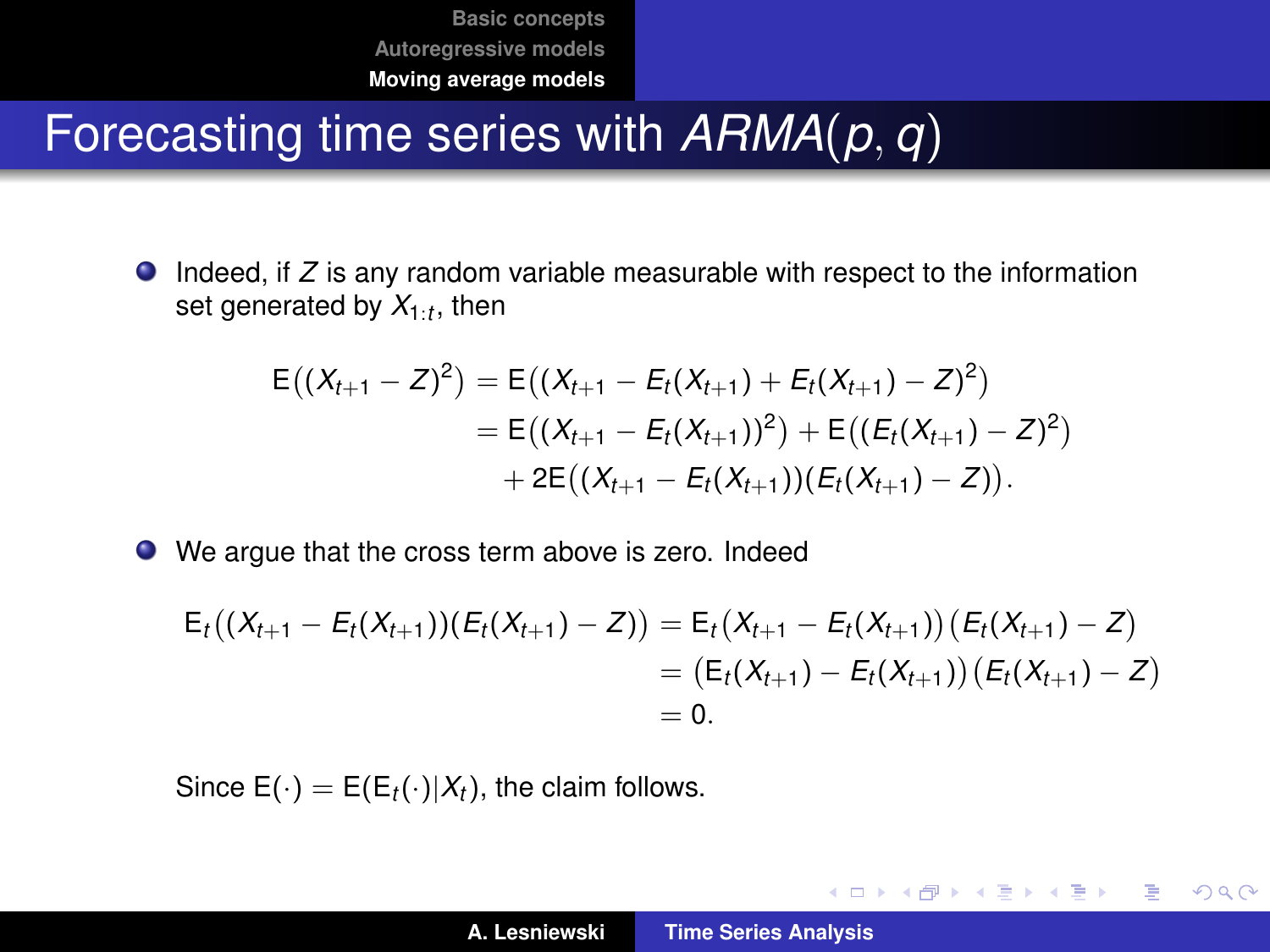## Forecasting time series with *ARMA*(*p*, *q*)

**As a result** 

$$
\mathsf{E}\big((X_{t+1}-Z)^2\big)=\mathsf{E}\big((X_{t+1}-E_t(X_{t+1}))^2\big)+\mathsf{E}\big((E_t(X_{t+1})-Z)^2\big),
$$

which has its minimum at  $Z = E_t(X_{t+1})$ . This proves [\(81\)](#page-50-0).

The argument above is, in fact, quite general, and it easily extends to general *k*-period forecasts *X* ∗ *t*+*k*|1:*t* . Minimizing the corresponding MSE yields:

$$
X_{t+k|1:t}^* = E_t(X_{t+k}).
$$
\n(83)

イロメ イ団メ イヨメ イヨメー

重

 $298$ 

Later we will generalize this method to time series models with more complex structure.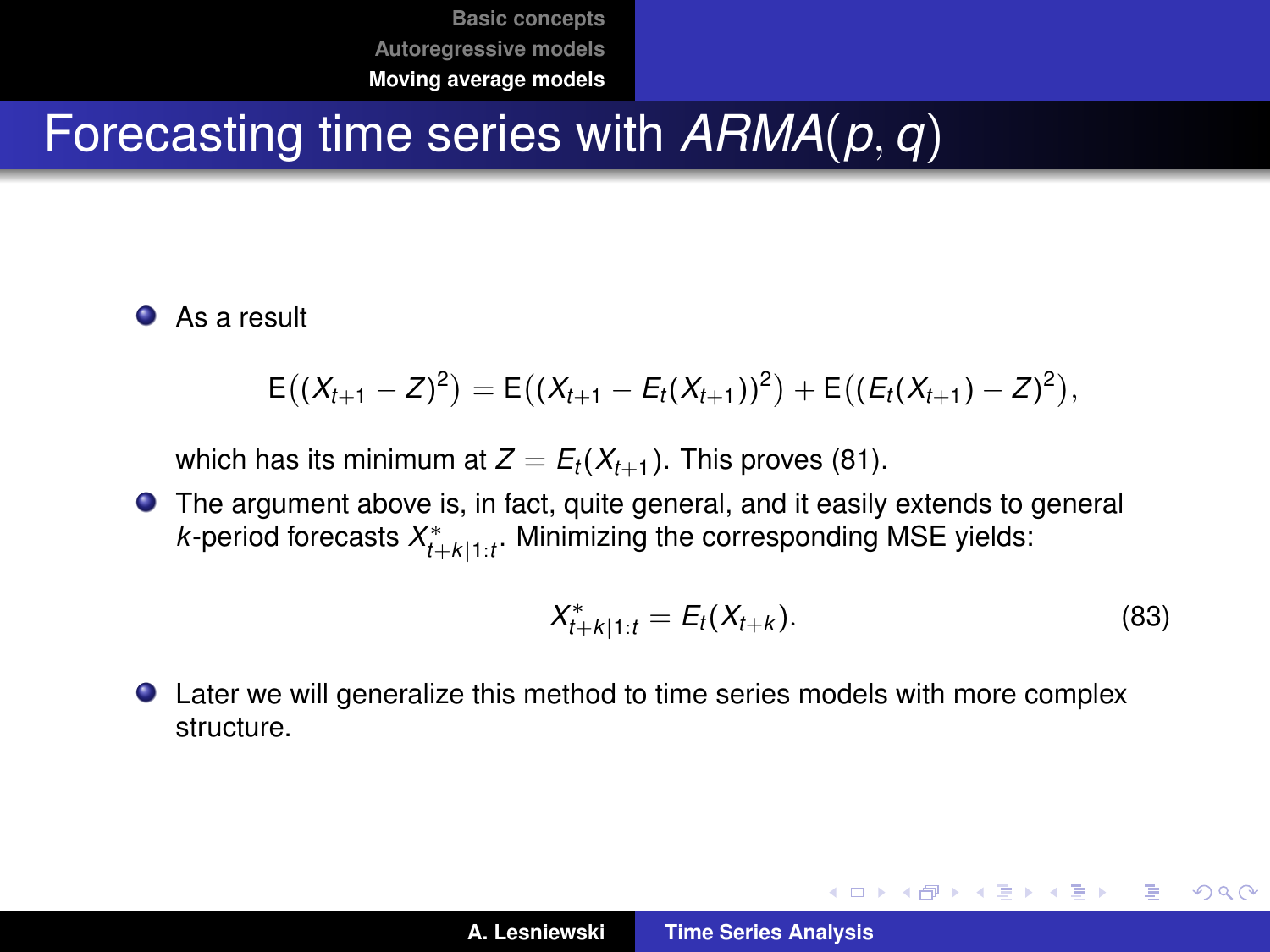## <span id="page-53-0"></span>Forecasting time series with *ARMA*(*p*, *q*)

As an example, a single period forecast in an *AR*(1) model is

$$
X_{t+1|1:t}^* = E_t(X_{t+1})
$$
  
=  $E_t(\alpha + \beta X_t + \varepsilon_{t+1})$   
=  $\alpha + \beta X_t$ . (84)

- The forecast error is  $\varepsilon_{t+1}$ , and so the variance of the forecast error is  $\sigma^2.$
- Likewise, a single period forecast in an *AR*(*p*) model is

$$
X_{t+1|1:t}^* = \alpha + \beta_1 X_t + \ldots + \beta_p X_{t-p+1}.
$$
 (85)

イロメ イ団メ イヨメ イヨメー

重

 $299$ 

with forecast error is  $\varepsilon_{t+1},$  and the variance of the forecast error is  $\sigma^2.$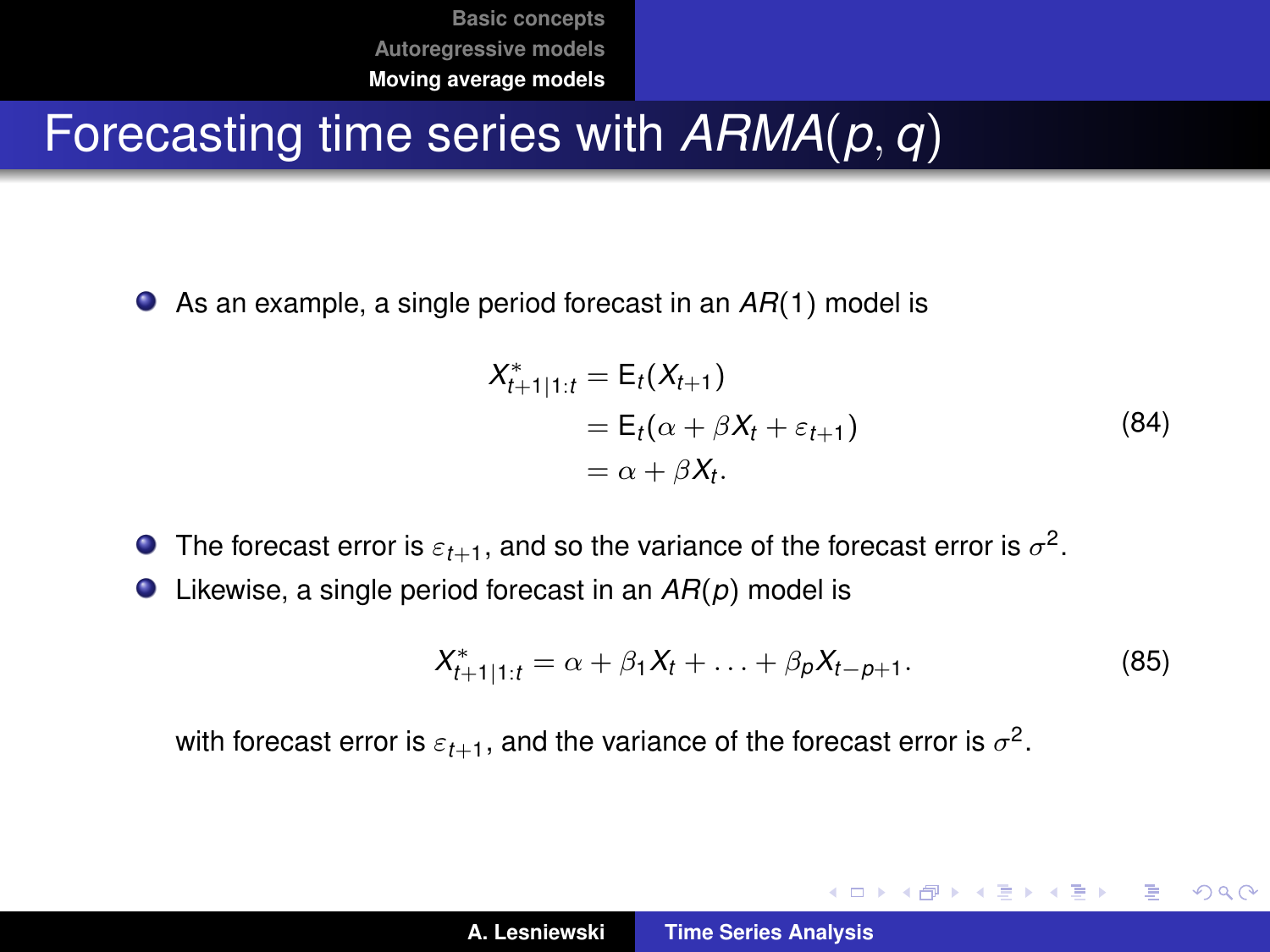## <span id="page-54-0"></span>Forecasting time series with *ARMA*(*p*, *q*)

● A two-period forecast in an *AR*(1) model is given by

$$
X_{t+2|1:t}^* = E_t(X_{t+2})
$$
  
=  $E_t(\alpha + \beta X_{t+1} + \varepsilon_{t+2})$  (86)  
=  $(1 + \beta)\alpha + \beta^2 X_t$ .

The error of the two period forecast is  $\varepsilon_{t+2}+\beta\varepsilon_{t+1};$  its variance is  $(1+\beta^2)\sigma^2.$ 

● A one period forecast in an *MA*(1) model is

$$
X_{t+1|1:t}^* = E_t(X_{t+1})
$$
  
=  $E_t(\mu + \varepsilon_{t+1} + \theta \varepsilon_t)$   
=  $\mu + \theta \varepsilon_t$ . (87)

E

 $QQ$ 

- The forecast error is  $\varepsilon_{t+1}$ , and its variance is  $\sigma^2$ .  $\bullet$
- These calculations can be generalized to produce a general formula for a multi-period forecast in an *ARMA*(*p*, *q*) model. This result is known as the *Wiener-Kolmogorov prediction formula* and its discu[ssio](#page-53-0)[n c](#page-55-0)[a](#page-53-0)[n b](#page-54-0)[e](#page-55-0) [f](#page-38-0)[o](#page-39-0)[und](#page-55-0) [i](#page-38-0)[n](#page-39-0) [\[](#page-55-0)[1\]](#page-55-1)[.](#page-0-0)